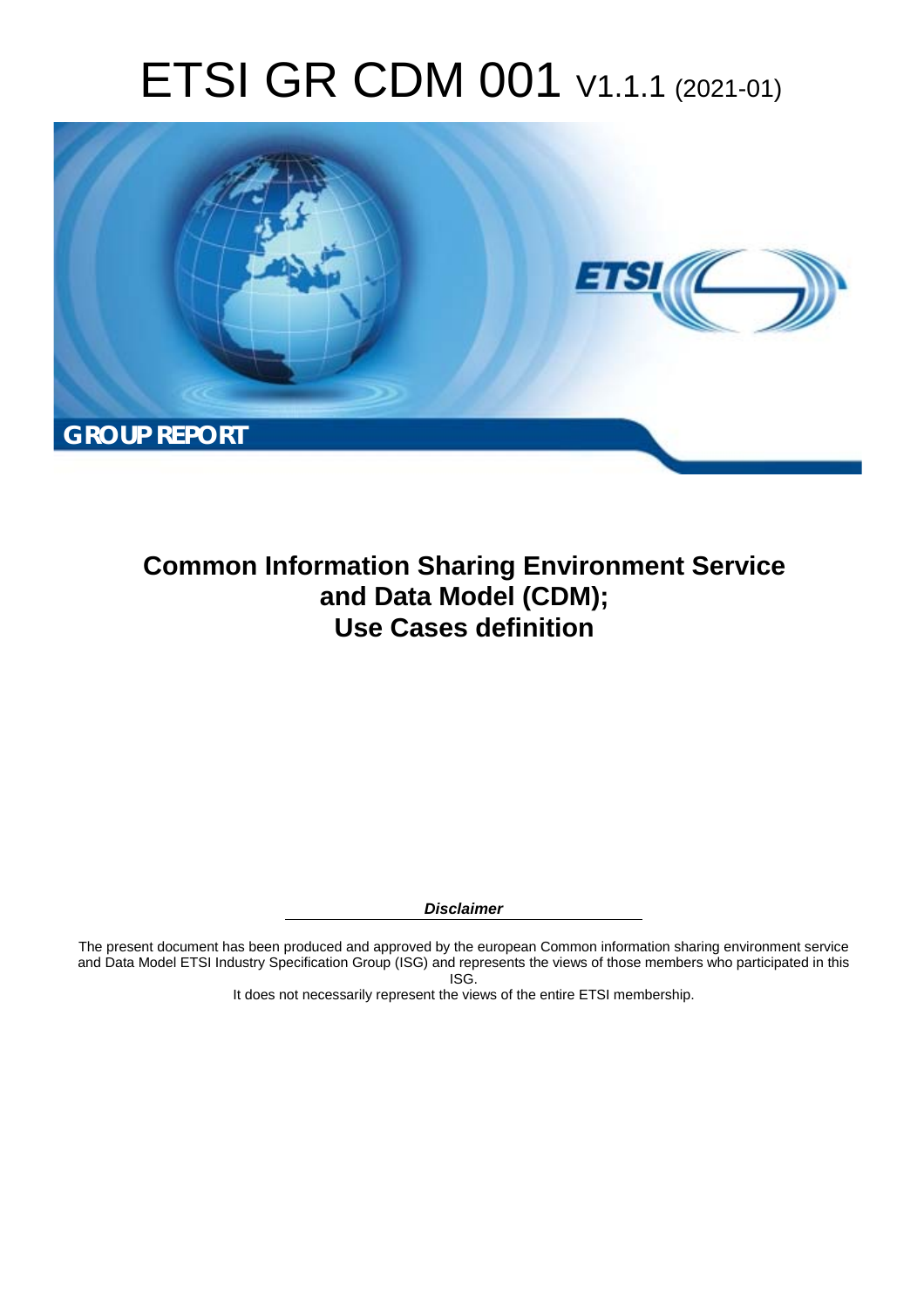Reference DGR/CDM-001

Keywords

data sharing, maritime, safety, service

#### *ETSI*

#### 650 Route des Lucioles F-06921 Sophia Antipolis Cedex - FRANCE

Tel.: +33 4 92 94 42 00 Fax: +33 4 93 65 47 16

Siret N° 348 623 562 00017 - NAF 742 C Association à but non lucratif enregistrée à la Sous-Préfecture de Grasse (06) N° 7803/88

#### *Important notice*

The present document can be downloaded from: <http://www.etsi.org/standards-search>

The present document may be made available in electronic versions and/or in print. The content of any electronic and/or print versions of the present document shall not be modified without the prior written authorization of ETSI. In case of any existing or perceived difference in contents between such versions and/or in print, the prevailing version of an ETSI deliverable is the one made publicly available in PDF format at [www.etsi.org/deliver](http://www.etsi.org/deliver).

Users of the present document should be aware that the document may be subject to revision or change of status. Information on the current status of this and other ETSI documents is available at <https://portal.etsi.org/TB/ETSIDeliverableStatus.aspx>

If you find errors in the present document, please send your comment to one of the following services: <https://portal.etsi.org/People/CommiteeSupportStaff.aspx>

#### *Copyright Notification*

No part may be reproduced or utilized in any form or by any means, electronic or mechanical, including photocopying and microfilm except as authorized by written permission of ETSI. The content of the PDF version shall not be modified without the written authorization of ETSI. The copyright and the foregoing restriction extend to reproduction in all media.

> © ETSI 2021. All rights reserved.

**DECT™**, **PLUGTESTS™**, **UMTS™** and the ETSI logo are trademarks of ETSI registered for the benefit of its Members. **3GPP™** and **LTE™** are trademarks of ETSI registered for the benefit of its Members and of the 3GPP Organizational Partners. **oneM2M™** logo is a trademark of ETSI registered for the benefit of its Members and of the oneM2M Partners. **GSM®** and the GSM logo are trademarks registered and owned by the GSM Association.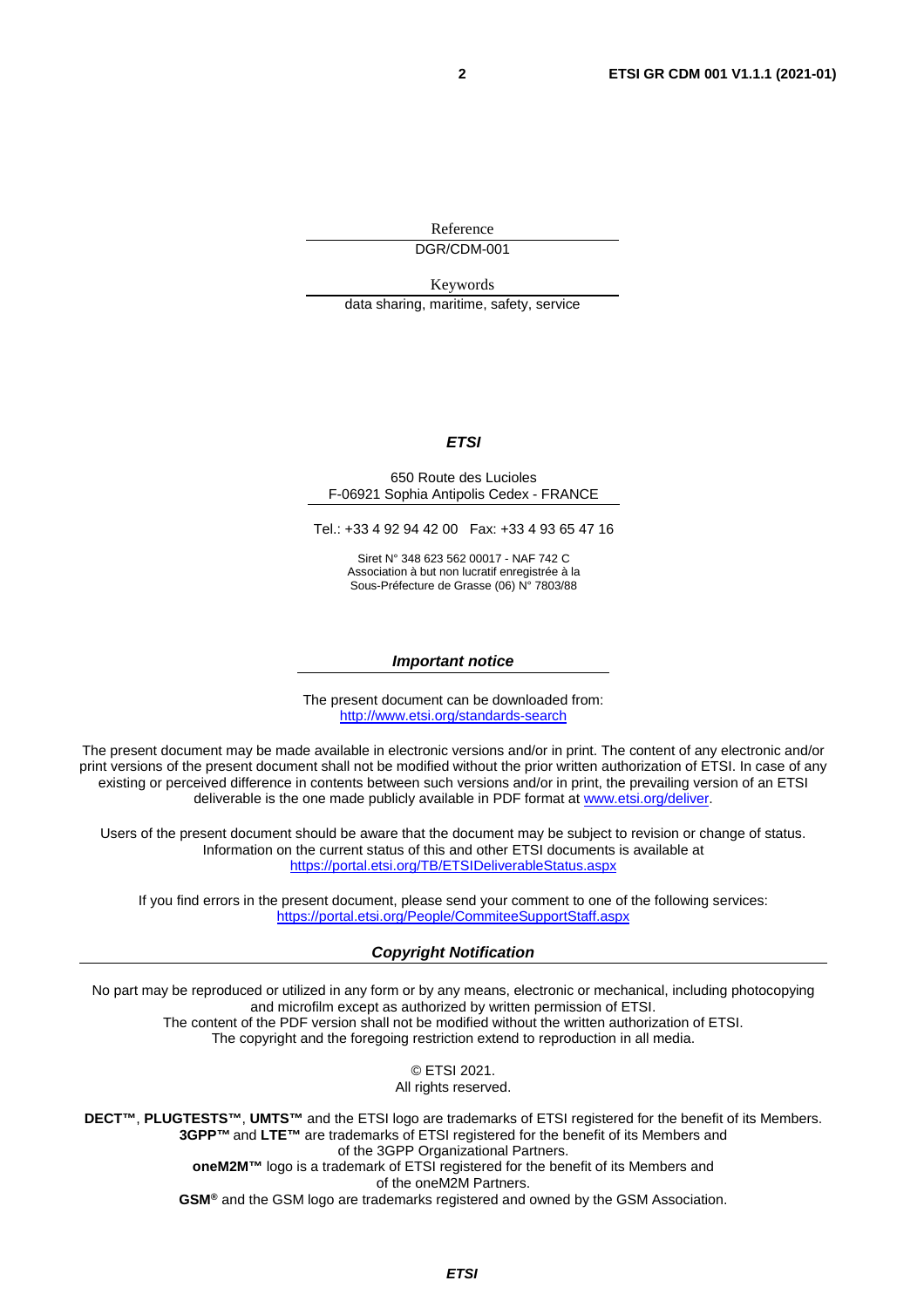# Contents

| $\mathbf{I}$    |                                                                             |  |  |
|-----------------|-----------------------------------------------------------------------------|--|--|
| 2               |                                                                             |  |  |
| 2.1             |                                                                             |  |  |
| 2.2             |                                                                             |  |  |
|                 |                                                                             |  |  |
| 3               |                                                                             |  |  |
| 3.1<br>3.2      |                                                                             |  |  |
| 3.3             |                                                                             |  |  |
|                 |                                                                             |  |  |
| $\overline{4}$  |                                                                             |  |  |
| 5               |                                                                             |  |  |
| 5.1             |                                                                             |  |  |
| 5.2             |                                                                             |  |  |
| 5.3             |                                                                             |  |  |
| 5.4             |                                                                             |  |  |
| 5.5             |                                                                             |  |  |
| 5.6             |                                                                             |  |  |
| 5.7             |                                                                             |  |  |
| 5.7.1           |                                                                             |  |  |
| 5.7.2           |                                                                             |  |  |
| 5.7.3           |                                                                             |  |  |
| 5.7.4           |                                                                             |  |  |
| 5.7.5           |                                                                             |  |  |
| 5.7.6           |                                                                             |  |  |
| 6               |                                                                             |  |  |
| 6.1             |                                                                             |  |  |
| 6.2             |                                                                             |  |  |
| 6.3             |                                                                             |  |  |
| 6.4             |                                                                             |  |  |
| 6.5             |                                                                             |  |  |
| 6.6             |                                                                             |  |  |
| 6.7             |                                                                             |  |  |
| 6.8             |                                                                             |  |  |
| 6.9             |                                                                             |  |  |
| 6.10            |                                                                             |  |  |
| $\tau$          |                                                                             |  |  |
| 7.1             |                                                                             |  |  |
| 7.2             |                                                                             |  |  |
| 7.2.1           |                                                                             |  |  |
| 7.2.2           |                                                                             |  |  |
| 7.2.3           |                                                                             |  |  |
| 7.2.4           |                                                                             |  |  |
| 7.3             |                                                                             |  |  |
| <b>Annex A:</b> | Relationship of Use Case ID CR CDM 001 with Use Case ID EUCISE2020/CoopP 36 |  |  |
|                 |                                                                             |  |  |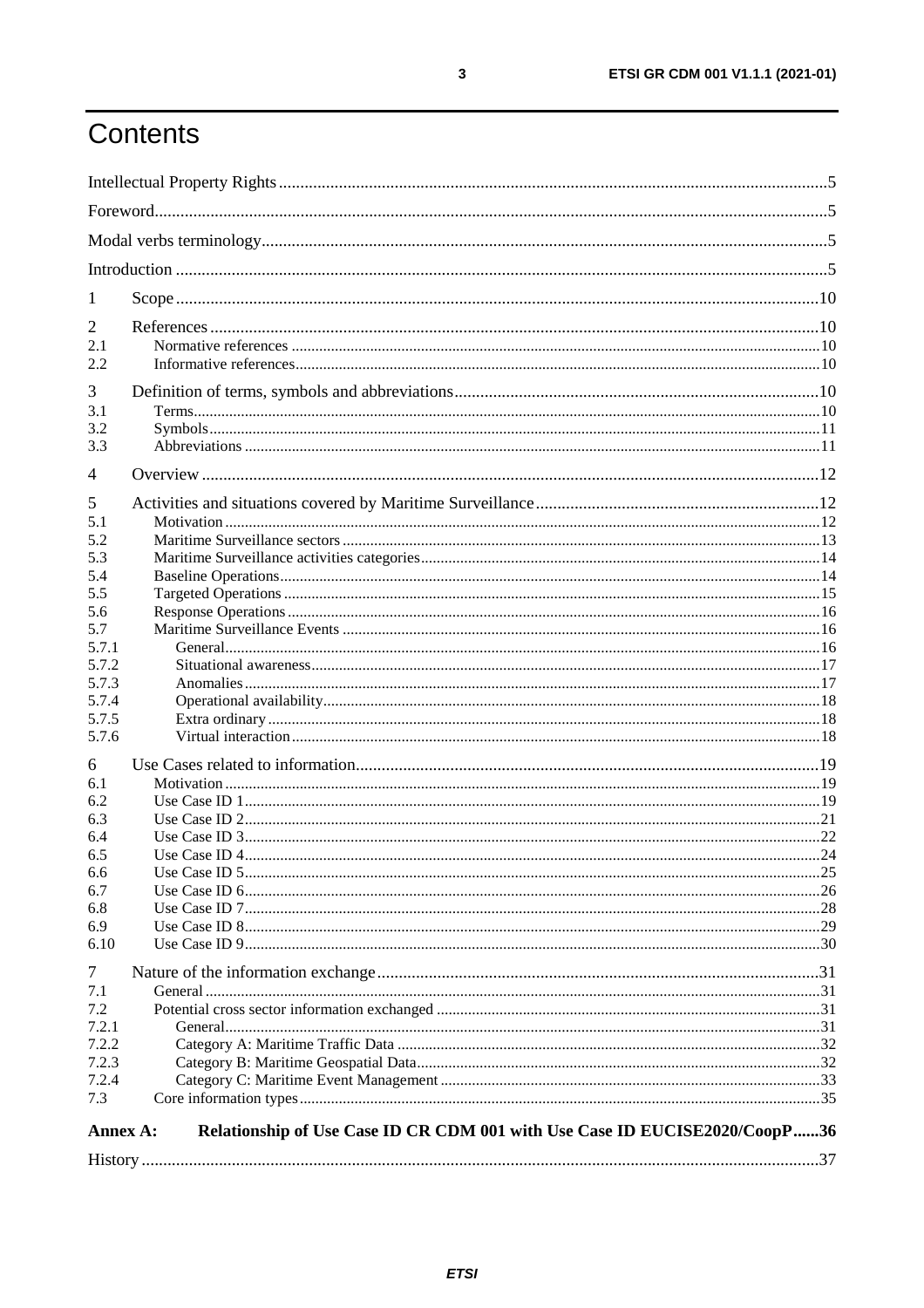# List of figures

 $\overline{\mathbf{4}}$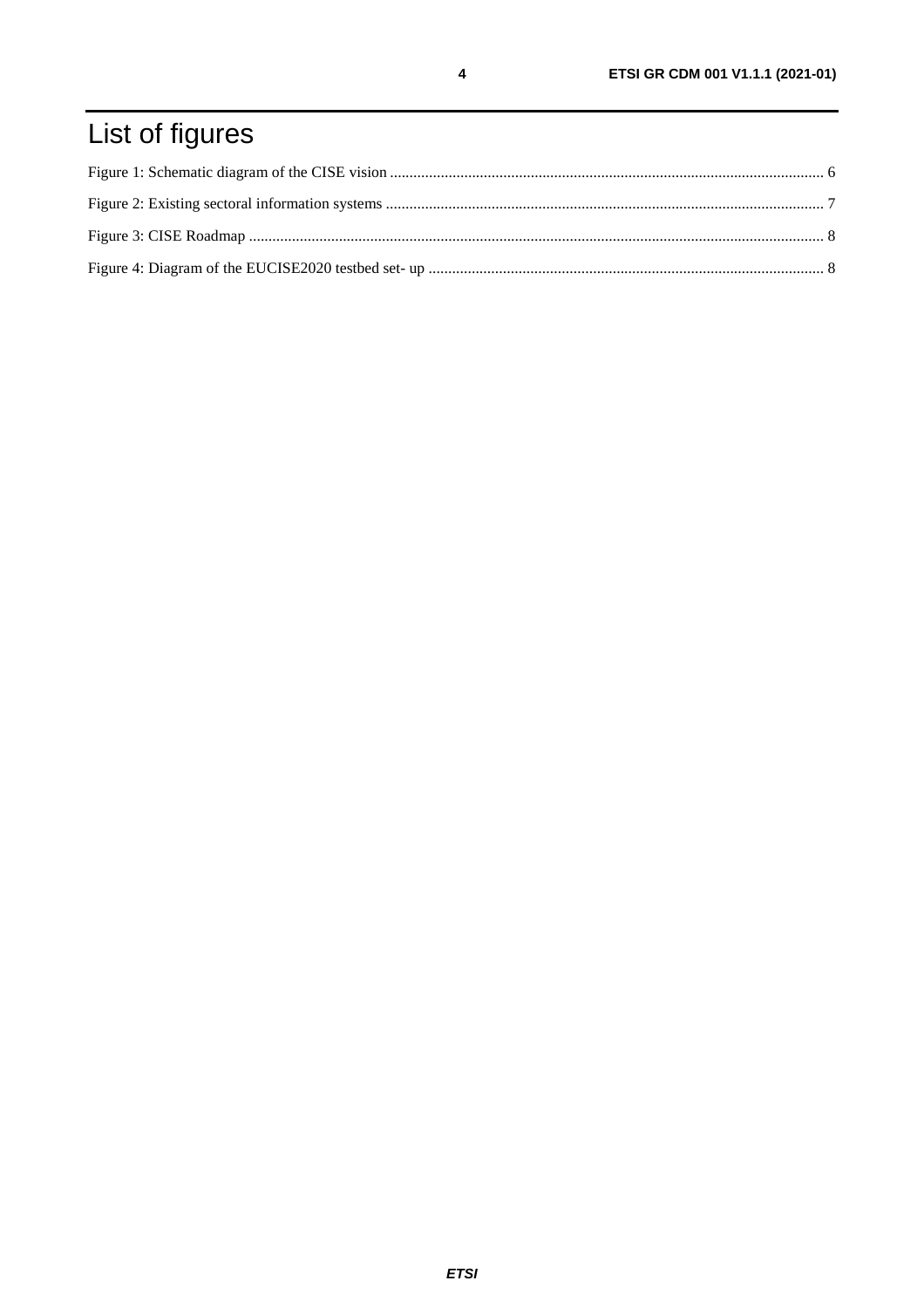# <span id="page-4-0"></span>Intellectual Property Rights

#### Essential patents

IPRs essential or potentially essential to normative deliverables may have been declared to ETSI. The information pertaining to these essential IPRs, if any, is publicly available for **ETSI members and non-members**, and can be found in ETSI SR 000 314: *"Intellectual Property Rights (IPRs); Essential, or potentially Essential, IPRs notified to ETSI in respect of ETSI standards"*, which is available from the ETSI Secretariat. Latest updates are available on the ETSI Web server ([https://ipr.etsi.org/\)](https://ipr.etsi.org/).

Pursuant to the ETSI IPR Policy, no investigation, including IPR searches, has been carried out by ETSI. No guarantee can be given as to the existence of other IPRs not referenced in ETSI SR 000 314 (or the updates on the ETSI Web server) which are, or may be, or may become, essential to the present document.

#### **Trademarks**

The present document may include trademarks and/or tradenames which are asserted and/or registered by their owners. ETSI claims no ownership of these except for any which are indicated as being the property of ETSI, and conveys no right to use or reproduce any trademark and/or tradename. Mention of those trademarks in the present document does not constitute an endorsement by ETSI of products, services or organizations associated with those trademarks.

## Foreword

This Group Report (GR) has been produced by ETSI Industry Specification Group (ISG) european Common information sharing environment service and Data Model (CDM).

# Modal verbs terminology

In the present document "**should**", "**should not**", "**may**", "**need not**", "**will**", "**will not**", "**can**" and "**cannot**" are to be interpreted as described in clause 3.2 of the **ETSI Drafting Rules** (Verbal forms for the expression of provisions).

"**must**" and "**must not**" are **NOT** allowed in ETSI deliverables except when used in direct citation.

### Introduction

On October 2009, the European Commission adopted a communication "Towards the integration of maritime surveillance in the EU: A common information sharing environment for the EU maritime domain (CISE)", promoting to integrate maritime surveillance activities of all public maritime sectors across Europe (Figure 1).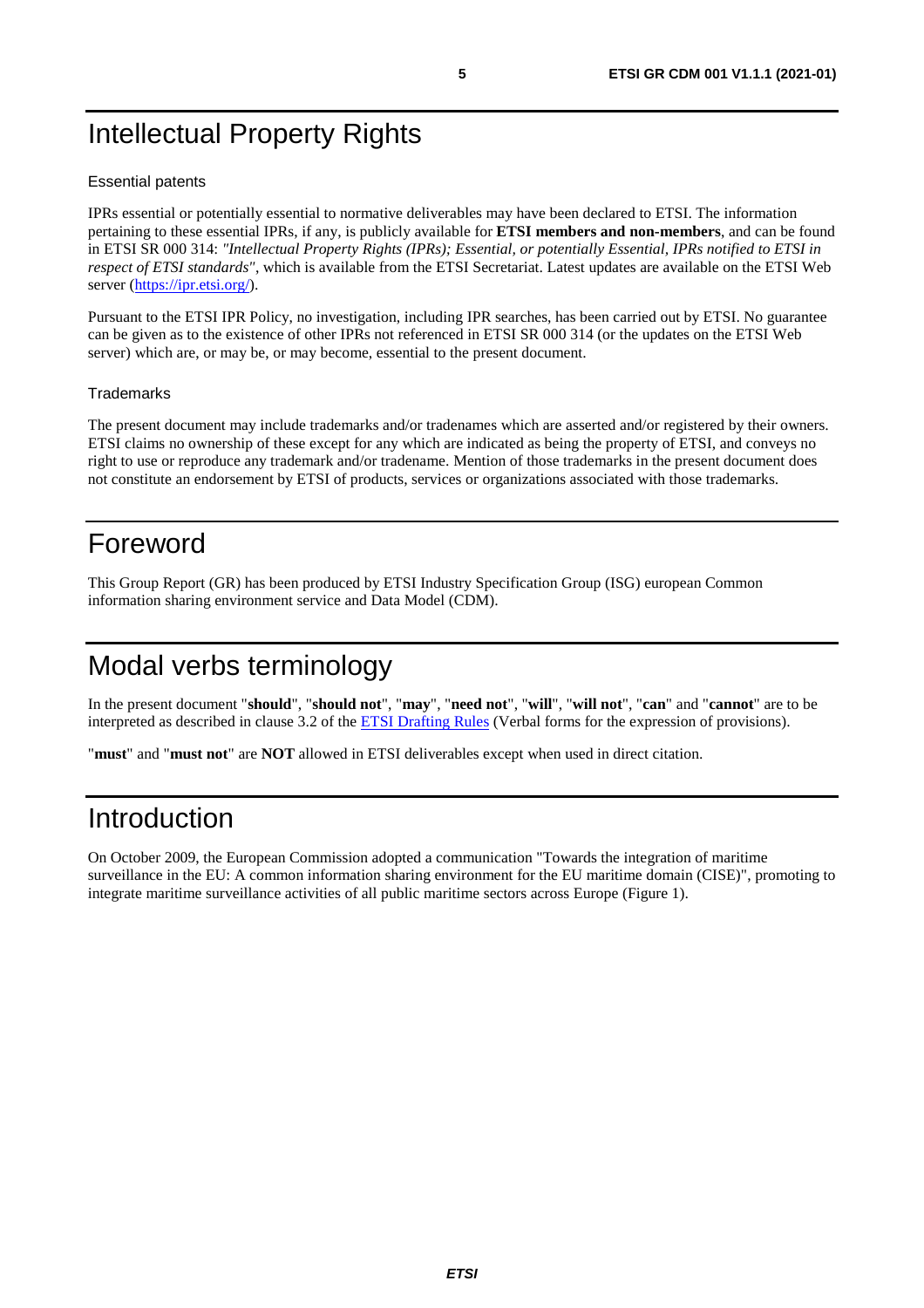<span id="page-5-0"></span>

**Figure 1: Schematic diagram of the CISE vision**

The aim of the integrated maritime surveillance is to generate a situational awareness of activities at sea, impacting on the denominated seven maritime sectors Maritime Safety and Security, Border Control, Maritime Pollution and Marine Environment Protection, Fisheries Control, Customs, General Law Enforcement, Defence, as well as the economic interests of the EU, so as to facilitate sound decision making.

The added value of integrating maritime surveillance is to enhance the present sectoral maritime awareness pictures of the sectoral user communities, with additional relevant cross- sectoral and cross-border surveillance data on a responsibility to share basis. Such enhanced pictures increase Member States authorities' efficiency and improve cost effectiveness.

Thus, the decentralized information exchange system is directed to interlink all relevant User Communities, taking into account existing sectoral information exchange networks and planned system, and allowing for the improvement and development of both the existing sectoral systems, and the overarching CISE network architecture.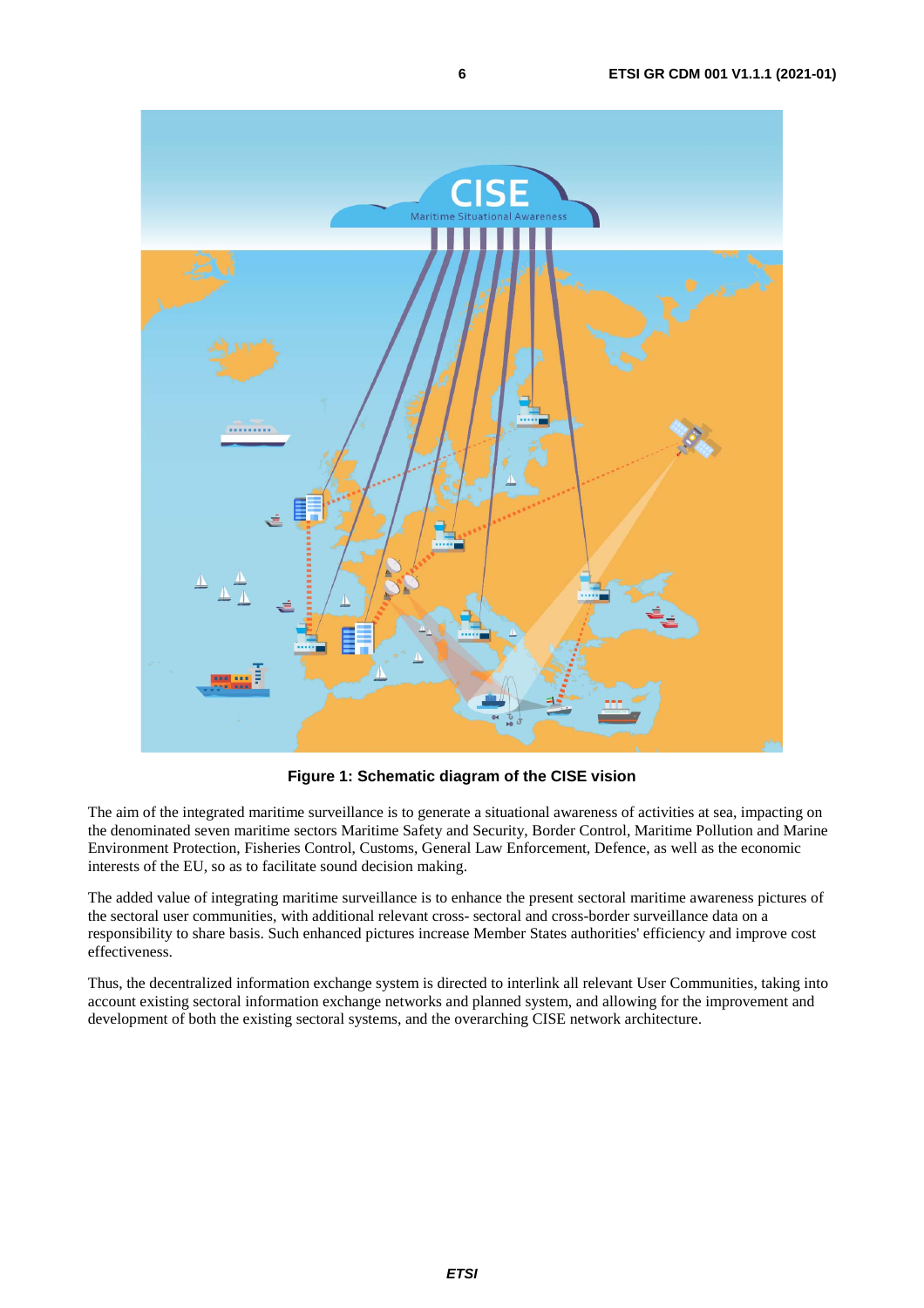<span id="page-6-0"></span>

**Figure 2: Existing sectoral information systems**

To achieve the goals of the CISE vision, a series of EU sponsored projects, building up one on another, further investigated and developed the CISE vision, starting with the elaboration of the so-called CISE principles, which were defined as follows [\[i.1\]](#page-9-0):

- *"CISE must allow the interlinking of any public authority in the European Union (EU) or European Economic Area (EEA) involved in maritime surveillance".*
- *"CISE must increase maritime awareness based on the "responsibility-to-share" principle".*
- *"CISE must support a decentralized approach at EU-level".*
- *"CISE must provide interoperability between civilian and military information systems".*
- *"CISE must be compatible and provide interoperability between information systems at the European, national, sectoral and regional levels."*
- *"CISE must support the reuse of existing tools, technologies and systems."*
- *"CISE must provide for seamless and secure exchange of any type of information relevant to maritime surveillance."*
- *"CISE must support the change of services by information provider (orchestration)."*
- *"CISE subscribers and stakeholders should be entitled to obtain information only if they also contribute in a way commensurate with their capabilities."*

The CISE roadmap process that started with the definition of the CISE principles is shown in Figure 3.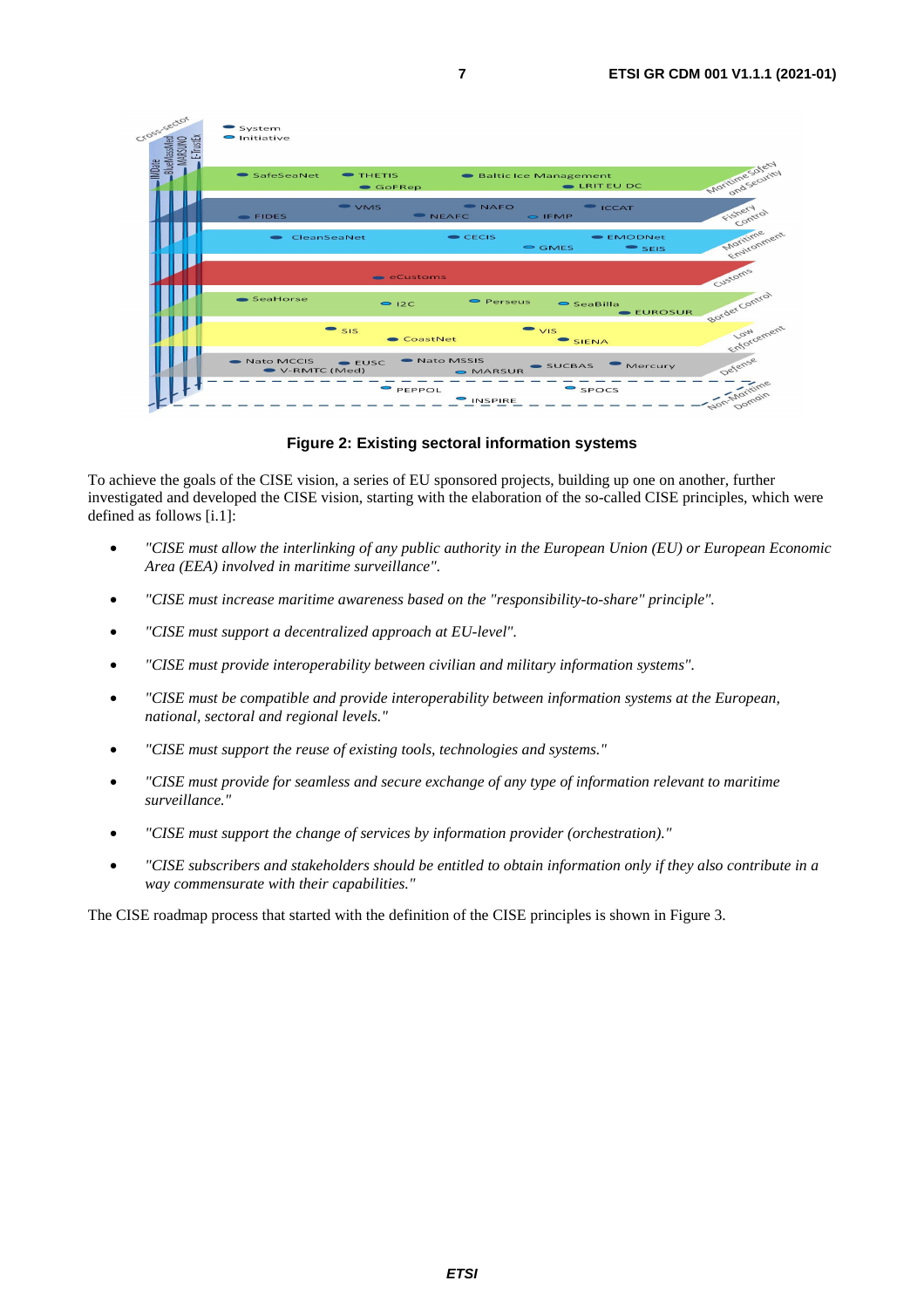<span id="page-7-0"></span>

Common Information Sharing Environment; cross- sectorial interoperability for better "Maritime Governance"



During the roadmap process, a range of 82 use cases was defined representing the entire range of activities of the 7 maritime sectors and their related Coast Guard activity. Out of this range of 82 use cases, 9 use cases were identified as most characteristic and comprehensive, covering the most relevant activities of all sectors. These use cases were to form the operational basis for the further and more detailed investigation of CISE cross- sectoral and cross border information exchange.

The pre- operational validation project **"European test bed for the maritime Common Information Sharing Environment in the 2020 perspective", in short "EUCISE2020"**, based on the 9 use cases selected, defined the requirements and developed the common architecture of the CISE information exchange network. Consequently, a total of 12 so-called "CISE Nodes" were built, integrated and successfully tested in 9 European countries, connecting a total of 20 sectoral legacy systems of various nature (Figure 4).



**Figure 4: Diagram of the EUCISE2020 testbed set- up**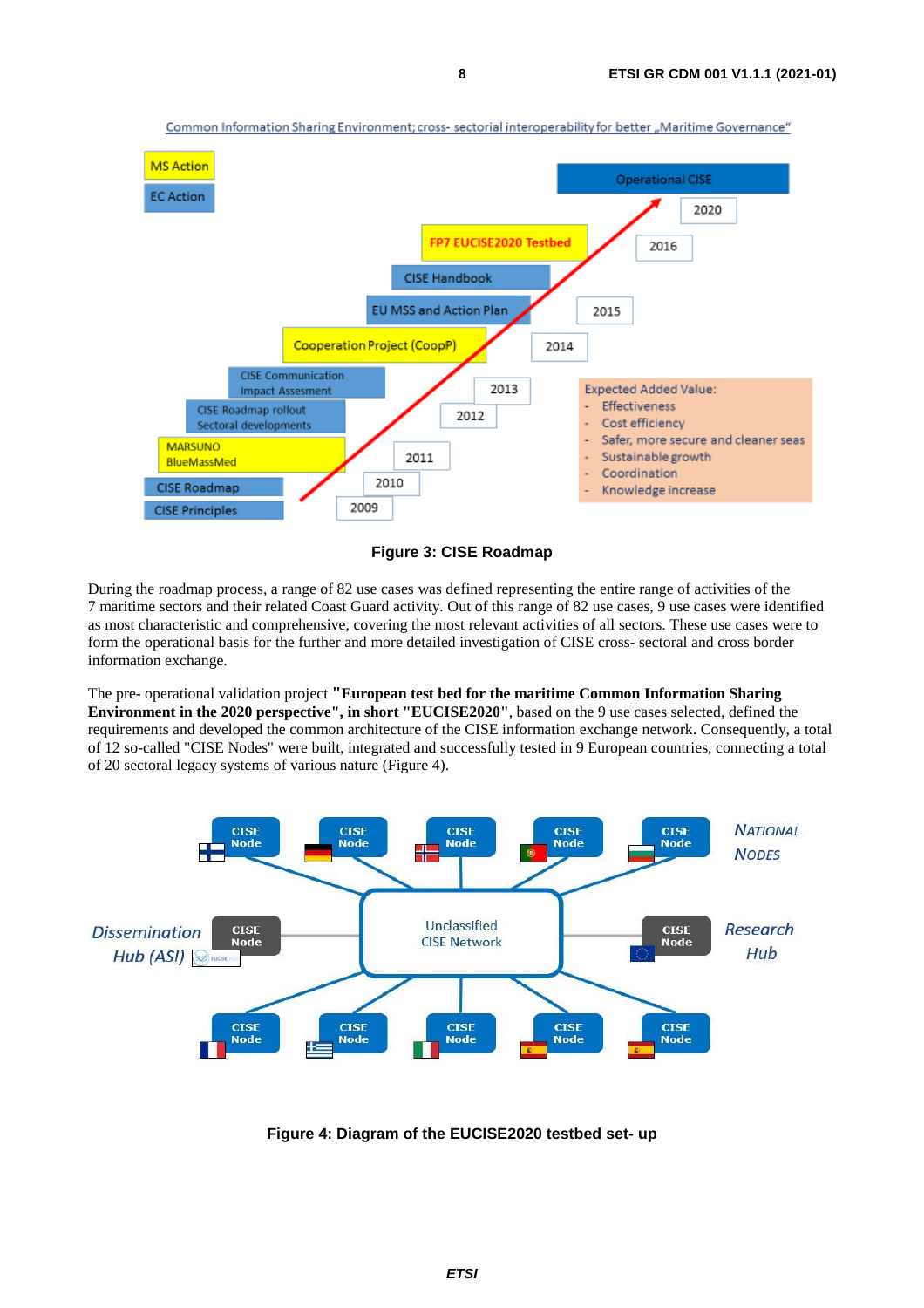Hybrid and complementary cross- sectoral and cross- border information exchange requires a common "data language" within the common network architecture as well as a common set of IT- services to handle the data transfer. The **technical standardization** proposal for CISE implementation was therefore directed towards a standardization process within the framework of a professional European standardization environment in order to elaborate universal and sustainable technical specifications for the implementation and development of CISE, as well as offering a technical solution for other, similar information exchange regimes.

The present document has been elaborated with the support of the Joint Research Centre (JRC) of the European Commission.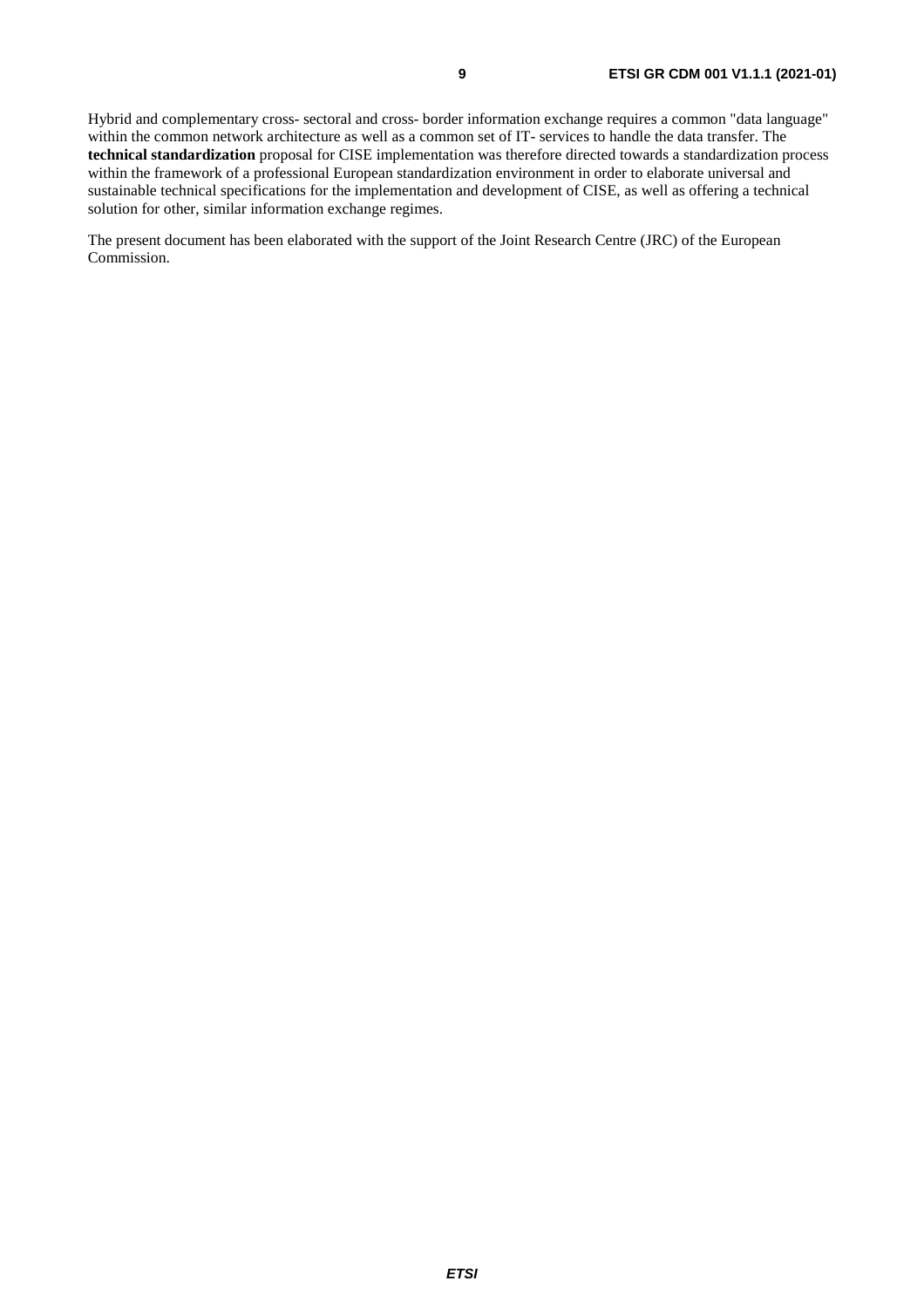### <span id="page-9-0"></span>1 Scope

The present document describes the use cases of interest for the Common Information Sharing Environment for Maritime Surveillance (CISE). These use cases are based on the results of the pre-operational validation FP7 EUCISE2020 project.

# 2 References

#### 2.1 Normative references

Normative references are not applicable in the present document.

### 2.2 Informative references

References are either specific (identified by date of publication and/or edition number or version number) or non-specific. For specific references, only the cited version applies. For non-specific references, the latest version of the referenced document (including any amendments) applies.

NOTE: While any hyperlinks included in this clause were valid at the time of publication, ETSI cannot guarantee their long term validity.

The following referenced documents are not necessary for the application of the present document but they assist the user with regard to a particular subject area.

| [i.1] | CISE Architecture Visions Document V3.0 06/11/2013.                                       |
|-------|-------------------------------------------------------------------------------------------|
| NOTE: | Available at https://webgate.ec.europa.eu/maritimeforum/en/node/4039.                     |
| [i.2] | IMO MSC1/circ 1333.                                                                       |
| NOTE: | Available at https://www.imo.org/en/KnowledgeCentre/IndexofIMOResolutions/Pages/MSC.aspx. |
| [i.3] | <b>IMO MSC1/</b> circ 1334.                                                               |
| NOTE: | Available at https://www.imo.org/en/KnowledgeCentre/IndexofIMOResolutions/Pages/MSC.aspx. |
| [i.4] | Consolidated version of the Treaty on European Union (TEU).                               |
| NOTE: | Available at http://data.europa.eu/eli/treaty/teu_2012/oj.                                |

# 3 Definition of terms, symbols and abbreviations

#### 3.1 Terms

For the purposes of the present document, the following terms apply:

**activity:** activity performed by a sector

**agent:** person or organization

**CoopP:** project financed by the European Commission in 2013 defining the CISE use cases and the first version of the CISE data and service model

NOTE: See [https://ec.europa.eu/maritimeaffairs/policy/integrated\\_maritime\\_surveillance\\_en](https://ec.europa.eu/maritimeaffairs/policy/integrated_maritime_surveillance_en) for more information.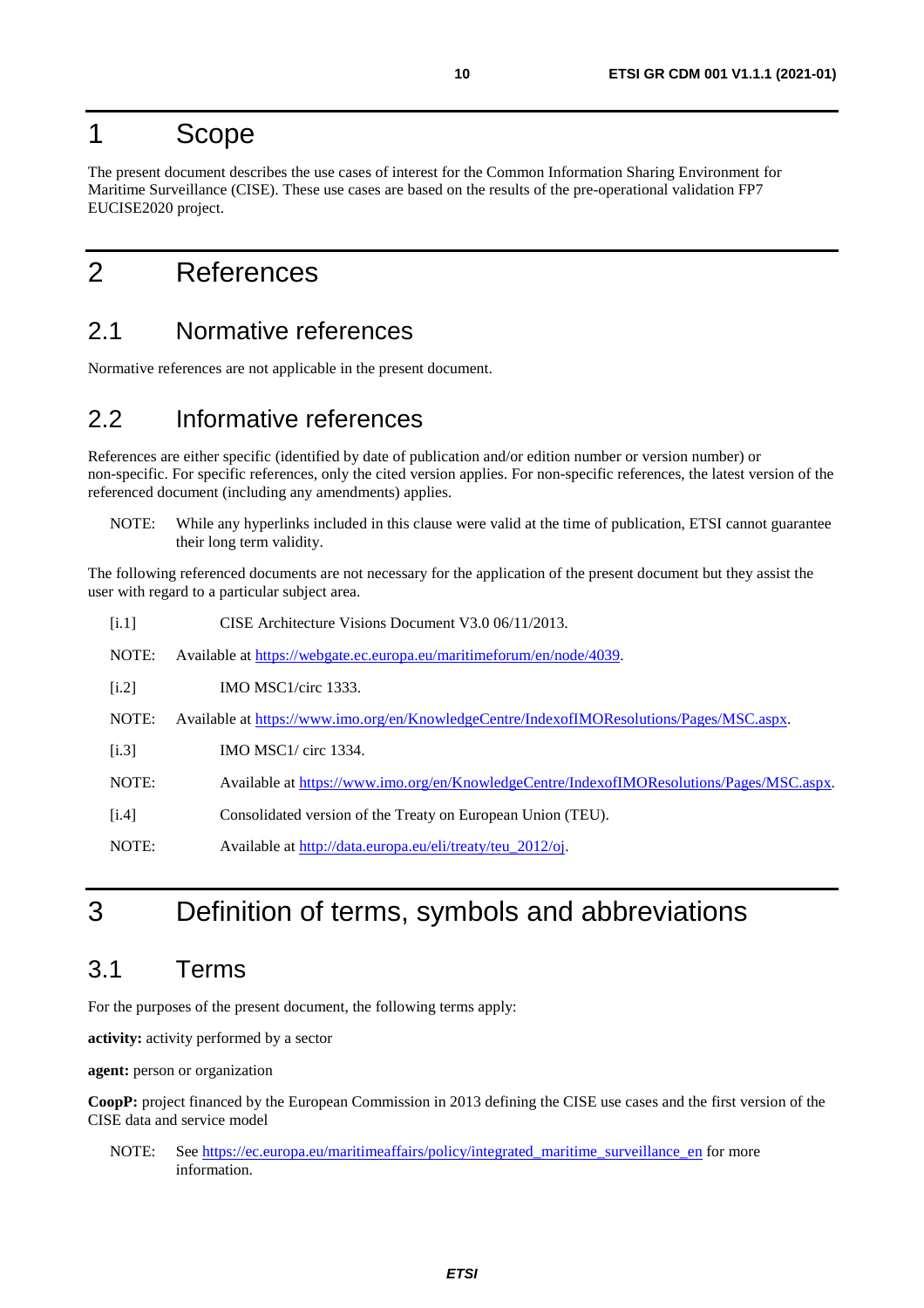<span id="page-10-0"></span>**cross-border:** exchange of information between EU or EFTA countries

**cross-sector:** exchange of information between two or more sectors

**EUCISE2020:** FP7 pre-operation validation project on CISE

NOTE 1: The project defined and developed the existing CISE Network and software (2014 - 2019).

NOTE 2: More information on the project can be found at<http://www.eucise2020.eu/>.

**legacy system:** existing software designed to perform specific tasks and that exposes certain functionalities through interfaces in the domain of the Maritime Surveillance

NOTE: In the present document, Legacy Systems are maintained by Public Authorities. Legacy Systems are the originator and final destinations of messages exchange in CISE.

**localized object:** object or event related with a geographic position

**maritime object:** tangible object relevant to maritime surveillance activities as vessel or cargo

**public authority:** any organization or legal entity that has an interest in maritime surveillance information

NOTE 1: An authority can be local, regional, national or European.

NOTE 2: This organization may have responsibilities linked to one of the seven sectors of maritime surveillance.

**sector:** one of the seven sector involved in maritime surveillance

NOTE: The seven sectors are the following:

- Maritime Safety, Security and Prevention of Pollution by Ships.<br>
Fisheries Control
- Fisheries Control.
- Marine Pollution Preparedness and Response, Marine Environment.
- Customs.
- Border Control.
- General Law Enforcement.<br>Defence.
- 

**user:** person appointed by the Public Authorities, interacting directly with CISE or with a Legacy System connected to **CISE** 

#### 3.2 Symbols

Void.

#### 3.3 Abbreviations

For the purposes of the present document, the following abbreviations apply:

| Artificial Intelligence                       |
|-----------------------------------------------|
| <b>Automatic Identification System</b>        |
| Common and Control system                     |
| <b>Common Information Sharing Environment</b> |
| Common Security and Defence Policy            |
| European Economic Area                        |
| <b>Exclusive Economic Zone</b>                |
| European Maritime Safety Agency               |
| Electro-Optical System                        |
| European Union                                |
|                                               |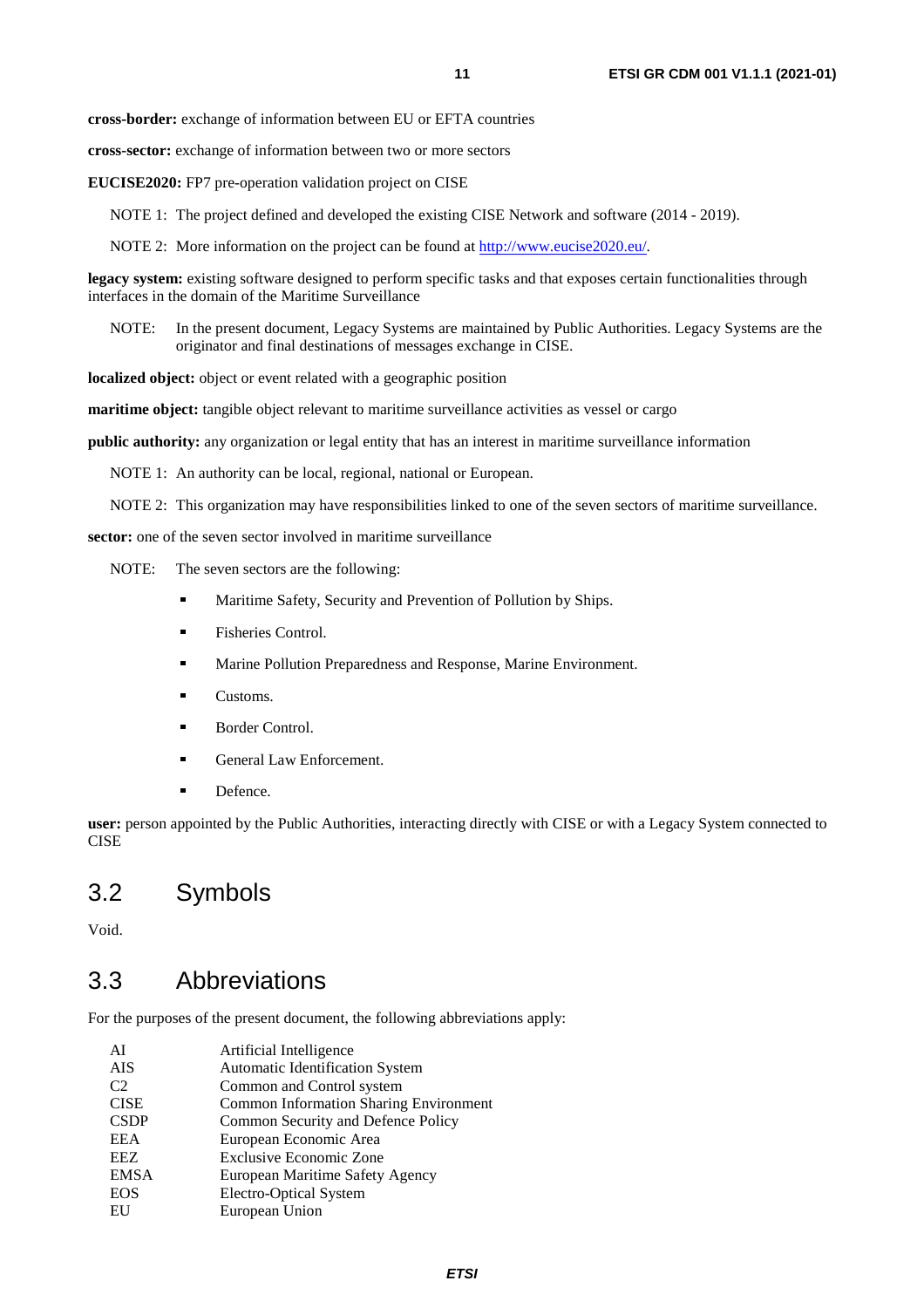<span id="page-11-0"></span>

| <b>EUROSUR</b> | European border Surveillance System                   |
|----------------|-------------------------------------------------------|
| HQ             | <b>High Quality</b>                                   |
| <b>ICES</b>    | International Council for the Exploration of the Sea  |
| <b>IMO</b>     | <b>International Maritime Organization</b>            |
| <b>ISPS</b>    | <b>International Ship and Port Security</b>           |
| <b>ISSC</b>    | <b>International Ship Security Certificate</b>        |
| IT             | <b>Information Technology</b>                         |
| <b>IUU</b>     | Illegal, Unreported and Unregulated fishing           |
| <b>JDP</b>     | Joint Deploy Plan (European Fisheries Control Agency) |
| <b>MARSUR</b>  | Maritime Surveillance networking                      |
| MS             | Member State                                          |
| <b>NAFO</b>    | North Atlantic Fisheries Organization                 |
| <b>PCS</b>     | Port Community System                                 |
| <b>RFMO</b>    | Regional Fisheries Management Organization            |
| <b>RMP</b>     | Recognized Maritime Picture                           |
| <b>RTC</b>     | <b>Real Time Closure</b>                              |
| <b>SAR</b>     | <b>Search And Rescue</b>                              |
| <b>SOP</b>     | <b>Standard Operating Procedures</b>                  |
| <b>SRR</b>     | Search and Rescue Region                              |
| TEU            | Treaty of the European Union                          |
| TW             | <b>Territorial Waters</b>                             |
| <b>UAV</b>     | Unmanned Arial Vehicles                               |
| <b>VHF</b>     | Very High Frequency                                   |
| <b>VMS</b>     | <b>Vessel Monitoring System</b>                       |
| <b>VTMIS</b>   | Vessel Traffic Management Information System          |
| <b>VTS</b>     | <b>Vessel Traffic Services</b>                        |
|                |                                                       |

### 4 Overview

The present document defines the scope of CISE by providing a high level description of the activities and situations related to Maritime Surveillance where the exchange of information could be beneficial. The present document provides the identified use cases to illustrate these exchanges as well as the nature of the information exchanged.

# 5 Activities and situations covered by Maritime **Surveillance**

### 5.1 Motivation

The main purpose of the use cases described in clause 5 is to allow the exchange of maritime information between Legacy Systems of different Public Authorities, cross sectors and cross borders, for surveillance purpose.

The main activities related to Maritime Surveillance have been divided in three main categories:

- baseline operations;
- targeted operations; and
- response operations.

Clause 5.2 describes the purposes of each of these activities, the main challenges and the potential improvements identified to increase the efficiency and effectiveness of the activity.

The situations monitored have been further divided in five main classes, designated as "events":

- Situational awareness.
- Anomalies.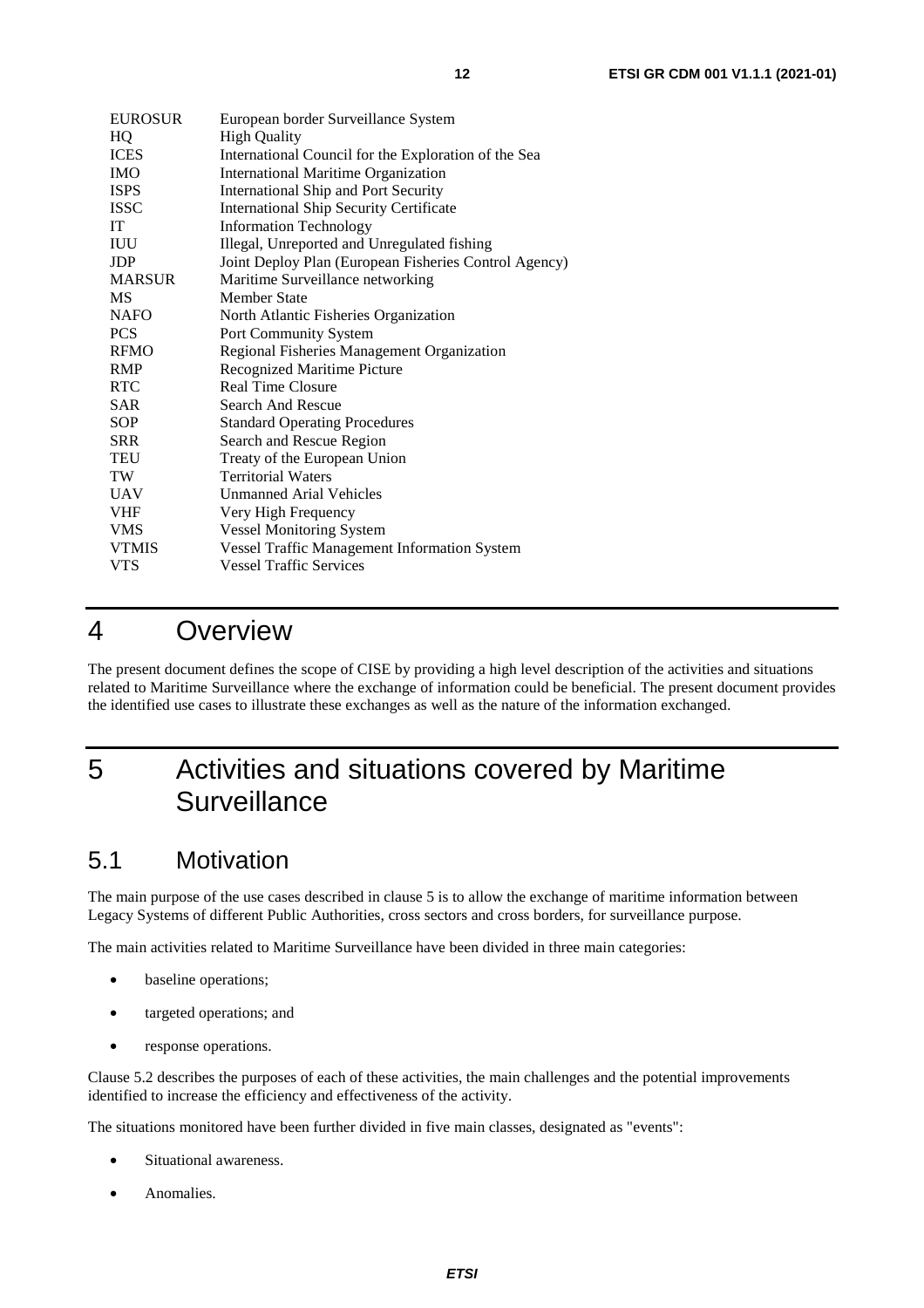- <span id="page-12-0"></span>• Operational availability.
- Extra-ordinary.
- Virtual interaction.

### 5.2 Maritime Surveillance sectors

The seven sectors of activities involved in Maritime Surveillance are identified as follow:

- Maritime Safety, Security and Prevention of Pollution by Ships.
- Fisheries Control.
- Marine Pollution Preparedness and Response, Marine Environment.
- Customs.
- Border Control.
- General Law Enforcement.
- Defence.

Within each sector, several activities are performed. The following list is not exhaustive and is illustrative:

- For the Maritime Safety, Security and prevention of pollution sector:
	- Vessel traffic management.
	- Vessel Traffic Safety.
	- Monitoring of security of ships.
	- Search and Rescue.
	- Support of response and enforcement operations (anti-piracy, SAR, salvage).
- For the Fisheries Control sector:
	- Early warning of illegal fisheries or fish landings.
	- Monitoring of compliance with regulations on fisheries.
	- Support of response and enforcement operations.
- For the Marine pollution preparedness and response sector:
	- Monitoring of compliance with regulations.
	- Early warning of environmental accidents and incidents.
	- Support of pollution response operations.
- For the Customs sector:
	- Monitoring of compliance with customs regulation on import, export and movement of goods.
	- Support of enforcement operations.
- For the Border Control sector:
	- Monitoring of compliance with regulations on immigration and border control crossings.
	- Support of enforcement operations.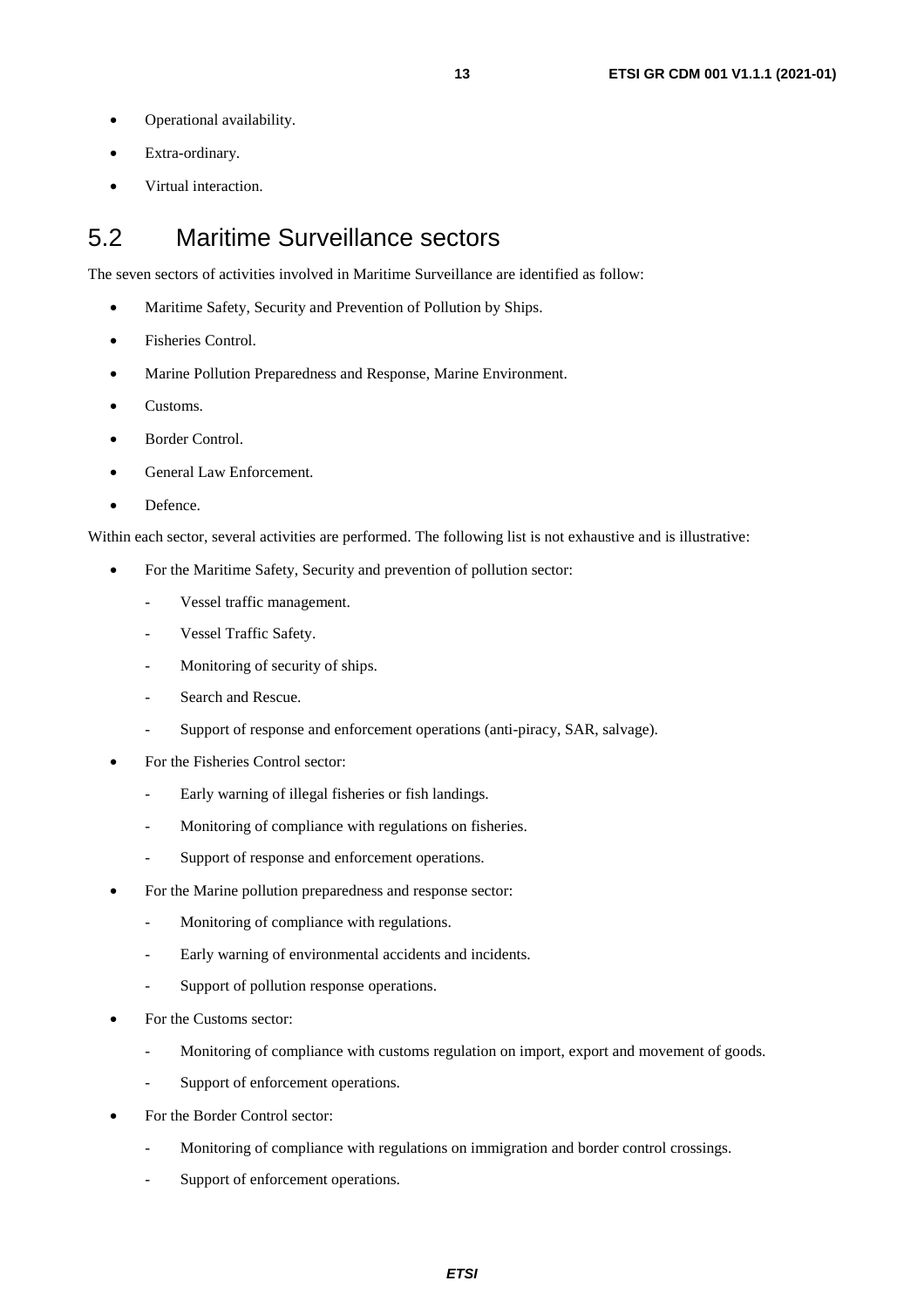- <span id="page-13-0"></span>For the General Law Enforcement sector:
	- Monitoring of compliance with applicable legislation in sea areas where police competence is required.
	- Support to enforcement and response operations.
- For the Defence sector:
	- Monitoring in support of defence tasks such as national sovereignty at sea.
	- Combatting terrorism and other hostile activities outside the EU.
	- Other CSDP tasks as defined in Articles 42 and 43 of TEU [\[i.4\]](#page-9-0).

### 5.3 Maritime Surveillance activities categories

The activities categories are described using the following fields:

- Purpose: identifies the purpose of the activity.
- Challenges: defines the type of activities covered by this category.
- Activity frequency: identifies how frequently the activity is carried out.
- Potential Improvements: identifies potential improvements to this category of activities to improve their efficiency.

### 5.4 Baseline Operations

| <b>Details</b>                                                    | <b>Process Description</b>                                                                                                                                                                                                                                                                                                                                                                                                                                                                                                                                                                                                                                                                                                                                                                                                                                                                                                                                                                                                                                                                                                                                                                                                                                                                                                                                                                                             |
|-------------------------------------------------------------------|------------------------------------------------------------------------------------------------------------------------------------------------------------------------------------------------------------------------------------------------------------------------------------------------------------------------------------------------------------------------------------------------------------------------------------------------------------------------------------------------------------------------------------------------------------------------------------------------------------------------------------------------------------------------------------------------------------------------------------------------------------------------------------------------------------------------------------------------------------------------------------------------------------------------------------------------------------------------------------------------------------------------------------------------------------------------------------------------------------------------------------------------------------------------------------------------------------------------------------------------------------------------------------------------------------------------------------------------------------------------------------------------------------------------|
| "Baseline"<br>Everyday<br>surveillance and<br>information sharing | Everyday monitoring of events in the maritime domain or "Behaviour monitoring".                                                                                                                                                                                                                                                                                                                                                                                                                                                                                                                                                                                                                                                                                                                                                                                                                                                                                                                                                                                                                                                                                                                                                                                                                                                                                                                                        |
| Purpose                                                           | This endeavour ensures the lawful, safe and secure performance of maritime activities.<br>Furthermore, the activity covers the detection of anomalies (detection of possible non-<br>compliance) and the gathering of triggers/intelligence to improve decision making for the use of<br>response capabilities (e.g. targeting of inspections).                                                                                                                                                                                                                                                                                                                                                                                                                                                                                                                                                                                                                                                                                                                                                                                                                                                                                                                                                                                                                                                                        |
| Challenges                                                        | In baseline operations, each sector or actor monitors its own responsibilities. Information is<br>shared in accordance with the agreements in place, covering cross-sector and/or cross-border<br>exchanges.<br>The activity maximizes information sharing to increase awareness and to promote decision<br>making. It uses pre-emptive actions and decision making to minimize the need for "response<br>operations".<br>Baseline operations includes also action against single events or minor actions, such as:<br>response to SAR situations;<br>action against a detected oil spill from a single ship;<br>detection and seizure of non-declared cargo;<br>routine fishery inspection;<br>work with detection of infringement and seizure;<br>boarding and inspections for different reasons, and so on.<br>Baseline operations use national and cross-sector information tools and sensors. The activity<br>includes sector-specific data exchange requirements, procedures and systems defined in specific<br>EU or international regulatory frameworks.<br>Baseline operations use:<br>national surveillance sensors shared with others as required;<br>common available data sets/services region-, EU- or worldwide such as e.g. AIS<br>information;<br>agreed incident reporting systems;<br>sector-specific communication procedures and networks;<br>sector-specific data exchange systems and services. |
| Activity frequency                                                | Ongoing (always).                                                                                                                                                                                                                                                                                                                                                                                                                                                                                                                                                                                                                                                                                                                                                                                                                                                                                                                                                                                                                                                                                                                                                                                                                                                                                                                                                                                                      |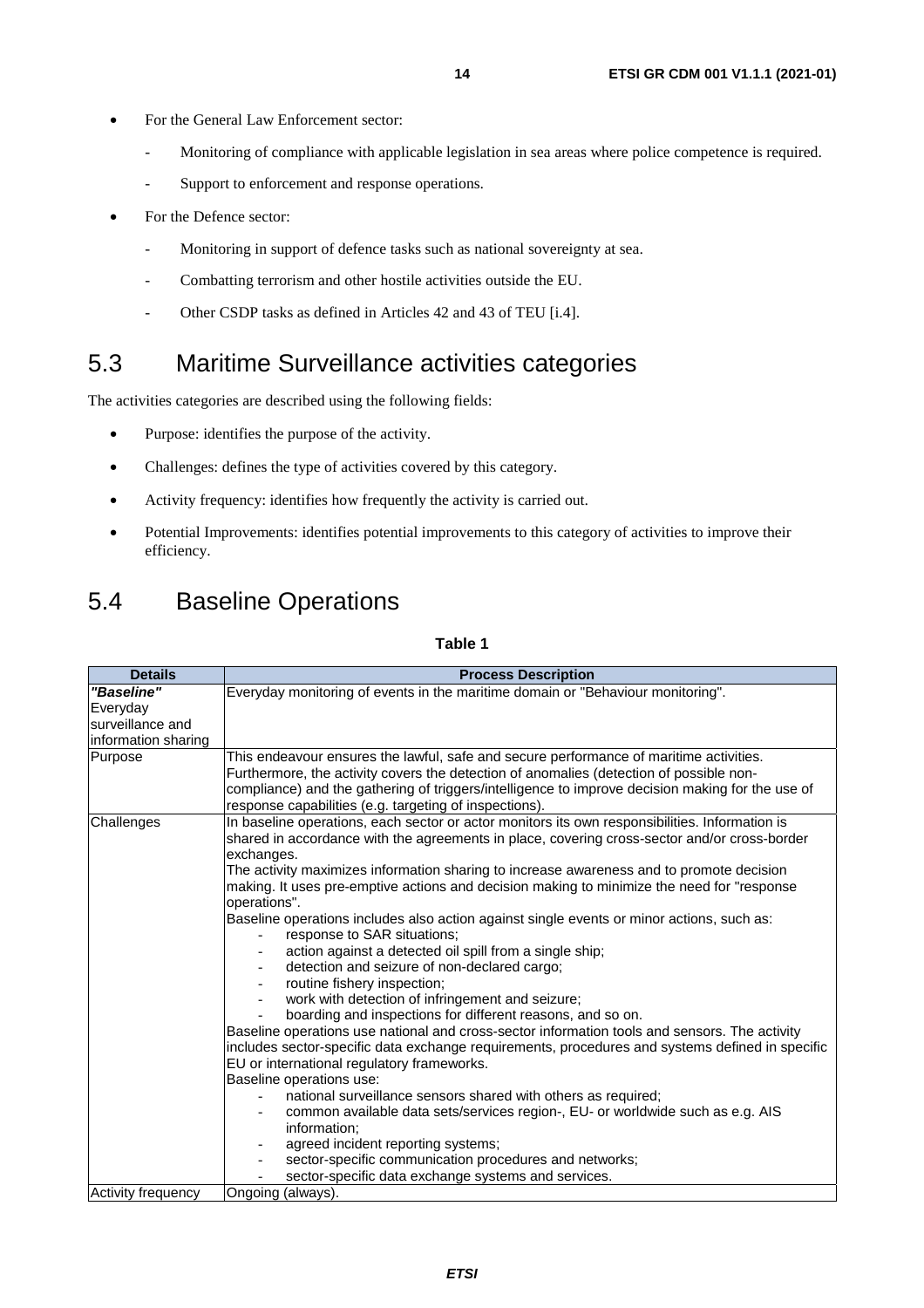<span id="page-14-0"></span>

| <b>Details</b> | <b>Process Description</b>                                                                           |
|----------------|------------------------------------------------------------------------------------------------------|
| Potential      | This high-level activity describes basically "Everyday Operations". Improvements in this area will   |
| Improvements   | affect all other activities. It will enable better indication of unlawful, unsafe and unsecure       |
|                | activities, better planning, better use of operational assets and quicker response times.            |
|                | The following additional improvements are expected:                                                  |
|                | Improvement of availability of information.                                                          |
|                | Clearer rules for sharing mechanisms inter- and intra-sector (access rights and security<br>levels). |
|                | Common standard operating procedures across sectors and borders.                                     |
|                | Common format for information and/or data from sensors.                                              |
|                | Common entity services (as many as possible) across sectors and borders.                             |
|                | Sharing of best practises and results in anomaly detection and risk analysis. Applies                |
|                | across sectors and borders.                                                                          |
|                | Common rules for history input to, e.g. databases.                                                   |

# 5.5 Targeted Operations

| <b>Details</b>            | <b>Process Description</b>                                                                                                                                                                                                                                                                                                               |
|---------------------------|------------------------------------------------------------------------------------------------------------------------------------------------------------------------------------------------------------------------------------------------------------------------------------------------------------------------------------------|
| "Targeted"                | Targeted operations towards a specific activity.                                                                                                                                                                                                                                                                                         |
| surveillance and          |                                                                                                                                                                                                                                                                                                                                          |
| information sharing       |                                                                                                                                                                                                                                                                                                                                          |
| for targeted              |                                                                                                                                                                                                                                                                                                                                          |
| operations                |                                                                                                                                                                                                                                                                                                                                          |
| Purpose                   | This activity consists in reacting to or confronting specific threats to sectorial responsibilities as<br>discovered in risk analysis/intelligence gathering processes. This activity will give support to<br>operational decision-making when employing operational assets.                                                             |
| Challenges                | Targeted operations cover typically sector-driven operational activity planned in advance, often<br>with the deployment of operational assets to detect and prevent violations of the safe, secure and<br>lawful performance of maritime activities within own sector. Target Operations may be limited in<br>time, space and geography. |
|                           | The scope of these targeted operations may be limited to a sector cooperation, cross-border,<br>regional or EU wide.                                                                                                                                                                                                                     |
|                           | Target Operations may be triggered by sectorial risk, threat analysis or may be used as a<br>deterrence". Even though operations are sector driven, information sharing across sectors"<br>occurs.                                                                                                                                       |
|                           | Examples may include and be exemplified by:                                                                                                                                                                                                                                                                                              |
|                           | JDPs (e.g. NAFO) in international and EU waters.                                                                                                                                                                                                                                                                                         |
|                           | <b>Operation ATALANTA</b>                                                                                                                                                                                                                                                                                                                |
|                           | Operation MINERVA, INDALO                                                                                                                                                                                                                                                                                                                |
| <b>Activity Frequency</b> | As required - triggered by intelligence and/or risk analysis.                                                                                                                                                                                                                                                                            |
| Potential                 | The key factor for success is a cooperation and interaction crow-border within a specific sector,                                                                                                                                                                                                                                        |
| Improvements              | as well as information sharing with all sector and Member States. Common tools for interactive<br>communication and collaboration are of great value in planning operations and making best use<br>of operational assets.                                                                                                                |
|                           | The following improvements are expected:                                                                                                                                                                                                                                                                                                 |
|                           | Common collaborative tools (voice, HQ video).                                                                                                                                                                                                                                                                                            |
|                           | Improvement of availability of information.                                                                                                                                                                                                                                                                                              |
|                           | Clearer rules for inter- and intra-sector sharing mechanisms (access rights and security<br>levels).                                                                                                                                                                                                                                     |
|                           | Common standard for operating procedures across sectors and borders.                                                                                                                                                                                                                                                                     |
|                           | Common format for information and/or data from sensors.                                                                                                                                                                                                                                                                                  |
|                           | Common entity services (as many as possible) across sectors and borders.                                                                                                                                                                                                                                                                 |
|                           | Sharing of best practises and results in anomaly detection and risk analysis. Applies<br>cross sectors and borders.                                                                                                                                                                                                                      |
|                           | Common rules for history access to history of Targeted Operation.                                                                                                                                                                                                                                                                        |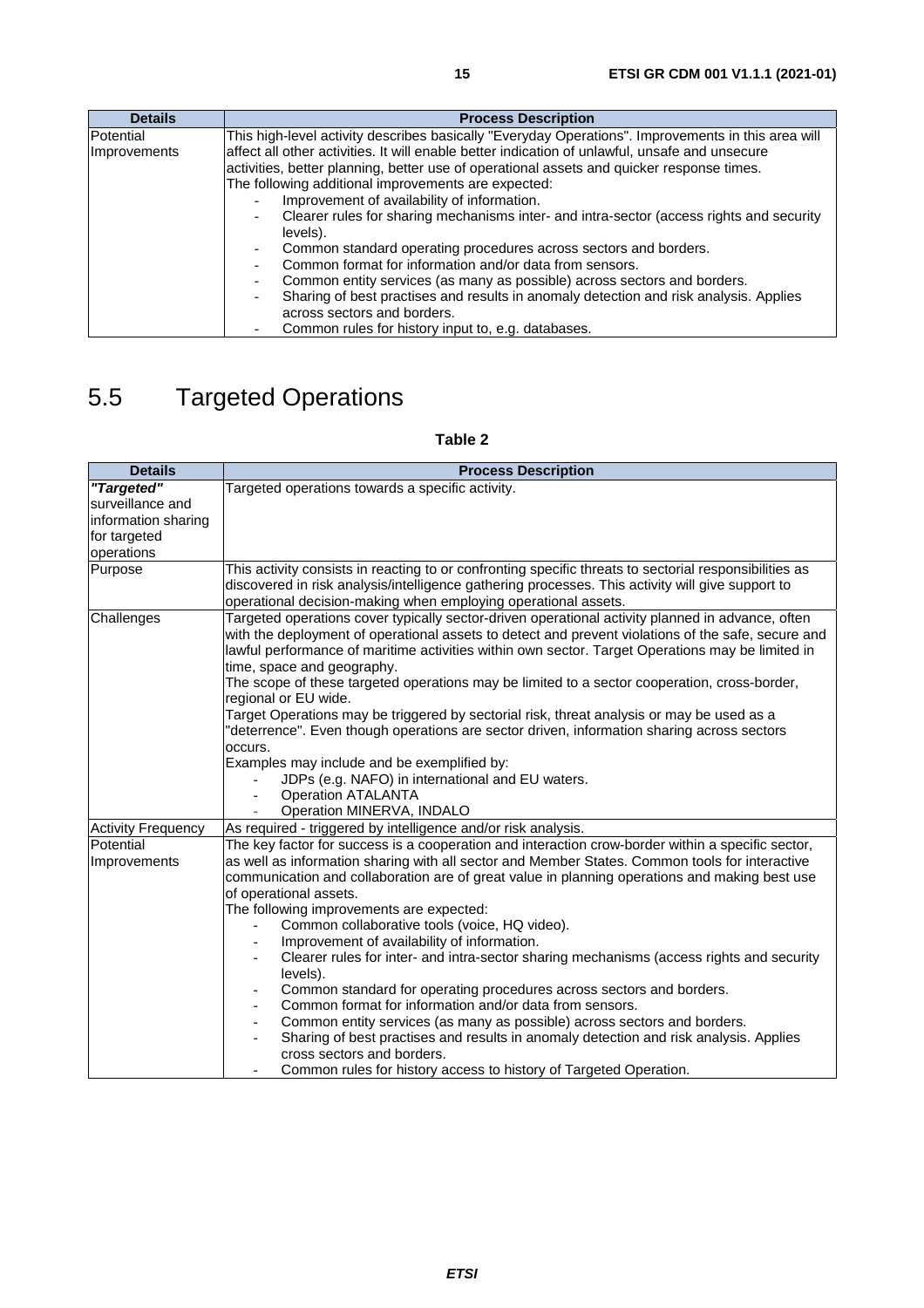## <span id="page-15-0"></span>5.6 Response Operations

#### **Table 3**

| <b>Details</b>            | <b>Process Description</b>                                                                                                                                                                                                                                                                                                                                                                                                                                                                                                                                                                                                                                                                                                                                                                                                                                                                                                                                                                                                                                                                                                                                        |
|---------------------------|-------------------------------------------------------------------------------------------------------------------------------------------------------------------------------------------------------------------------------------------------------------------------------------------------------------------------------------------------------------------------------------------------------------------------------------------------------------------------------------------------------------------------------------------------------------------------------------------------------------------------------------------------------------------------------------------------------------------------------------------------------------------------------------------------------------------------------------------------------------------------------------------------------------------------------------------------------------------------------------------------------------------------------------------------------------------------------------------------------------------------------------------------------------------|
| "Response"                | Response to major incidents, events or accidents.                                                                                                                                                                                                                                                                                                                                                                                                                                                                                                                                                                                                                                                                                                                                                                                                                                                                                                                                                                                                                                                                                                                 |
| Operations                |                                                                                                                                                                                                                                                                                                                                                                                                                                                                                                                                                                                                                                                                                                                                                                                                                                                                                                                                                                                                                                                                                                                                                                   |
| Purpose                   | This activity ensures the appropriate response to events affecting many sectors and with a                                                                                                                                                                                                                                                                                                                                                                                                                                                                                                                                                                                                                                                                                                                                                                                                                                                                                                                                                                                                                                                                        |
|                           | potentially major impact on, e.g. the environment and economy.                                                                                                                                                                                                                                                                                                                                                                                                                                                                                                                                                                                                                                                                                                                                                                                                                                                                                                                                                                                                                                                                                                    |
| Challenges                | Typically, a response to complex events involves several actors from different sectors and across<br>borders. Events occur suddenly, without warning. Decisions are made under time pressure,<br>implying complicated cross-border and cross-sector considerations. Potentially huge values are<br>at stake - environmental, financial and human lives. Response Operations require a critical<br>operational coordination across sectors and borders. Most of the time, a large amount of<br>operational assets are involved.<br><b>Examples of Response Operations:</b><br>"Estonia" or "Costa Concordia" -type ferry disaster.<br>Tanker collision with large passenger carrier.<br>Sudden massive migration flow due to specific events, e.g. natural disaster or war.<br>Terrorist attack or threat of attack with weapons of mass destruction.<br>Cross-border efforts to stop large amounts of drugs with unclear destination from<br>reaching the EU.<br>Fishing gear conflicts and conflicts between groups of fishing vessels (which could lead<br>to the need for immediate intervention (possibility of vessels attacking each other).<br>(See note). |
| <b>Activity Frequency</b> | Irregular. Frequency based on a "case-by-case" basis. Predictions are not possible, and the<br>event may be totally unforeseen. Response Operations may be required over long or short<br>periods of time.                                                                                                                                                                                                                                                                                                                                                                                                                                                                                                                                                                                                                                                                                                                                                                                                                                                                                                                                                        |
| Potential                 | The following improvements are expected:                                                                                                                                                                                                                                                                                                                                                                                                                                                                                                                                                                                                                                                                                                                                                                                                                                                                                                                                                                                                                                                                                                                          |
| Improvements              | Establishment of common collaboration tools.                                                                                                                                                                                                                                                                                                                                                                                                                                                                                                                                                                                                                                                                                                                                                                                                                                                                                                                                                                                                                                                                                                                      |
|                           | Knowledge of availability of operational assets across sectors and borders.                                                                                                                                                                                                                                                                                                                                                                                                                                                                                                                                                                                                                                                                                                                                                                                                                                                                                                                                                                                                                                                                                       |
|                           | Established, frequently trained routines across sectors and borders for all sorts of<br>intervention.                                                                                                                                                                                                                                                                                                                                                                                                                                                                                                                                                                                                                                                                                                                                                                                                                                                                                                                                                                                                                                                             |
|                           | Common Standard Operating Procedures (SOPs).                                                                                                                                                                                                                                                                                                                                                                                                                                                                                                                                                                                                                                                                                                                                                                                                                                                                                                                                                                                                                                                                                                                      |
|                           | Common or shared support services to detect anomalies and risks.                                                                                                                                                                                                                                                                                                                                                                                                                                                                                                                                                                                                                                                                                                                                                                                                                                                                                                                                                                                                                                                                                                  |
|                           | Immediate access to an extended array of data that is normally not included in the                                                                                                                                                                                                                                                                                                                                                                                                                                                                                                                                                                                                                                                                                                                                                                                                                                                                                                                                                                                                                                                                                |
|                           | maritime field.                                                                                                                                                                                                                                                                                                                                                                                                                                                                                                                                                                                                                                                                                                                                                                                                                                                                                                                                                                                                                                                                                                                                                   |
|                           | Cross-border or cross-sector agreements covering extensions of "normal" latitude.                                                                                                                                                                                                                                                                                                                                                                                                                                                                                                                                                                                                                                                                                                                                                                                                                                                                                                                                                                                                                                                                                 |
| NOTE:                     | "Normal" incidents, such as a single SAR case, a single fishing violation or a case of smuggling are included                                                                                                                                                                                                                                                                                                                                                                                                                                                                                                                                                                                                                                                                                                                                                                                                                                                                                                                                                                                                                                                     |
|                           | under "Baseline Operations" above.                                                                                                                                                                                                                                                                                                                                                                                                                                                                                                                                                                                                                                                                                                                                                                                                                                                                                                                                                                                                                                                                                                                                |

### 5.7 Maritime Surveillance Events

#### 5.7.1 General

Events are developments of the activities categories described in clause 5.3. They describe what overarching services may be used for each event.

The events are described using the following fields:

- Process Name: identifies the processes involved in the event.
- Event Name: provides a name to the event.
- Description: describes the event, including the type of information exchange involved.
- Event Frequency: describes how often the event is expected, it could be permanent (continuous activity) or punctual.
- Potential Improvements: identifies improvements that could increase the efficiency of the response to the event.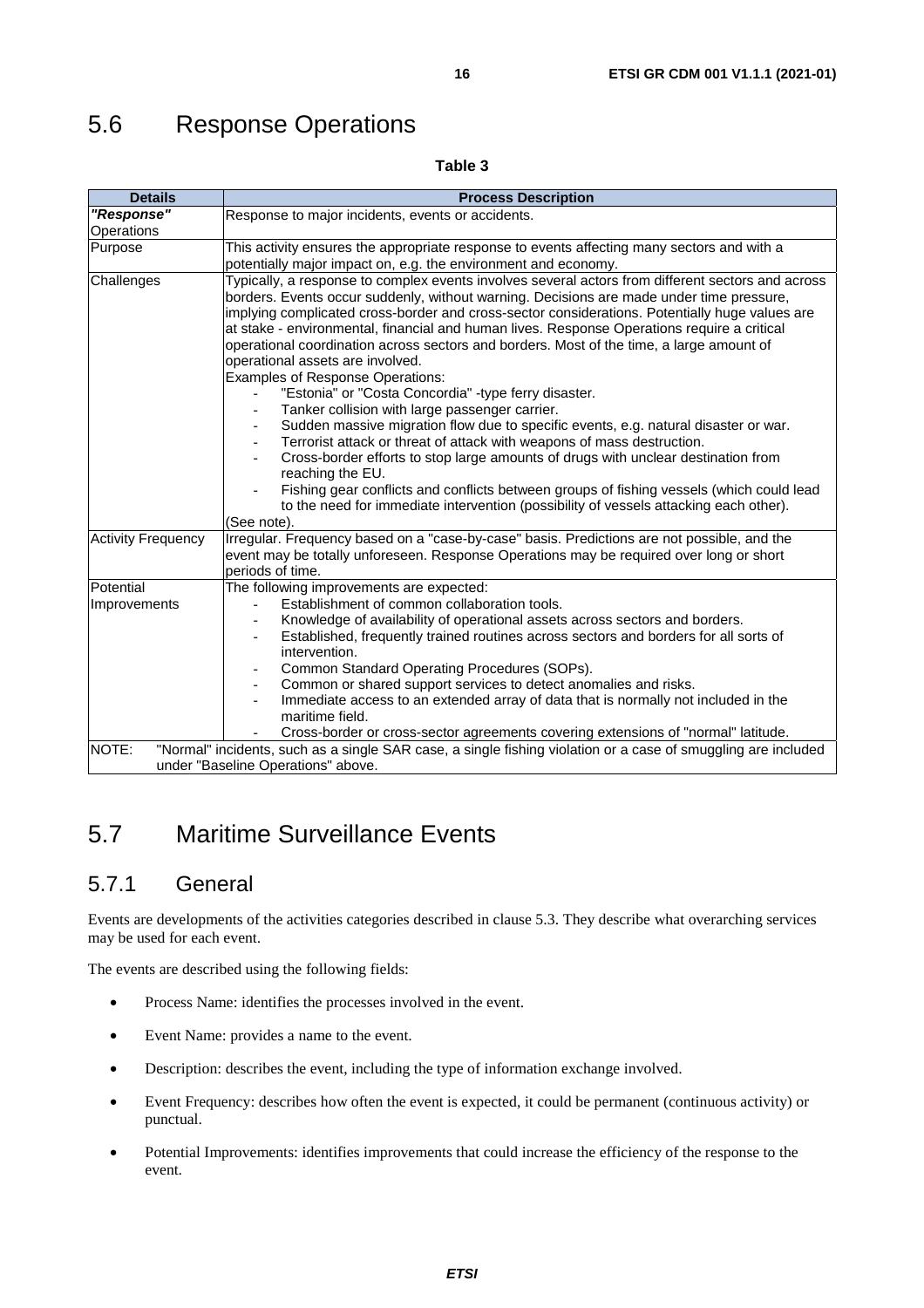## <span id="page-16-0"></span>5.7.2 Situational awareness

#### **Table 4**

| <b>Details</b>            | <b>Event Description</b>                                                                                                                                                                                                                                                                                                                                                                                                                                                                                                                                                                                                                                                                                                                                          |
|---------------------------|-------------------------------------------------------------------------------------------------------------------------------------------------------------------------------------------------------------------------------------------------------------------------------------------------------------------------------------------------------------------------------------------------------------------------------------------------------------------------------------------------------------------------------------------------------------------------------------------------------------------------------------------------------------------------------------------------------------------------------------------------------------------|
| <b>Process Name</b>       | Collecting, processing and sharing basic maritime data.                                                                                                                                                                                                                                                                                                                                                                                                                                                                                                                                                                                                                                                                                                           |
| <b>Event Name</b>         | Sector Recognized Maritime Picture (RMP) or situation.                                                                                                                                                                                                                                                                                                                                                                                                                                                                                                                                                                                                                                                                                                            |
| Description               | National, regional or EU-wide services are used to provide a recognized maritime picture for a<br>specific sector. National or regional maritime situational awareness may be tailored for sectorial<br>or cross-sectorial purposes depending on national legislation, bilateral or multilateral agreements.<br>Information exchange and sharing are in line with this principle. Basic data sources or services<br>contain open information. It is important that the amount of services used provides as much open<br>information as possible. Map services, weather services, tools for visualization and compilation<br>are examples of means to improve quality of information. Typically, basic and additional<br>information is shared on a regular basis. |
|                           | This event can be divided into two levels:<br>Acquisition of a Common Basic Maritime Situation (level 1).<br>Elaboration of a Consolidated Common Maritime Situation (level 2).                                                                                                                                                                                                                                                                                                                                                                                                                                                                                                                                                                                   |
|                           | In the 1 <sup>st</sup> level, actors are existing institutional communities acting in the acquisition domain<br>(e.g. EMSA and Members States' communities). At this level, there is no sensitive information<br>and there is no limitation on sharing information within the CISE environment.                                                                                                                                                                                                                                                                                                                                                                                                                                                                   |
|                           | The 2 <sup>nd</sup> level requires additional information, such as:<br>Information on the travel, cargo, etc.<br>Worldwide information history (ships, routes).<br>Additional data from non-permanent data sensors (naval, aerial, space sensors).<br>Information from maritime databases (ship characteristics for<br>classification/recognition/identification).                                                                                                                                                                                                                                                                                                                                                                                                |
|                           | This additional information is collected in order to complete the picture, to avoid duplication of<br>ships and routes, to detect falsification of ship's identity, and to perform the other necessary<br>correlations for integrity control and for the validation of all information of the Consolidated<br>Common Maritime Situation.                                                                                                                                                                                                                                                                                                                                                                                                                          |
|                           | This function cannot be merged with the acquisition function since it needs to correlate basic data<br>with additional data (for example fishing vessel location).                                                                                                                                                                                                                                                                                                                                                                                                                                                                                                                                                                                                |
|                           | The function is activated in routine mode and represents the Level 2 of the operations flow. It can<br>be activated in prevention mode; in this case, the procedure applied for the surveillance of the<br>zone can be classified as sensitive information by the Member States.                                                                                                                                                                                                                                                                                                                                                                                                                                                                                  |
| <b>Event Frequency</b>    | Permanent (H24).                                                                                                                                                                                                                                                                                                                                                                                                                                                                                                                                                                                                                                                                                                                                                  |
| Potential<br>Improvements | The Situational awareness is linked to the high-level activity "Baseline", and the detailed use<br>case No. 4.                                                                                                                                                                                                                                                                                                                                                                                                                                                                                                                                                                                                                                                    |

### 5.7.3 Anomalies

| <b>Details</b>      | <b>Event Description</b>                                                                          |
|---------------------|---------------------------------------------------------------------------------------------------|
|                     |                                                                                                   |
| <b>Process Name</b> | Detect anomalies, incidents and conduct risk assessment and analysis in the maritime domain.      |
| <b>Event Name</b>   | Anomaly event triggering operational action.                                                      |
| Description         | Manual and automated detection of incidents that falls outside the frame of "normal operations".  |
|                     | The incidents are typically detected within its own sector or responsibility. They may require an |
|                     | action from other sectors. The services used may include sector or domain-wide anomaly            |
|                     | detection tools, risk analysis and planning tools. Typically, basic and additional information is |
|                     | shared on a regular basis.                                                                        |
| Event Frequency     | Permanent (H24).                                                                                  |
| Potential           | The following improvements are expected:                                                          |
| Improvements        | Sharing of anomalies and detected risks throughout sectors and borders.                           |
|                     | Common or "best practices tools" would be of great importance for discovering threats             |
|                     | to the lawful, secure and safe conduct of maritime and marine activities. This would              |
|                     | improve the performance of authorities in different sectors.                                      |
|                     | Proper sharing mechanisms are essential (technical, SOPs and legal conditions).                   |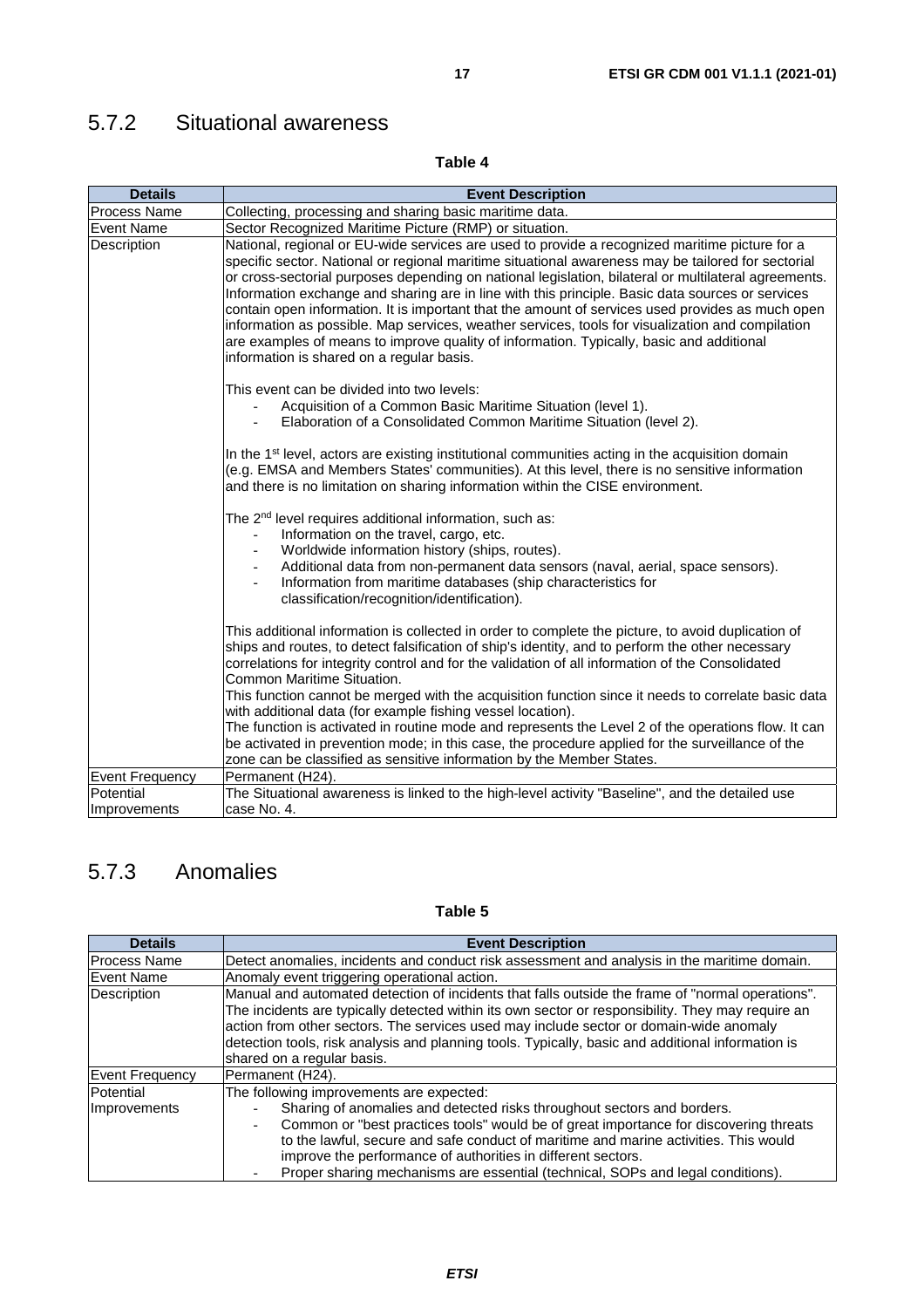## <span id="page-17-0"></span>5.7.4 Operational availability

**Table 6** 

| <b>Details</b>            | <b>Event Description</b>                                                                                                                                                                                                                                                                                                                                                                                                    |
|---------------------------|-----------------------------------------------------------------------------------------------------------------------------------------------------------------------------------------------------------------------------------------------------------------------------------------------------------------------------------------------------------------------------------------------------------------------------|
| <b>Process Name</b>       | Availability of assets.                                                                                                                                                                                                                                                                                                                                                                                                     |
| <b>Event Name</b>         | Knowledge of availability of operational assets.                                                                                                                                                                                                                                                                                                                                                                            |
| Description               | This event covers the cross-border and cross-sector knowledge of assets available for<br>operations. It also covers the sharing of planned operations in the maritime domain. Common<br>standards (SOPs) and communication tools are needed. A service for sharing this information<br>(including contact information) is essential. During these events, basic and additional information<br>is shared on a regular basis. |
| <b>Event Frequency</b>    | Punctual (As required).                                                                                                                                                                                                                                                                                                                                                                                                     |
| Potential<br>Improvements | The following improvements are expected:<br>The knowledge of available assets which, in return, will reduce patrol cost, overlapping<br>surveillance costs and readiness cost.                                                                                                                                                                                                                                              |
|                           | Great potential for savings in terms of lives, environmental and marine values, etc.                                                                                                                                                                                                                                                                                                                                        |

### 5.7.5 Extra ordinary

| <b>Details</b>      | <b>Event Description</b>                                                                                                                                                                                                                                                                                                                                                                                         |
|---------------------|------------------------------------------------------------------------------------------------------------------------------------------------------------------------------------------------------------------------------------------------------------------------------------------------------------------------------------------------------------------------------------------------------------------|
| <b>Process Name</b> | Extended information sharing.                                                                                                                                                                                                                                                                                                                                                                                    |
| <b>Event Name</b>   | Extra-ordinary events requiring an increase of information availability.                                                                                                                                                                                                                                                                                                                                         |
| Description         | When major incidents or accidents occur there is a need to coordinate assets from several<br>sectors and nations. These events require decision making across sectors and borders and<br>information sharing outside normal patterns. The services of exchange should be designed to<br>share information accordingly. Basic and additional information needs to be shared as well as<br>restricted as required. |
| Event Frequency     | Punctual (As required).                                                                                                                                                                                                                                                                                                                                                                                          |
| Potential           | The following improvements are expected:                                                                                                                                                                                                                                                                                                                                                                         |
| Improvements        | Quicker and more accurate decision making under time constraints, which will save time<br>and costs during operations.<br>More accurate perception of the situation before decision making.                                                                                                                                                                                                                      |

**Table 7** 

### 5.7.6 Virtual interaction

| <b>Details</b>         | <b>Event Description</b>                                                                                                                                                                                                                                                                                                                                                                                                                                                                                                                                                                                                                                                                                               |  |  |  |
|------------------------|------------------------------------------------------------------------------------------------------------------------------------------------------------------------------------------------------------------------------------------------------------------------------------------------------------------------------------------------------------------------------------------------------------------------------------------------------------------------------------------------------------------------------------------------------------------------------------------------------------------------------------------------------------------------------------------------------------------------|--|--|--|
| <b>Process Name</b>    | Virtual Interaction.                                                                                                                                                                                                                                                                                                                                                                                                                                                                                                                                                                                                                                                                                                   |  |  |  |
| <b>Event Name</b>      | Virtual User Groups.                                                                                                                                                                                                                                                                                                                                                                                                                                                                                                                                                                                                                                                                                                   |  |  |  |
| Description            | There is a need for virtual (online voice and video) interaction between decision makers,<br>operators and on-scene commanders/coordinators when responding to events, coordinating<br>resources and planning activities, both cross-border and cross-sector. The aim is to share<br>information from person to person or between groups in order to attain a real-time recognizable<br>picture of the event, whether for planning purposes, or during execution of a response operation.<br>Services to facilitate this would include high quality video and audio streaming, video sensor<br>information and document presentation. Services would enable pre-defined tailored user groups<br>for specific purposes. |  |  |  |
| <b>Event Frequency</b> | Punctual (As required). The more frequent the use, the better the environment for information<br>sharing, planning and decision making.                                                                                                                                                                                                                                                                                                                                                                                                                                                                                                                                                                                |  |  |  |
| Potential              | The following improvements are expected:                                                                                                                                                                                                                                                                                                                                                                                                                                                                                                                                                                                                                                                                               |  |  |  |
| Improvements           | Better trust and confidence between authorities.                                                                                                                                                                                                                                                                                                                                                                                                                                                                                                                                                                                                                                                                       |  |  |  |
|                        | Easier to connect operational networks in case of accidents.                                                                                                                                                                                                                                                                                                                                                                                                                                                                                                                                                                                                                                                           |  |  |  |
|                        | Better operational planning, saving time and money.                                                                                                                                                                                                                                                                                                                                                                                                                                                                                                                                                                                                                                                                    |  |  |  |
|                        | Potentially less risk of error when interacting person to person.                                                                                                                                                                                                                                                                                                                                                                                                                                                                                                                                                                                                                                                      |  |  |  |
|                        | More robust decision-making.                                                                                                                                                                                                                                                                                                                                                                                                                                                                                                                                                                                                                                                                                           |  |  |  |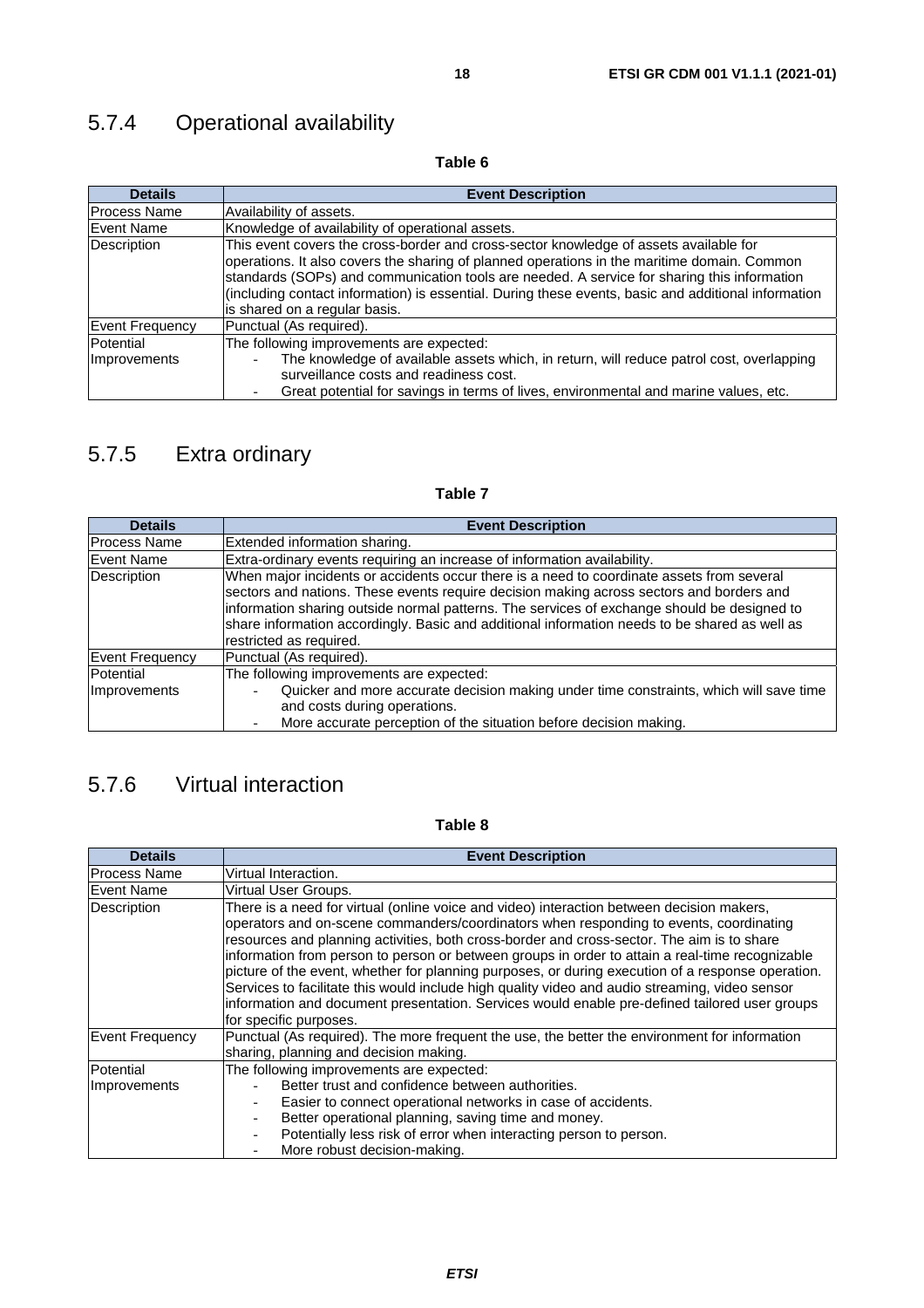# <span id="page-18-0"></span>6 Use Cases related to information

### 6.1 Motivation

Nine use cases focused on the type of information exchanged have been selected for their representativeness. The list of use cases is not exhaustive, and more use cases can be inferred from the list of potential cross sector information exchanged provided below.

The use cases are described using the following fields:

- Goal: defines the main goal of the use case.
- Operational situation/Trigger: identifies what triggers the use case.
- Lead Actor: identifies the user communities involved.
- Supporting Actor(s): identifies user communities that can contribute to the use case (as secondary actor).
- Activity category: identifies the Maritime Surveillance categories for the use case (among Baseline, Targeted and Response).
- Post-conditions: identifies the main output of the use case.
- Failure/Outcome: identifies the main potential failures, their outcomes and their causes.
- Flow of Events: describes the main flow of event for the use case.
- Alternative Scenarios: describes variations from the main flow of events.
- Procedures: identifies specific points to be added to the Standard Operational Procedures (SOP).
- Traceability: identifies how the traceability should be improved.
- Inputs Summary: summaries the main data type to be exchanged during the use case.
- Output Summary: summaries the main data type that can be exchanged at the end of the use case.
- Potential improvements: identifies the main improvements required to improve the efficiency of the use case.
- NOTE: In EUCISE2020 and CoopP projects, different use case identifiers were used. A relationship of the use case ID is shown in annex A.

### 6.2 Use Case ID 1

| Use Case ID 1          | <b>Description</b>                                                                         |
|------------------------|--------------------------------------------------------------------------------------------|
| Goal                   | Inquiry on a specific suspicious vessel (cargo related).                                   |
| Operational situation/ | Intelligence or other information systems reveal that a ship's cargo is illegal, dangerous |
| Trigger                | or in other ways in breach of rules and regulations.                                       |
| Lead Actor             | Border Control, Customs, General Law Enforcement, Defence.                                 |
| Supporting Actor(s)    | Defence, General Law Enforcement, Marine Pollution Preparedness and                        |
|                        | Response/Marine Environment.                                                               |
| Activity category      | Baseline, Targeted, Response.                                                              |
| Post-conditions        | Sector decision makers made decision to act or not (and with what resources).              |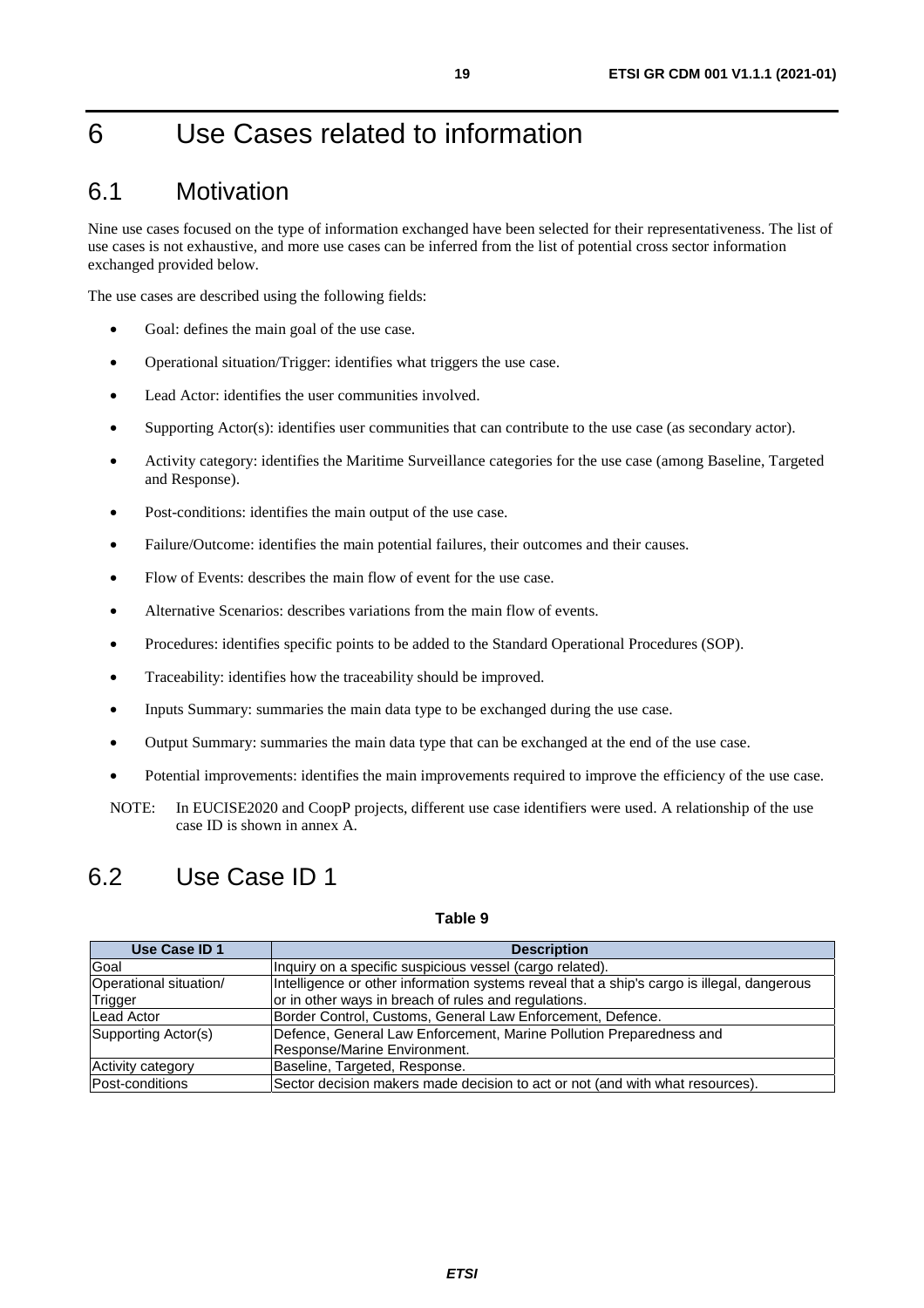| <b>Use Case ID 1</b>         | <b>Description</b>                                                                                                                                                                                                                                                                       |                                                                                                                 |                                                                                                                                                               |  |
|------------------------------|------------------------------------------------------------------------------------------------------------------------------------------------------------------------------------------------------------------------------------------------------------------------------------------|-----------------------------------------------------------------------------------------------------------------|---------------------------------------------------------------------------------------------------------------------------------------------------------------|--|
| <b>Failure/Outcome</b>       | <b>Failure</b>                                                                                                                                                                                                                                                                           | <b>Outcome</b>                                                                                                  | <b>Condition leading to outcome</b>                                                                                                                           |  |
|                              | Failure to receive the<br>1)                                                                                                                                                                                                                                                             | Uncertainty if cargo is                                                                                         | 1)<br>Poor information sharing.                                                                                                                               |  |
|                              | requested information,                                                                                                                                                                                                                                                                   | illegal or not:                                                                                                 | 2)<br>Request not directed to the                                                                                                                             |  |
|                              | information not precise,                                                                                                                                                                                                                                                                 | Illegal cargo will<br>1)                                                                                        | correct Authority.                                                                                                                                            |  |
|                              | not relevant or not                                                                                                                                                                                                                                                                      | reach its                                                                                                       | 3)<br>Request not clear.                                                                                                                                      |  |
|                              | provided in a timely                                                                                                                                                                                                                                                                     | destination.                                                                                                    | Restricted information.<br>4)                                                                                                                                 |  |
|                              | manner.                                                                                                                                                                                                                                                                                  | Operational<br>$ 2\rangle$                                                                                      |                                                                                                                                                               |  |
|                              |                                                                                                                                                                                                                                                                                          | resources not                                                                                                   |                                                                                                                                                               |  |
|                              |                                                                                                                                                                                                                                                                                          | deployed to verify                                                                                              |                                                                                                                                                               |  |
|                              |                                                                                                                                                                                                                                                                                          | cargo.<br>3)<br>Lack of decision                                                                                |                                                                                                                                                               |  |
|                              |                                                                                                                                                                                                                                                                                          | support leads                                                                                                   |                                                                                                                                                               |  |
|                              |                                                                                                                                                                                                                                                                                          | non-optimal                                                                                                     |                                                                                                                                                               |  |
|                              |                                                                                                                                                                                                                                                                                          | management of                                                                                                   |                                                                                                                                                               |  |
|                              |                                                                                                                                                                                                                                                                                          | resources.                                                                                                      |                                                                                                                                                               |  |
|                              | Failure to respond to<br>2)                                                                                                                                                                                                                                                              | 1)<br>Cargo reaches                                                                                             | 1)<br>Lack of decision support                                                                                                                                |  |
|                              | suspicious cargo                                                                                                                                                                                                                                                                         | destination.                                                                                                    | leads to non-optimal                                                                                                                                          |  |
|                              | shipments.                                                                                                                                                                                                                                                                               | (2)<br>Excise duties not                                                                                        | management of resources.                                                                                                                                      |  |
|                              |                                                                                                                                                                                                                                                                                          | paid.                                                                                                           | Operational resources not<br>2)                                                                                                                               |  |
|                              |                                                                                                                                                                                                                                                                                          |                                                                                                                 | deployed effectively to verify                                                                                                                                |  |
|                              |                                                                                                                                                                                                                                                                                          |                                                                                                                 | cargo.                                                                                                                                                        |  |
|                              | Failure to adequately<br>3)                                                                                                                                                                                                                                                              | 1)<br>Poor information                                                                                          | Inadequate or faulty security<br>1)                                                                                                                           |  |
|                              | address security levels.                                                                                                                                                                                                                                                                 | security<br>procedures.                                                                                         | information guidelines/rules.                                                                                                                                 |  |
| Flow of Events               |                                                                                                                                                                                                                                                                                          |                                                                                                                 | The actor responsible for detecting illegal cargo gets an information alert signal from one                                                                   |  |
|                              |                                                                                                                                                                                                                                                                                          |                                                                                                                 | or more systems. The information alert may come from e.g. anomaly detection services,                                                                         |  |
|                              | other actors' systems or other intelligence sources.                                                                                                                                                                                                                                     |                                                                                                                 |                                                                                                                                                               |  |
|                              |                                                                                                                                                                                                                                                                                          |                                                                                                                 | The actor queries the system to get replies from other sources of information in order to                                                                     |  |
|                              | confirm own sources.                                                                                                                                                                                                                                                                     |                                                                                                                 |                                                                                                                                                               |  |
|                              |                                                                                                                                                                                                                                                                                          |                                                                                                                 | The outcome of this process will be a decision on intervention or not. It will also initiate                                                                  |  |
|                              | the sharing of additional information.                                                                                                                                                                                                                                                   |                                                                                                                 |                                                                                                                                                               |  |
| <b>Alternative Scenarios</b> |                                                                                                                                                                                                                                                                                          |                                                                                                                 | 1) Uncertainty if cargo is illegal: the decision to control is based on targeting cargo (Pre-                                                                 |  |
|                              | arrival data) with a view to enrich intelligence and justify intervention as described in<br>the "flow of events".<br>2) Unwanted effects on society: solving the unwanted effects on sector could be<br>achieved by improving tools, enhancing the organization of customs services and |                                                                                                                 |                                                                                                                                                               |  |
|                              |                                                                                                                                                                                                                                                                                          |                                                                                                                 |                                                                                                                                                               |  |
|                              |                                                                                                                                                                                                                                                                                          |                                                                                                                 |                                                                                                                                                               |  |
|                              | multiagency cooperation (medium term process).                                                                                                                                                                                                                                           |                                                                                                                 |                                                                                                                                                               |  |
| Procedures                   |                                                                                                                                                                                                                                                                                          |                                                                                                                 | Scope: anti-smuggling and commercial fraud (mis- declarations of goods), and any other                                                                        |  |
|                              | cargo related illegal activity.                                                                                                                                                                                                                                                          |                                                                                                                 |                                                                                                                                                               |  |
|                              |                                                                                                                                                                                                                                                                                          |                                                                                                                 |                                                                                                                                                               |  |
|                              | Case: Crew Fraud or Vessels Search.                                                                                                                                                                                                                                                      |                                                                                                                 |                                                                                                                                                               |  |
|                              | Type of intervention: search of vessels at sea or in port (once ship docked).                                                                                                                                                                                                            |                                                                                                                 |                                                                                                                                                               |  |
|                              |                                                                                                                                                                                                                                                                                          |                                                                                                                 |                                                                                                                                                               |  |
|                              | For risk analysis exclusively:                                                                                                                                                                                                                                                           |                                                                                                                 |                                                                                                                                                               |  |
|                              |                                                                                                                                                                                                                                                                                          |                                                                                                                 | Risk indicators: composition of crew, type of vessel, routine checks (Are crew-                                                                               |  |
|                              |                                                                                                                                                                                                                                                                                          | members known to the Authorities? What is the ship's history?).                                                 |                                                                                                                                                               |  |
|                              |                                                                                                                                                                                                                                                                                          |                                                                                                                 | As far as possible: coordination with other Member States Customs services to<br>prevent search the same parts of the vessel in case of calls in two European |  |
|                              |                                                                                                                                                                                                                                                                                          |                                                                                                                 | seaports successively -- commodities targeted: cigarettes, narcotics, fake white                                                                              |  |
|                              | goods, fake clothing, etc.                                                                                                                                                                                                                                                               |                                                                                                                 |                                                                                                                                                               |  |
| Traceability                 |                                                                                                                                                                                                                                                                                          |                                                                                                                 | A database of suspicious vessels, could be useful for checking vessels inside a given                                                                         |  |
|                              | area (territorial water/sea basin for instance).                                                                                                                                                                                                                                         |                                                                                                                 |                                                                                                                                                               |  |
|                              |                                                                                                                                                                                                                                                                                          |                                                                                                                 | Cross checking ship information per AIS signals with a register of vessels suspected                                                                          |  |
|                              | should alert the operator to report presence of vessel to the relevant authorities.                                                                                                                                                                                                      |                                                                                                                 |                                                                                                                                                               |  |
| <b>Inputs Summary</b>        |                                                                                                                                                                                                                                                                                          | Vessels "flagged" by anomaly detection.                                                                         |                                                                                                                                                               |  |
|                              | $\overline{\phantom{a}}$                                                                                                                                                                                                                                                                 | risk analysis from own or other authority.<br>Shared pre-arrival data, Knowledge of resources for intervention. |                                                                                                                                                               |  |
|                              |                                                                                                                                                                                                                                                                                          | Basic Ship Data (position, voyage and permanent data).                                                          |                                                                                                                                                               |  |
|                              | $\overline{\phantom{a}}$                                                                                                                                                                                                                                                                 | Additional data (cargo and crew/passenger).                                                                     |                                                                                                                                                               |  |
| <b>Output Summary</b>        | $\overline{\phantom{a}}$                                                                                                                                                                                                                                                                 | Inspection report including follow up activities.                                                               |                                                                                                                                                               |  |
|                              |                                                                                                                                                                                                                                                                                          | Detailed report regarding cargo, persons on board.                                                              |                                                                                                                                                               |  |
|                              | Lessons learned.                                                                                                                                                                                                                                                                         |                                                                                                                 |                                                                                                                                                               |  |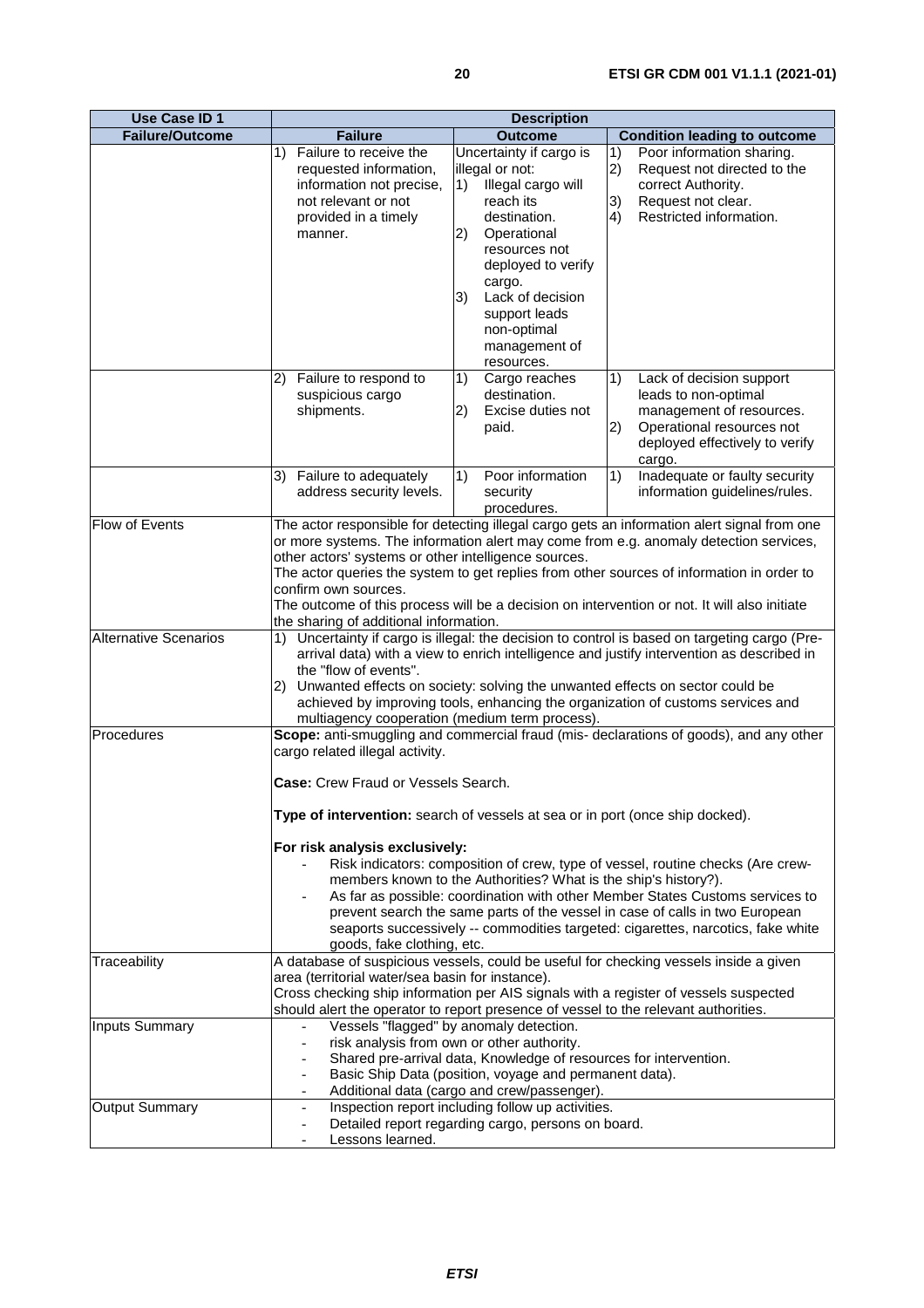## <span id="page-20-0"></span>6.3 Use Case ID 2

| <b>Use Case ID 2</b>         | <b>Description</b>                                                                                                                                                                                                                                                                                            |                                                 |                                                                                           |  |
|------------------------------|---------------------------------------------------------------------------------------------------------------------------------------------------------------------------------------------------------------------------------------------------------------------------------------------------------------|-------------------------------------------------|-------------------------------------------------------------------------------------------|--|
| Goal                         | Inquiry on a specific suspicious vessel (crew and ownership related).                                                                                                                                                                                                                                         |                                                 |                                                                                           |  |
| Operational situation/       | Intelligence sources alert that persons on board a vessel could be illegal or have criminal                                                                                                                                                                                                                   |                                                 |                                                                                           |  |
| Trigger                      | background. Uncertainty over the ownership of the vessel.                                                                                                                                                                                                                                                     |                                                 |                                                                                           |  |
| Lead Actor(s)                | Defence, Border control, General Law Enforcement.                                                                                                                                                                                                                                                             |                                                 |                                                                                           |  |
| Supporting Actor(s)          | Defence, Border control, General Law Enforcement.                                                                                                                                                                                                                                                             |                                                 |                                                                                           |  |
| Activity category            | Baseline, Targeted, Response operations.                                                                                                                                                                                                                                                                      |                                                 |                                                                                           |  |
| Post-conditions              | In case of positive response, relevant authorities alerted. Make an inspection as soon as                                                                                                                                                                                                                     |                                                 |                                                                                           |  |
|                              | possible. Seek additional support from other Agencies/countries as necessary.                                                                                                                                                                                                                                 |                                                 |                                                                                           |  |
| <b>Failure/Outcomes</b>      | <b>Failure</b>                                                                                                                                                                                                                                                                                                | <b>Outcome</b>                                  | <b>Condition leading to outcome</b>                                                       |  |
|                              | Failure to receive the                                                                                                                                                                                                                                                                                        | The inspection of the                           | 1)<br>Restricted information.                                                             |  |
|                              | requested information, not                                                                                                                                                                                                                                                                                    | crew is not done, the                           | Request not directed to the<br>2)                                                         |  |
|                              | relevant or not provided in                                                                                                                                                                                                                                                                                   | ship continues its                              | Lead organization/Agency.                                                                 |  |
|                              | a timely manner.                                                                                                                                                                                                                                                                                              | voyage.                                         | 3) Request not clear.                                                                     |  |
|                              |                                                                                                                                                                                                                                                                                                               |                                                 |                                                                                           |  |
|                              |                                                                                                                                                                                                                                                                                                               | 1)<br>Criminals achieve                         |                                                                                           |  |
|                              |                                                                                                                                                                                                                                                                                                               | their objective.                                |                                                                                           |  |
|                              |                                                                                                                                                                                                                                                                                                               | 2)<br>Law is not upheld.<br>Poor decision<br>1) | Request not clear.                                                                        |  |
|                              | Information is not precise.                                                                                                                                                                                                                                                                                   |                                                 | 1)<br>Information received not                                                            |  |
|                              |                                                                                                                                                                                                                                                                                                               | making process.<br>2)<br>Intelligence is        | 2)<br>relevant.                                                                           |  |
|                              |                                                                                                                                                                                                                                                                                                               |                                                 |                                                                                           |  |
|                              | compromised.<br>Information on                                                                                                                                                                                                                                                                                |                                                 |                                                                                           |  |
|                              |                                                                                                                                                                                                                                                                                                               |                                                 |                                                                                           |  |
|                              |                                                                                                                                                                                                                                                                                                               | crew and/or<br>ownership suspect.               |                                                                                           |  |
| <b>Flow of Events</b>        | The actor responsible of detecting illegal crew activities gets an alert triggering a                                                                                                                                                                                                                         |                                                 |                                                                                           |  |
|                              | response. This alert may come from different sources e.g. from an intelligence source or<br>from an information or alarm from any Sector Authorities or from another Member State.<br>The outcome of this process will be a decision on intervention or not. It will also initiate                            |                                                 |                                                                                           |  |
|                              |                                                                                                                                                                                                                                                                                                               |                                                 |                                                                                           |  |
|                              |                                                                                                                                                                                                                                                                                                               |                                                 |                                                                                           |  |
|                              | sharing of additional information.                                                                                                                                                                                                                                                                            |                                                 |                                                                                           |  |
| <b>Alternative Scenarios</b> | 1)                                                                                                                                                                                                                                                                                                            |                                                 | Uncertainty if crew is illegal: the decision to control is based on targeted vessel (Pre- |  |
|                              | arrival data) with a view to enrich intelligence and justify intervention as described in                                                                                                                                                                                                                     |                                                 |                                                                                           |  |
| "flow of events".            |                                                                                                                                                                                                                                                                                                               |                                                 |                                                                                           |  |
|                              | Unwanted effects on society: solving the unwanted effects on sector could be<br>2).<br>achieved by improving tools, enhancing the organization of customs services and                                                                                                                                        |                                                 |                                                                                           |  |
|                              |                                                                                                                                                                                                                                                                                                               |                                                 |                                                                                           |  |
|                              | multiagency cooperation (medium term process).<br>Identify the origin of the ship and gather all relevant information about the ship, port of                                                                                                                                                                 |                                                 |                                                                                           |  |
| Procedures                   |                                                                                                                                                                                                                                                                                                               |                                                 |                                                                                           |  |
|                              | departure, cargo, and crew.<br>Seek additional information about the ship from other Member States. (Personal data                                                                                                                                                                                            |                                                 |                                                                                           |  |
|                              |                                                                                                                                                                                                                                                                                                               |                                                 |                                                                                           |  |
|                              | information sharing needs to be compliant with law.)<br>State precisely what information is needed and give a brief explanation about why the<br>information is required.<br>Be sure the information is encrypted or sent in a secured way. Information sharing<br>between user needs to be by secured means. |                                                 |                                                                                           |  |
|                              |                                                                                                                                                                                                                                                                                                               |                                                 |                                                                                           |  |
|                              |                                                                                                                                                                                                                                                                                                               |                                                 |                                                                                           |  |
|                              |                                                                                                                                                                                                                                                                                                               |                                                 |                                                                                           |  |
|                              | Confidence building is critical between users.                                                                                                                                                                                                                                                                |                                                 |                                                                                           |  |
| Traceability                 |                                                                                                                                                                                                                                                                                                               |                                                 | A database of suspicious vessels could be useful for checking vessels inside a given      |  |
|                              | area (territorial water/sea basin for instance).                                                                                                                                                                                                                                                              |                                                 |                                                                                           |  |
|                              |                                                                                                                                                                                                                                                                                                               |                                                 |                                                                                           |  |
|                              |                                                                                                                                                                                                                                                                                                               |                                                 | Cross checking ship information per AIS signals with a register of vessels suspected      |  |
|                              | should alert the operator to report presence of vessel to the relevant authorities.                                                                                                                                                                                                                           |                                                 |                                                                                           |  |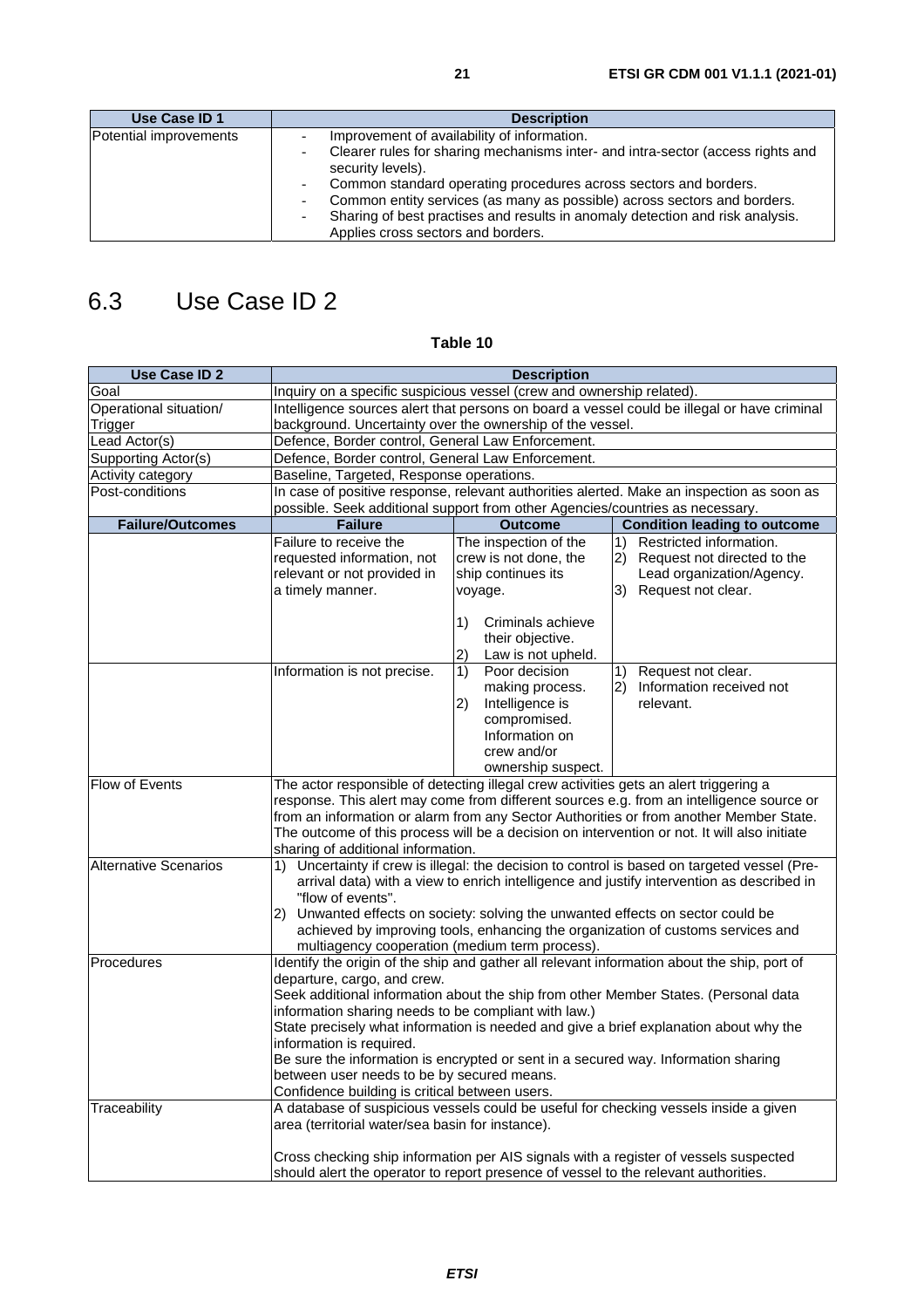<span id="page-21-0"></span>

| Use Case ID 2          | <b>Description</b>                                                                                   |  |  |
|------------------------|------------------------------------------------------------------------------------------------------|--|--|
| <b>Inputs Summary</b>  | Vessel "flagged" by anomaly detection.                                                               |  |  |
|                        | Risk analysis from own or other authority.                                                           |  |  |
|                        | Shared pre-arrival data.                                                                             |  |  |
|                        | Knowledge of resources for intervention.                                                             |  |  |
|                        | Basic Ship Data (position, voyage and permanent data).                                               |  |  |
|                        | Additional data (cargo and crew/passenger).                                                          |  |  |
| <b>Output Summary</b>  | Inspection report including follow up activities.                                                    |  |  |
|                        | Detailed report regarding cargo, persons on board.                                                   |  |  |
|                        | Lessons learned.                                                                                     |  |  |
| Potential improvements | Improvement of availability of information.                                                          |  |  |
|                        | Clearer rules for sharing mechanisms inter- and intra-sector (access rights and<br>security levels). |  |  |
|                        | Common standard operating procedures across sectors and borders.                                     |  |  |
|                        | Common entity services (as many as possible) across sectors and borders.                             |  |  |
|                        | Sharing of best practises and results in anomaly detection and risk analysis.                        |  |  |
|                        | Applies cross sectors and borders.                                                                   |  |  |

# 6.4 Use Case ID 3

| <b>Use Case ID 3</b>    | <b>Description</b>                                                               |                                                              |                                                                                          |  |
|-------------------------|----------------------------------------------------------------------------------|--------------------------------------------------------------|------------------------------------------------------------------------------------------|--|
| Goal                    | Investigation of antipollution situation (law enforcement).                      |                                                              |                                                                                          |  |
| Operational situation/  | A vessel is suspected of polluting:                                              |                                                              |                                                                                          |  |
| Trigger                 | Sighting by satellite.                                                           |                                                              |                                                                                          |  |
|                         | Sighting by aircraft.                                                            |                                                              |                                                                                          |  |
|                         | Sighting by surface vessel.                                                      |                                                              |                                                                                          |  |
|                         | Sighting from coast line.                                                        |                                                              |                                                                                          |  |
|                         |                                                                                  | Detection by AI (e.g. interferometry, video analysis, etc.). |                                                                                          |  |
|                         | Reported by vessel polluting.                                                    |                                                              |                                                                                          |  |
|                         | Reported by other sources.                                                       |                                                              |                                                                                          |  |
| Lead Actor(s)           | Marine pollution preparedness and response/Marine Environment.                   |                                                              |                                                                                          |  |
| Supporting Actor(s)     | General law enforcement, Maritime Safety.                                        |                                                              |                                                                                          |  |
| Activity category       |                                                                                  |                                                              | During Baseline, Targeted and Response operations (in case of environmental disaster     |  |
|                         | such as The Prestige), a pollution sighting is verified.                         |                                                              |                                                                                          |  |
| Post-conditions         |                                                                                  |                                                              | In case of positive response, relevant authorities alerted. Make an intervention as soon |  |
|                         | as possible. Seek additional support from other Agencies/countries as necessary: |                                                              |                                                                                          |  |
|                         | Pollution contained and analysed to determine source for possible prosecution.   |                                                              |                                                                                          |  |
|                         | 2)                                                                               | Database feed for lessons learned, action taken reporting.   |                                                                                          |  |
| <b>Failure/Outcomes</b> | <b>Failure</b>                                                                   | <b>Outcome</b>                                               | <b>Condition leading to outcome</b>                                                      |  |
|                         | Pollution not contained.<br>1)                                                   | 1)<br>Polluter not                                           | Insufficient number of sensors<br>1)                                                     |  |
|                         | 2)<br>Analyses not                                                               | prosecuted.                                                  | or poor quality.                                                                         |  |
|                         | satisfactory.                                                                    | Environmental<br>2)                                          | 2)<br>Insufficient anti-pollution<br>resources.                                          |  |
|                         |                                                                                  | damage to sea life<br>and shoreline.                         |                                                                                          |  |
|                         |                                                                                  |                                                              | Insufficient operational<br>3)<br>coordination.                                          |  |
|                         |                                                                                  |                                                              | Insufficient law enforcement<br>4)                                                       |  |
|                         |                                                                                  |                                                              | procedures                                                                               |  |
|                         | Failure to receive the<br>1)                                                     | Pollution not<br>1)                                          | Poor information sharing.<br>1)                                                          |  |
|                         | requested information.                                                           | detected.                                                    | Request not directed to the<br>2)                                                        |  |
|                         |                                                                                  | 2)<br>Environmental                                          | correct Authority.                                                                       |  |
|                         |                                                                                  | damage to sea life                                           | 3)<br>Request not clear.                                                                 |  |
|                         |                                                                                  | and shoreline.                                               | Restricted information.<br>$\vert 4)$                                                    |  |
|                         |                                                                                  | 3)<br>Environment                                            | Poor sensor quality.<br>5)                                                               |  |
|                         |                                                                                  | affected, polluter                                           | 6)<br>Inadequate Alert systems.                                                          |  |
|                         |                                                                                  | not prosecuted.                                              |                                                                                          |  |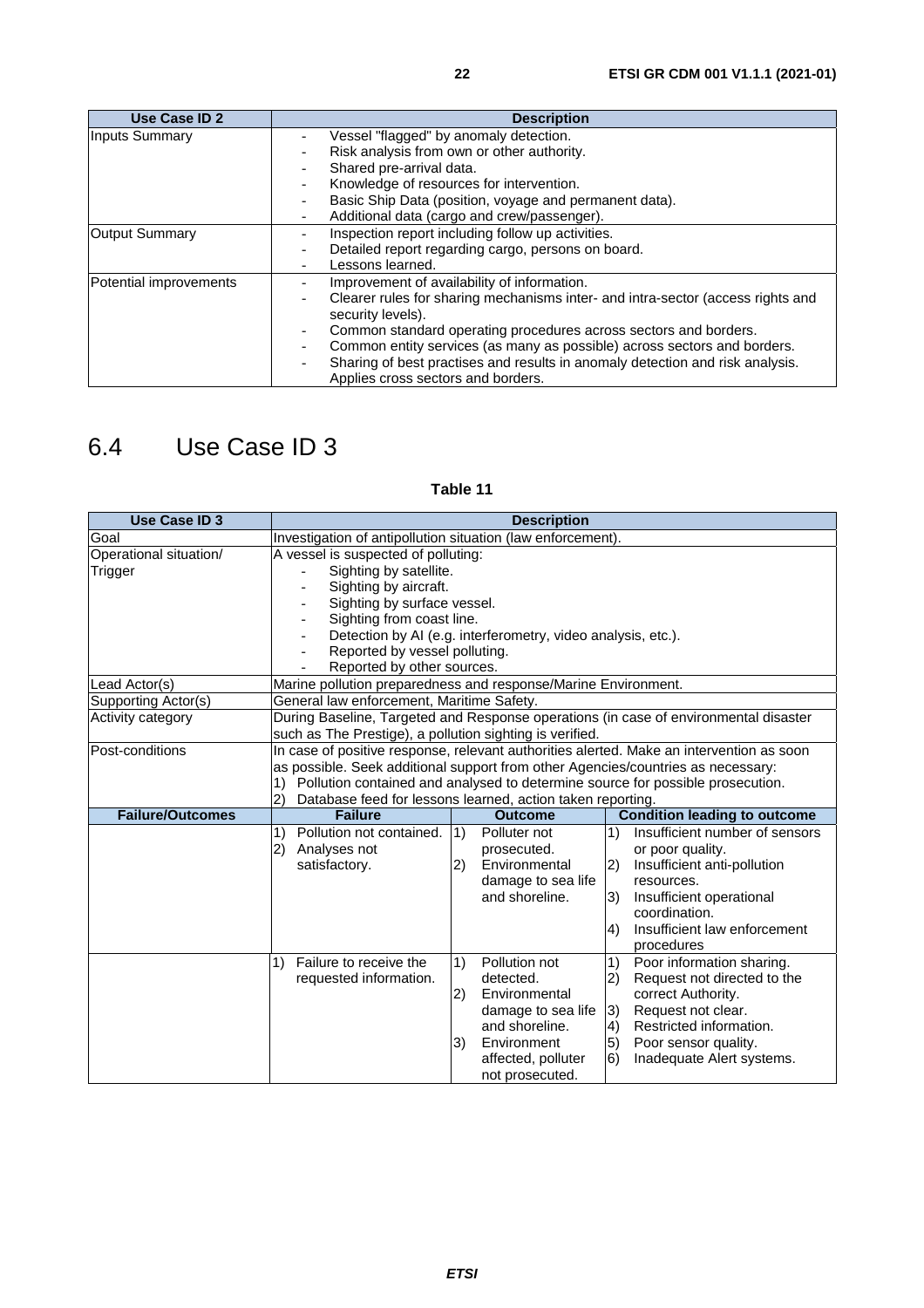| <b>Use Case ID 3</b>         | <b>Description</b>                                                                                                                                                                                                                                                                                                                                                                                                                                             |  |  |  |
|------------------------------|----------------------------------------------------------------------------------------------------------------------------------------------------------------------------------------------------------------------------------------------------------------------------------------------------------------------------------------------------------------------------------------------------------------------------------------------------------------|--|--|--|
| Flow of Events               | Responsible authorities alerted of a suspicious pollution event. (System alerts to each<br>member state of the presence of a suspicious vessel in their territorial waters).<br>The alert may come from a number of sources e.g. AIS system, all-source intelligence,<br>from other member states or from a vessel that has observed some irregular activities.<br>The own member state asks to the system for any additional information about the<br>vessel. |  |  |  |
|                              | If the system has any important information regarding the vessel, the complete<br>information is reported: name, cargo, ownership, activity, position, previous pollution<br>problems.                                                                                                                                                                                                                                                                         |  |  |  |
|                              | Other information exchanged:<br>Containment plan initiated.<br>$\overline{\phantom{0}}$<br>Response vessels mobilized.<br>Response aircraft mobilized.                                                                                                                                                                                                                                                                                                         |  |  |  |
|                              | C2 in place.<br>$\overline{a}$<br>Interagency coordination group meet and decide on best course of action.<br>$\overline{\phantom{0}}$<br>Actions carried out.<br>Event close.                                                                                                                                                                                                                                                                                 |  |  |  |
| <b>Alternative Scenarios</b> | During this use case, the following events may occur:<br>Time lag in reporting.<br>Response vessels and aircraft not available.<br>Poor C <sub>2</sub> .<br>$\overline{a}$<br>No pollution response plan.<br>$\overline{\phantom{0}}$                                                                                                                                                                                                                          |  |  |  |
| Procedures                   | Inter-Agency rivalry.<br>System detects the presence of a vessel suspicious of polluting.<br>The actor introduces the identification number, or the name of the vessel in the<br>system.<br>The system looks for any relative information and asks for the other users about<br>this issue.<br>The information is given to the Lead Actor.                                                                                                                     |  |  |  |
| Traceability                 | A database of suspicious vessels suspected of polluting, could be useful for checking<br>vessels inside a given area (territorial water/sea basin for instance).                                                                                                                                                                                                                                                                                               |  |  |  |
|                              | Cross checking ship information per AIS signals with a register of vessels suspected of<br>(or have caused) pollution should alert the operator to report presence of vessel to the<br>relevant authorities.                                                                                                                                                                                                                                                   |  |  |  |
| <b>Inputs Summary</b>        | Report or sensor input on pollution.<br>Drift model usage.<br>$\overline{\phantom{0}}$<br>Pollutant data (type, substance, volume, etc.).<br>Ship data (basic and additional, cargo, ownership).<br>Response resources (national and cross border).<br>C2 structure cross border and cross sector.                                                                                                                                                             |  |  |  |
| <b>Output Summary</b>        | Alert to shipping and shore authorities.<br>$\overline{a}$<br>Successful prosecution of polluter.<br>Financial claims settled.<br>Database input (lessons learned, Pollution reports).                                                                                                                                                                                                                                                                         |  |  |  |
| Potential improvements       | Improvement of availability of information.<br>$\overline{a}$<br>Clearer rules for sharing mechanisms inter- and intra-sector (access rights and<br>security levels).<br>Common standard operating procedures across sectors and borders.<br>Common entity services (as many as possible) across sectors and borders.<br>Sharing of best practises and results in anomaly detection and risk analysis,<br>applied cross sectors and borders.                   |  |  |  |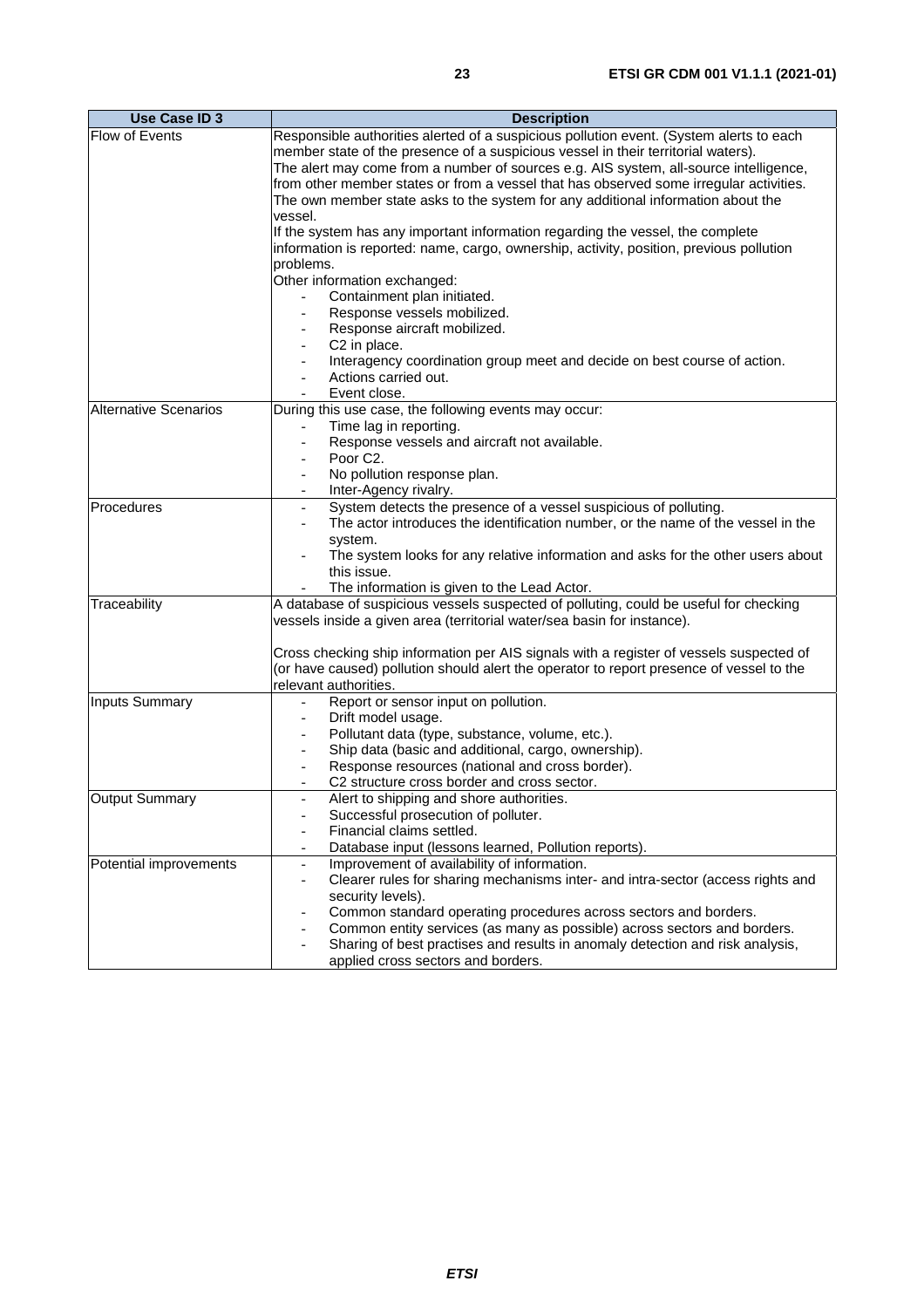# <span id="page-23-0"></span>6.5 Use Case ID 4

| <b>Use Case ID 4</b>              | <b>Description</b>                                                                                                                                                                                                                                                                                                                                                                                                                                                                                                                                                                                                                                                                                                                                                                                                                                                                                                                                         |                                                                 |                                                                                                                                   |  |  |
|-----------------------------------|------------------------------------------------------------------------------------------------------------------------------------------------------------------------------------------------------------------------------------------------------------------------------------------------------------------------------------------------------------------------------------------------------------------------------------------------------------------------------------------------------------------------------------------------------------------------------------------------------------------------------------------------------------------------------------------------------------------------------------------------------------------------------------------------------------------------------------------------------------------------------------------------------------------------------------------------------------|-----------------------------------------------------------------|-----------------------------------------------------------------------------------------------------------------------------------|--|--|
| Goal                              | Monitoring of all events at sea in order to create conditions for decision making on<br>interventions.                                                                                                                                                                                                                                                                                                                                                                                                                                                                                                                                                                                                                                                                                                                                                                                                                                                     |                                                                 |                                                                                                                                   |  |  |
| Operational situation/<br>Trigger | Sensor information e.g. coastal radars and cameras, aerial sensor information and AIS<br>relaying information in real time or delayed, and other information services (anomaly<br>detection services, databases) and systems such as local VTS, PCS, MS VTMIS,<br>EUROSUR, or MARSUR.                                                                                                                                                                                                                                                                                                                                                                                                                                                                                                                                                                                                                                                                      |                                                                 |                                                                                                                                   |  |  |
| Lead Actor(s)                     |                                                                                                                                                                                                                                                                                                                                                                                                                                                                                                                                                                                                                                                                                                                                                                                                                                                                                                                                                            | All User Communities.                                           |                                                                                                                                   |  |  |
| Supporting Actor(s)               | All User Communities.                                                                                                                                                                                                                                                                                                                                                                                                                                                                                                                                                                                                                                                                                                                                                                                                                                                                                                                                      |                                                                 |                                                                                                                                   |  |  |
| Activity category                 | Baseline.                                                                                                                                                                                                                                                                                                                                                                                                                                                                                                                                                                                                                                                                                                                                                                                                                                                                                                                                                  |                                                                 |                                                                                                                                   |  |  |
| Post-conditions                   | Recognized maritime picture.                                                                                                                                                                                                                                                                                                                                                                                                                                                                                                                                                                                                                                                                                                                                                                                                                                                                                                                               |                                                                 |                                                                                                                                   |  |  |
| <b>Failure/Outcomes</b>           | <b>Failure</b><br><b>Outcome</b><br><b>Condition leading to outcome</b>                                                                                                                                                                                                                                                                                                                                                                                                                                                                                                                                                                                                                                                                                                                                                                                                                                                                                    |                                                                 |                                                                                                                                   |  |  |
|                                   | 1) Technical failures.                                                                                                                                                                                                                                                                                                                                                                                                                                                                                                                                                                                                                                                                                                                                                                                                                                                                                                                                     | No data input.<br>1)<br>2)<br>Less than<br>optimum<br>response. | Low quality sensors/systems.<br>1)<br>No redundancy in systems.<br>2)<br>3)<br>Lack of contingencies.                             |  |  |
|                                   | Operators fail to detect<br>2)<br>threats.                                                                                                                                                                                                                                                                                                                                                                                                                                                                                                                                                                                                                                                                                                                                                                                                                                                                                                                 | The threat is not<br>identified.                                | 1)<br>Lack of training.<br>Lack of common SOPs.<br>2)                                                                             |  |  |
|                                   | 3) The event is not<br>detected hence<br>remains unknown.<br>The event is detected<br>4)<br>but the information is<br>not integrated into the<br>system.                                                                                                                                                                                                                                                                                                                                                                                                                                                                                                                                                                                                                                                                                                                                                                                                   | No intervention<br>possible.<br>No intervention<br>possible.    | $\overline{1}$<br>Training and/or operational<br>posture.<br>Technical faults.<br>2)<br>System integration not<br>1)<br>adequate. |  |  |
|                                   | The information is<br>No intervention<br>5)<br>integrated but not sent<br>possible.<br>to the relevant<br>authority(-ies).                                                                                                                                                                                                                                                                                                                                                                                                                                                                                                                                                                                                                                                                                                                                                                                                                                 |                                                                 | Operator fault.<br>1)<br>System integration/<br>2)<br>architecture inadequate.                                                    |  |  |
|                                   | Failure to detect<br>6)<br>Contact of Interest.                                                                                                                                                                                                                                                                                                                                                                                                                                                                                                                                                                                                                                                                                                                                                                                                                                                                                                            | Contact of Interest is<br>not detected.                         | 1)<br>Incomplete Recognized<br>Maritime Picture, Poor<br>interagency cooperation.<br>Inexperienced operators.                     |  |  |
| Flow of Events                    | Monitoring systems are always sending information (e.g. sensor readings, tracks and<br>pictures), that needs to be interpreted by a trained operator. If monitoring systems send<br>aggregated information (also in the shape of alarms), they are expected to be validated<br>by a trained operator. In case of anomalies in vessel behaviour, the operator triggers a<br>process for intervention.<br>This use case requires:<br>Services to deliver information on basic, additional and restricted information<br>$\equiv$<br>with a high level of reliability.<br>Tools and functional services to process basic ship data in order to produce risk<br>analyses and anomaly detection.<br>Sharing of alerts to other cross sector and borders.<br>Operators and decision-making procedures to be able to act if necessary.<br>Sharing of information in accordance with SOPs and agreements cross border-<br>and sector.<br>Sharing of history input. |                                                                 |                                                                                                                                   |  |  |
| <b>Alternative Scenarios</b>      | None.                                                                                                                                                                                                                                                                                                                                                                                                                                                                                                                                                                                                                                                                                                                                                                                                                                                                                                                                                      |                                                                 |                                                                                                                                   |  |  |
| Procedures                        | accordance with SOPs of authorities involved.                                                                                                                                                                                                                                                                                                                                                                                                                                                                                                                                                                                                                                                                                                                                                                                                                                                                                                              |                                                                 | The reports are processed and related information is fused with other data/information in                                         |  |  |
| Traceability                      | Data coming from all available sensors are displayed and fused together for operators or<br>the evaluation is done automatically.                                                                                                                                                                                                                                                                                                                                                                                                                                                                                                                                                                                                                                                                                                                                                                                                                          |                                                                 |                                                                                                                                   |  |  |
| <b>Inputs Summary</b>             | Sensor input (radar tracks, AIS, Cameras, satellites, UAVs, etc.).                                                                                                                                                                                                                                                                                                                                                                                                                                                                                                                                                                                                                                                                                                                                                                                                                                                                                         |                                                                 |                                                                                                                                   |  |  |
| <b>Output Summary</b>             | Anomalies related to vessel movements detected and operational intervention<br>considered.                                                                                                                                                                                                                                                                                                                                                                                                                                                                                                                                                                                                                                                                                                                                                                                                                                                                 |                                                                 |                                                                                                                                   |  |  |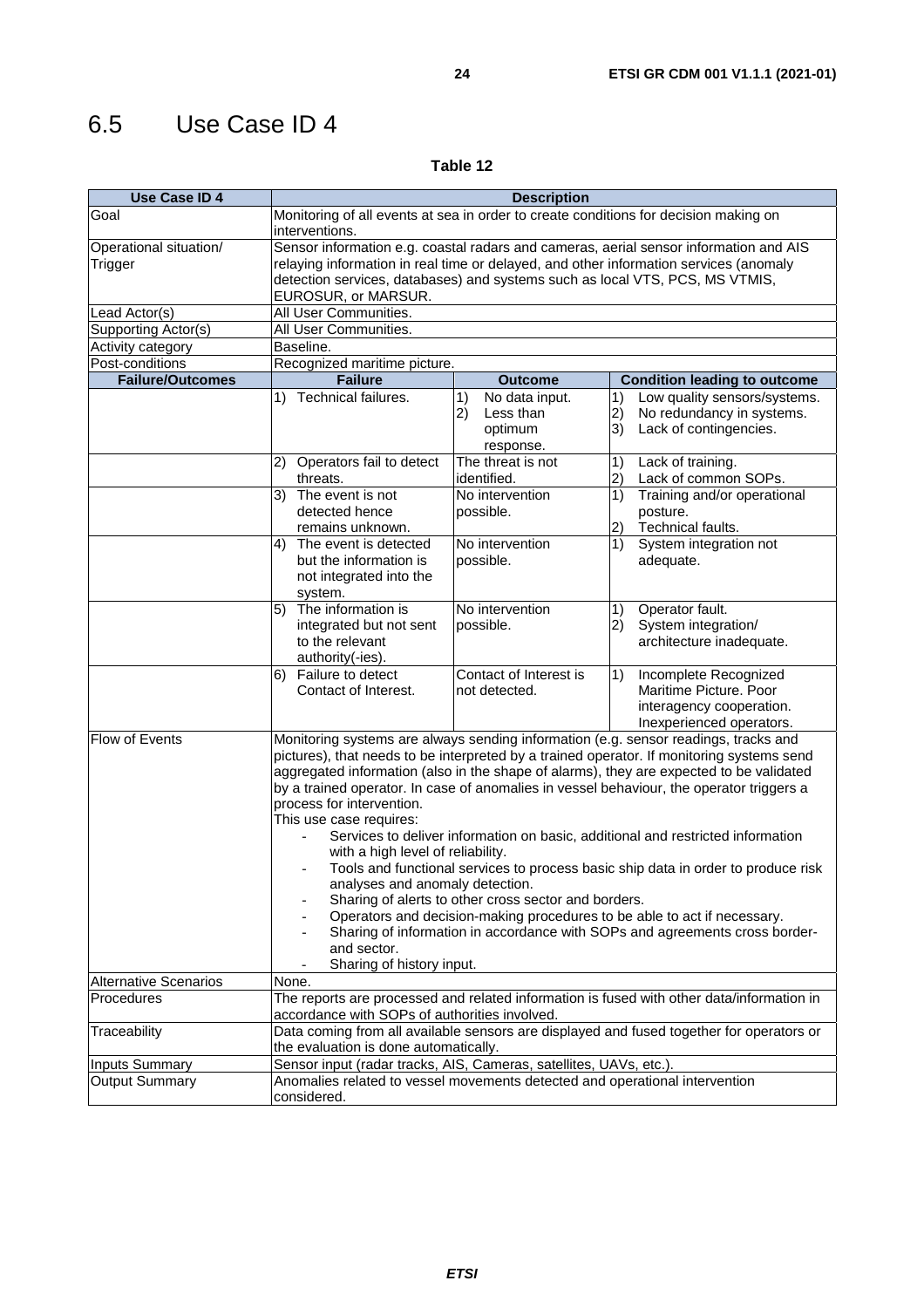<span id="page-24-0"></span>

| Use Case ID 4          | <b>Description</b>                                                                                                                                                                                                                                                                                                                                                                                                                                                                                                                                                                                                                                                                                                                                                                                                                                                                                                |  |  |
|------------------------|-------------------------------------------------------------------------------------------------------------------------------------------------------------------------------------------------------------------------------------------------------------------------------------------------------------------------------------------------------------------------------------------------------------------------------------------------------------------------------------------------------------------------------------------------------------------------------------------------------------------------------------------------------------------------------------------------------------------------------------------------------------------------------------------------------------------------------------------------------------------------------------------------------------------|--|--|
| Potential improvements | This is the use case which basically describes "Everyday Operations". Improvements in<br>this area will affect all other activities. It will allow for better indications of unlawful, unsafe<br>and unsecure activities, better planning, better use of operational assets and quicker<br>response times. It is closely related to the High-Level Use Case "Baseline Operations".<br>The other following improvements are expected:<br>Improvement of availability of information.<br>Clearer rules for sharing mechanisms inter- and intra-sector (access rights and<br>$\bullet$<br>security levels).<br>Common standard operating procedures across sectors and borders.<br>$\bullet$<br>Common format for information and/or data from sensors.<br>Common entity services (as many as possible) across sectors and borders.<br>Sharing of best practises and results in anomaly detection and risk analysis. |  |  |

Applies cross sectors and borders. • Common rules for history input to e.g. databases.

### 6.6 Use Case ID 5

| <b>Use Case ID 5</b>    | <b>Description</b>                                                                           |                                                                        |                                                                                     |  |  |
|-------------------------|----------------------------------------------------------------------------------------------|------------------------------------------------------------------------|-------------------------------------------------------------------------------------|--|--|
| Goal                    | Request for any information confirming the identification, position and activity of a vessel |                                                                        |                                                                                     |  |  |
|                         | of interest.                                                                                 |                                                                        |                                                                                     |  |  |
| Operational situation/  | Member state authorities have an interest in knowing the current position of a vessel, its   |                                                                        |                                                                                     |  |  |
| Trigger                 | activity, identification, etc.                                                               |                                                                        |                                                                                     |  |  |
|                         | The information could be requested because:                                                  |                                                                        |                                                                                     |  |  |
|                         |                                                                                              | The vessel is subject to police investigation.                         |                                                                                     |  |  |
|                         | other cross border crime.                                                                    |                                                                        | The vessel is suspected of involvement of irregular migration, drug smuggling or    |  |  |
|                         |                                                                                              |                                                                        |                                                                                     |  |  |
|                         | ٠                                                                                            | There are evidences of pollution from the vessel.                      |                                                                                     |  |  |
|                         |                                                                                              | The vessel owner is subject to an adverse legal judgement.             |                                                                                     |  |  |
|                         |                                                                                              | The vessel is subject to an investigation from an intelligence agency. |                                                                                     |  |  |
| Lead Actor(s)           | All user communities.                                                                        |                                                                        |                                                                                     |  |  |
| Supporting Actor(s)     | All user communities.                                                                        |                                                                        |                                                                                     |  |  |
| Activity category       | Baseline, Targeted and Response operations.                                                  |                                                                        |                                                                                     |  |  |
| Post-conditions         |                                                                                              |                                                                        | The information can support an intelligence process, a police investigation or even |  |  |
|                         | confirm (in a positive or negative way) a suspicious track. It supports decision on          |                                                                        |                                                                                     |  |  |
| <b>Failure/Outcomes</b> | intervention or not.<br><b>Failure</b>                                                       | <b>Outcome</b>                                                         |                                                                                     |  |  |
|                         |                                                                                              |                                                                        | <b>Condition leading to outcome</b>                                                 |  |  |
|                         | The information is not<br>1)                                                                 | The investigation<br>1)                                                | 1)<br>Request not directed to                                                       |  |  |
|                         | provided in a timely<br>manner.                                                              | is compromised.<br>Relevant<br>2)                                      | correct authority.<br>Classification mismatch.<br>2)                                |  |  |
|                         |                                                                                              | Authorities not                                                        | 3)                                                                                  |  |  |
|                         |                                                                                              | notified in a timely                                                   | Incomplete Recognized<br>Maritime Picture.                                          |  |  |
|                         |                                                                                              | manner leading to                                                      | Poor SOP's.<br>$\vert 4)$                                                           |  |  |
|                         |                                                                                              | non-intervention.                                                      | Inexperienced operators.<br>5)                                                      |  |  |
|                         |                                                                                              | 3)<br>An environmental                                                 |                                                                                     |  |  |
|                         |                                                                                              | disaster occurs.                                                       |                                                                                     |  |  |
|                         | Information not<br>2)                                                                        | The investigation<br>1)                                                | 1)<br>Failure to communicate                                                        |  |  |
|                         | provided.                                                                                    | does not take                                                          | through agreed lines of                                                             |  |  |
|                         |                                                                                              | place.                                                                 | communications.                                                                     |  |  |
|                         |                                                                                              | (2)<br>Relevant                                                        | 2)<br>Classification mismatch.                                                      |  |  |
|                         |                                                                                              | Authorities not                                                        | 3)<br>Incomplete Recognized                                                         |  |  |
|                         |                                                                                              | notified in a timely                                                   | Maritime Picture.                                                                   |  |  |
|                         |                                                                                              | manner leading to                                                      | Poor SOP's.<br>$ 4\rangle$                                                          |  |  |
|                         |                                                                                              | non-intervention.                                                      | $\vert 5 \rangle$<br>Inexperienced operators.                                       |  |  |
|                         |                                                                                              | An environmental<br>3)                                                 |                                                                                     |  |  |
|                         |                                                                                              | disaster occur.                                                        |                                                                                     |  |  |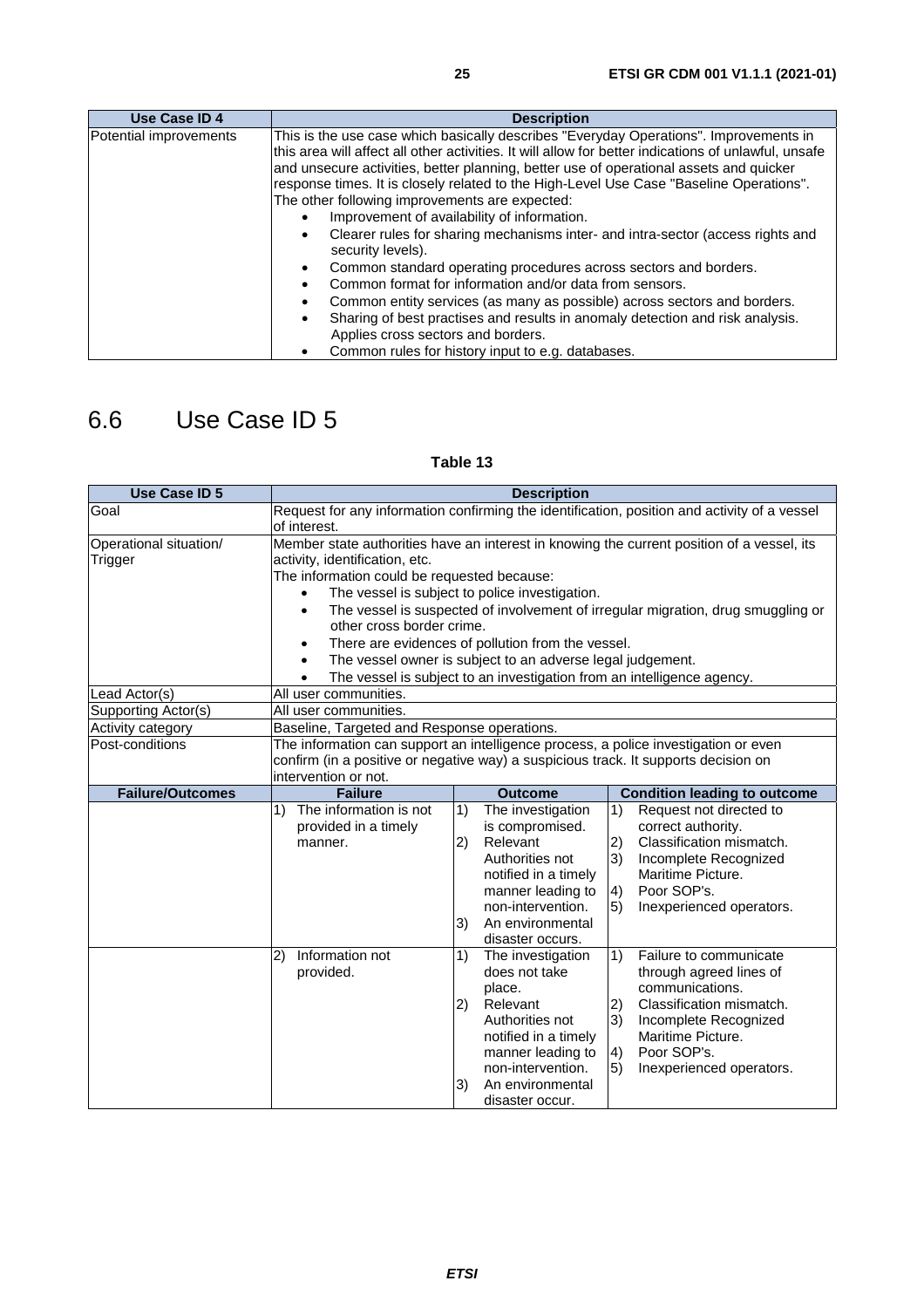<span id="page-25-0"></span>

| <b>Use Case ID 5</b>         | <b>Description</b>                                                                                                             |                                                   |                                                                                               |
|------------------------------|--------------------------------------------------------------------------------------------------------------------------------|---------------------------------------------------|-----------------------------------------------------------------------------------------------|
|                              | Incorrect and not<br>3)                                                                                                        | Time delay<br>1)                                  | 1)<br>Failure to communicate                                                                  |
|                              | complete response.                                                                                                             | verifying request.                                | coherently.                                                                                   |
|                              |                                                                                                                                | The investigation<br>2)                           | Lack of sensor- or database<br>2)                                                             |
|                              |                                                                                                                                | cannot continue.                                  | information.                                                                                  |
|                              |                                                                                                                                | 3)<br>Relevant                                    | 3)<br>Lack of proper information                                                              |
|                              |                                                                                                                                | Authorities not                                   | sharing functions.                                                                            |
|                              |                                                                                                                                | notified in a timely                              | Lack of SOPs.<br>$\left( \frac{4}{2} \right)$                                                 |
|                              |                                                                                                                                | manner leading to                                 | Incomplete Recognized<br>$\vert 5)$                                                           |
|                              |                                                                                                                                | non-intervention.                                 | Maritime Picture.                                                                             |
|                              |                                                                                                                                |                                                   | Inexperienced operators.<br>6)                                                                |
|                              | 4)<br>The information is not                                                                                                   | decision making<br>1)                             | 1)<br>Communication failure.                                                                  |
|                              | updated.                                                                                                                       | process                                           | Lack of proper information<br>$\left( 2\right)$                                               |
|                              |                                                                                                                                | compromised.                                      | sharing functions.                                                                            |
|                              |                                                                                                                                | (2)<br>Poor utilization of                        | Lack of SOPs.<br>3)                                                                           |
|                              |                                                                                                                                | resources.                                        |                                                                                               |
| Flow of Events               |                                                                                                                                |                                                   | User needs to know the position of a vessel. The system checks the AIS signals, radar         |
|                              |                                                                                                                                |                                                   | tracks and other resources (such as local VTS and PCS) and the vessels position is            |
|                              | verified.                                                                                                                      |                                                   |                                                                                               |
|                              | Additional information is provided by other sensors or Regulatory authorities.                                                 |                                                   |                                                                                               |
| <b>Alternative Scenarios</b> |                                                                                                                                |                                                   |                                                                                               |
| Procedures                   |                                                                                                                                |                                                   | User seeks information for the position, activities or the identification of a suspicious     |
|                              | vessel.                                                                                                                        |                                                   | The system checks and provides the position (and other related basic maritime data -          |
|                              | e.g. from AIS).                                                                                                                |                                                   |                                                                                               |
|                              |                                                                                                                                |                                                   | Additional available information (additional and restricted data) is provided by functional   |
|                              |                                                                                                                                |                                                   | services, e.g. current identification, former names, current activity, historical activities. |
| Traceability                 |                                                                                                                                |                                                   | A shared database of suspicious vessels, could be useful for checking vessels inside a        |
|                              | given area (territorial water/sea basin for instance).                                                                         |                                                   |                                                                                               |
|                              |                                                                                                                                |                                                   | Cross checking ship information per AIS signals with a register of vessels suspected          |
|                              | should alert the operator to report presence of vessel to the relevant authorities.                                            |                                                   |                                                                                               |
| <b>Inputs Summary</b>        |                                                                                                                                |                                                   |                                                                                               |
| <b>Output Summary</b>        | All available information services concerning a specific vessel.<br>Vessel position, identification and activity.<br>$\bullet$ |                                                   |                                                                                               |
|                              | Decision support on intervention or not.<br>$\bullet$                                                                          |                                                   |                                                                                               |
|                              | Input to historic databases.<br>$\bullet$                                                                                      |                                                   |                                                                                               |
| Potential improvements       | Common correlation services.<br>$\bullet$                                                                                      |                                                   |                                                                                               |
|                              | $\bullet$                                                                                                                      | Improvement of availability of information.       |                                                                                               |
|                              | $\bullet$                                                                                                                      |                                                   | Clearer rules for sharing mechanisms inter- and intra-sector (access rights and               |
|                              | security levels).                                                                                                              |                                                   |                                                                                               |
|                              | $\bullet$                                                                                                                      |                                                   | Common standard operating procedures across sectors and borders.                              |
|                              | $\bullet$                                                                                                                      |                                                   | Common entity services (as many as possible) across sectors and borders.                      |
|                              | $\bullet$                                                                                                                      |                                                   | Sharing of best practises and results in anomaly detection and risk analysis.                 |
|                              | Applies cross sectors and borders.                                                                                             |                                                   |                                                                                               |
|                              |                                                                                                                                | Common rules for history input to e.g. databases. |                                                                                               |

# 6.7 Use Case ID 6

| Use Case ID 6                     | <b>Description</b>                                                                                                                                                                                                   |  |
|-----------------------------------|----------------------------------------------------------------------------------------------------------------------------------------------------------------------------------------------------------------------|--|
| Goal                              | Knowledge of surveillance capacities of partner authorities in a given sea area to plan<br>Ibasic tactical surveillance.                                                                                             |  |
| Operational situation/<br>Trigger | Need for enhancing or complement surveillance in areas where surveillance is<br>$\bullet$<br>poor or there is a specific surveillance need.<br>Support for decisions where to deploy additional surveillance assets. |  |
| Lead Actor(s)                     | All user communities.                                                                                                                                                                                                |  |
| Supporting Actor(s)               | All user communities.                                                                                                                                                                                                |  |
| <b>Activity category</b>          | Baseline, Targeted and Response operations.                                                                                                                                                                          |  |
| Post-conditions                   | Sectors/ Nations share information on own surveillance capacities and capabilities.                                                                                                                                  |  |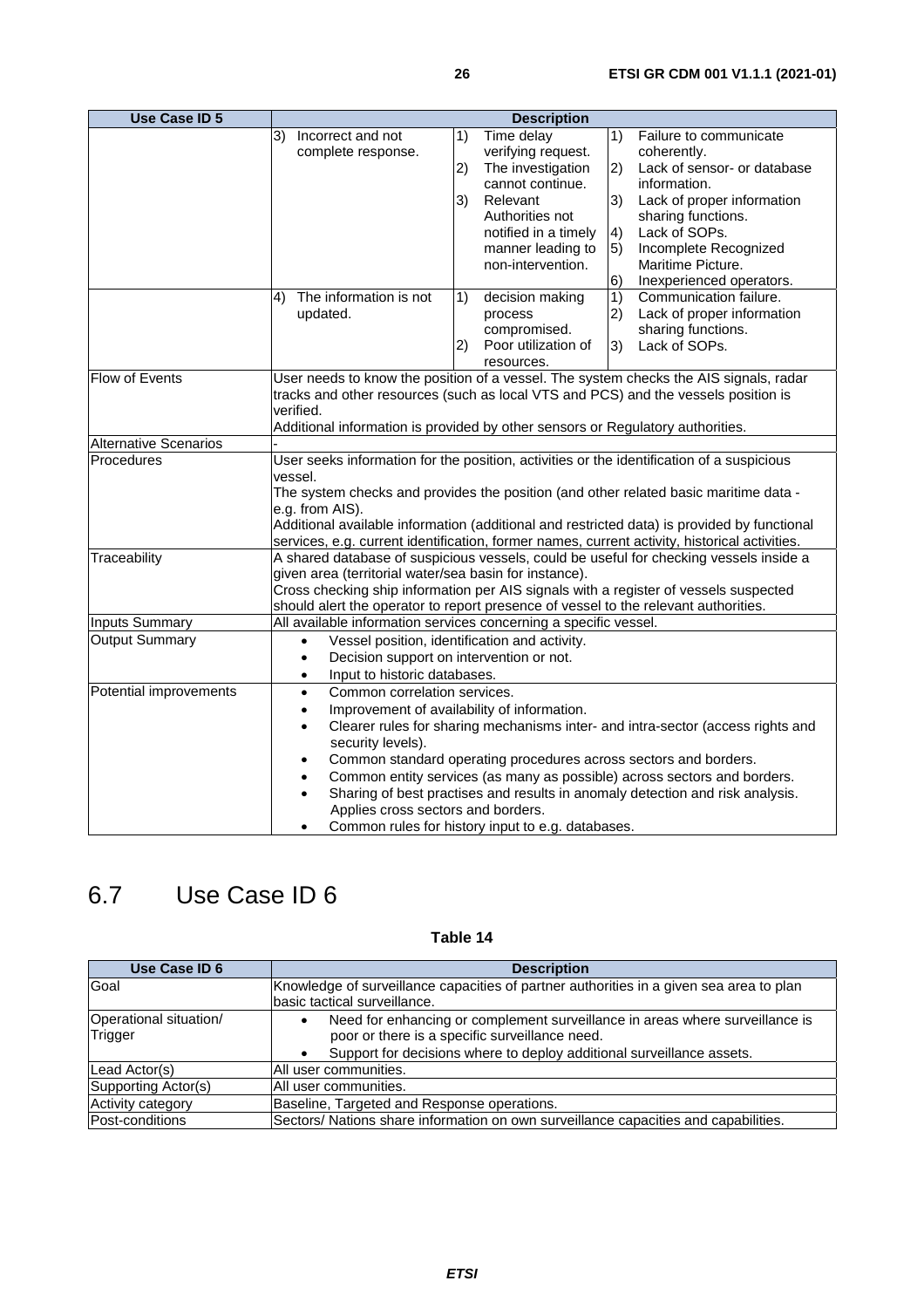| <b>Use Case ID 6</b>         | <b>Description</b>                                                                                                                  |                                                                                                                                                 |                                                                                  |
|------------------------------|-------------------------------------------------------------------------------------------------------------------------------------|-------------------------------------------------------------------------------------------------------------------------------------------------|----------------------------------------------------------------------------------|
| <b>Failure Outcomes</b>      | <b>Failure</b>                                                                                                                      | <b>Outcome</b>                                                                                                                                  | <b>Condition leading to outcome</b>                                              |
|                              | Information not shared.<br>1)                                                                                                       | Decision making<br>1)                                                                                                                           | 1)<br>Lack of inadequate                                                         |
|                              |                                                                                                                                     | process                                                                                                                                         | procedures for sharing                                                           |
|                              |                                                                                                                                     | compromised.                                                                                                                                    | information.                                                                     |
|                              |                                                                                                                                     | Poor Recognized<br>2)                                                                                                                           | 2)<br>Classification levels.                                                     |
|                              |                                                                                                                                     | Maritime Picture.                                                                                                                               | 3)<br>Request not directed to the                                                |
|                              |                                                                                                                                     | 3)<br>Uncertainty about                                                                                                                         | correct Authority.                                                               |
|                              |                                                                                                                                     | surveillance                                                                                                                                    | Request not clear.<br>4)                                                         |
|                              |                                                                                                                                     | capacities of                                                                                                                                   | Restricted information.<br>5)                                                    |
|                              |                                                                                                                                     | partner authorities                                                                                                                             |                                                                                  |
|                              |                                                                                                                                     | in a given sea                                                                                                                                  |                                                                                  |
|                              |                                                                                                                                     | area to plan basic                                                                                                                              |                                                                                  |
|                              |                                                                                                                                     | tactical                                                                                                                                        |                                                                                  |
|                              |                                                                                                                                     | surveillance.                                                                                                                                   |                                                                                  |
|                              |                                                                                                                                     | 4)<br>Lack of decision                                                                                                                          |                                                                                  |
|                              |                                                                                                                                     | support leads                                                                                                                                   |                                                                                  |
|                              |                                                                                                                                     | non-optimal                                                                                                                                     |                                                                                  |
|                              |                                                                                                                                     | management of                                                                                                                                   |                                                                                  |
|                              |                                                                                                                                     | resources.                                                                                                                                      |                                                                                  |
|                              |                                                                                                                                     | 5)<br>Operational                                                                                                                               |                                                                                  |
|                              |                                                                                                                                     | potential not                                                                                                                                   |                                                                                  |
|                              |                                                                                                                                     | achieved.                                                                                                                                       |                                                                                  |
|                              |                                                                                                                                     | Less effective<br>6)                                                                                                                            |                                                                                  |
|                              |                                                                                                                                     | planning of                                                                                                                                     |                                                                                  |
|                              |                                                                                                                                     | operations.                                                                                                                                     |                                                                                  |
|                              | Incomplete Recognized<br>1)                                                                                                         | 1)<br>Higher risks for                                                                                                                          | Inadequate information<br>1)                                                     |
|                              | Maritime Picture.                                                                                                                   | illegal maritime                                                                                                                                | transferred.                                                                     |
|                              |                                                                                                                                     | events and                                                                                                                                      |                                                                                  |
|                              |                                                                                                                                     | accidents.                                                                                                                                      |                                                                                  |
| Flow of Events               | $\bullet$                                                                                                                           |                                                                                                                                                 | Request for information received through agreed lines of communication.          |
|                              | Request is comprehensive in nature.<br>$\bullet$                                                                                    |                                                                                                                                                 |                                                                                  |
|                              | $\bullet$                                                                                                                           |                                                                                                                                                 | Information transferred through agreed lines of communication in a timely        |
|                              | manner.                                                                                                                             |                                                                                                                                                 |                                                                                  |
|                              | Information transferred is comprehensive in nature.<br>٠<br>Information transferred is pertinent to the request.                    |                                                                                                                                                 |                                                                                  |
|                              | $\bullet$                                                                                                                           |                                                                                                                                                 |                                                                                  |
| <b>Alternative Scenarios</b> | None.                                                                                                                               |                                                                                                                                                 |                                                                                  |
| Procedures                   | $\bullet$                                                                                                                           |                                                                                                                                                 | Each sector/Actor monitors their own surveillance needs for baseline operations. |
|                              |                                                                                                                                     |                                                                                                                                                 | When surveillance situation needs enhancement, operators send request to         |
|                              | results/assets.                                                                                                                     |                                                                                                                                                 | others (cross sector and/or border) for sharing and coordination of surveillance |
|                              |                                                                                                                                     |                                                                                                                                                 |                                                                                  |
|                              | $\bullet$                                                                                                                           | When a planned operation is to occur (targeted operations), the lead<br>organization/agency liaise with other actors in the operation to ensure |                                                                                  |
|                              |                                                                                                                                     |                                                                                                                                                 | conformity to agreed actions/timelines Information exchange only made through    |
|                              | secure channels.                                                                                                                    |                                                                                                                                                 |                                                                                  |
| Traceability                 | Shared knowledge of surveillance capacities.                                                                                        |                                                                                                                                                 |                                                                                  |
| <b>Inputs Summary</b>        | $\bullet$                                                                                                                           | Request from actor in need of enhancement of surveillance.                                                                                      |                                                                                  |
|                              | $\bullet$                                                                                                                           | Surveillance needs for a planned operation.                                                                                                     |                                                                                  |
| <b>Output Summary</b>        | $\bullet$                                                                                                                           | Answer to request of surveillance enhancement.                                                                                                  |                                                                                  |
|                              | ٠                                                                                                                                   | Surveillance plan for planned operations.                                                                                                       |                                                                                  |
|                              | $\bullet$                                                                                                                           | Deployment plan for surveillance assets.                                                                                                        |                                                                                  |
|                              | Coordination of surveillance assets.<br>$\bullet$                                                                                   |                                                                                                                                                 |                                                                                  |
| Potential improvements       | Common correlation services.<br>$\bullet$                                                                                           |                                                                                                                                                 |                                                                                  |
|                              |                                                                                                                                     | Improvement of availability of information.                                                                                                     |                                                                                  |
|                              |                                                                                                                                     |                                                                                                                                                 | Clearer rules for sharing mechanisms inter- and intra-sector (access rights and  |
|                              | security levels).                                                                                                                   |                                                                                                                                                 |                                                                                  |
|                              |                                                                                                                                     | Common standard operating procedures across sectors and borders.                                                                                |                                                                                  |
|                              |                                                                                                                                     |                                                                                                                                                 |                                                                                  |
|                              | Common entity services across sectors and borders.<br>Sharing of best practises and results in anomaly detection and risk analysis. |                                                                                                                                                 |                                                                                  |
|                              |                                                                                                                                     |                                                                                                                                                 |                                                                                  |
|                              | Applies cross sectors and borders.                                                                                                  |                                                                                                                                                 |                                                                                  |
|                              |                                                                                                                                     | Common rules for history input to e.g. databases.                                                                                               |                                                                                  |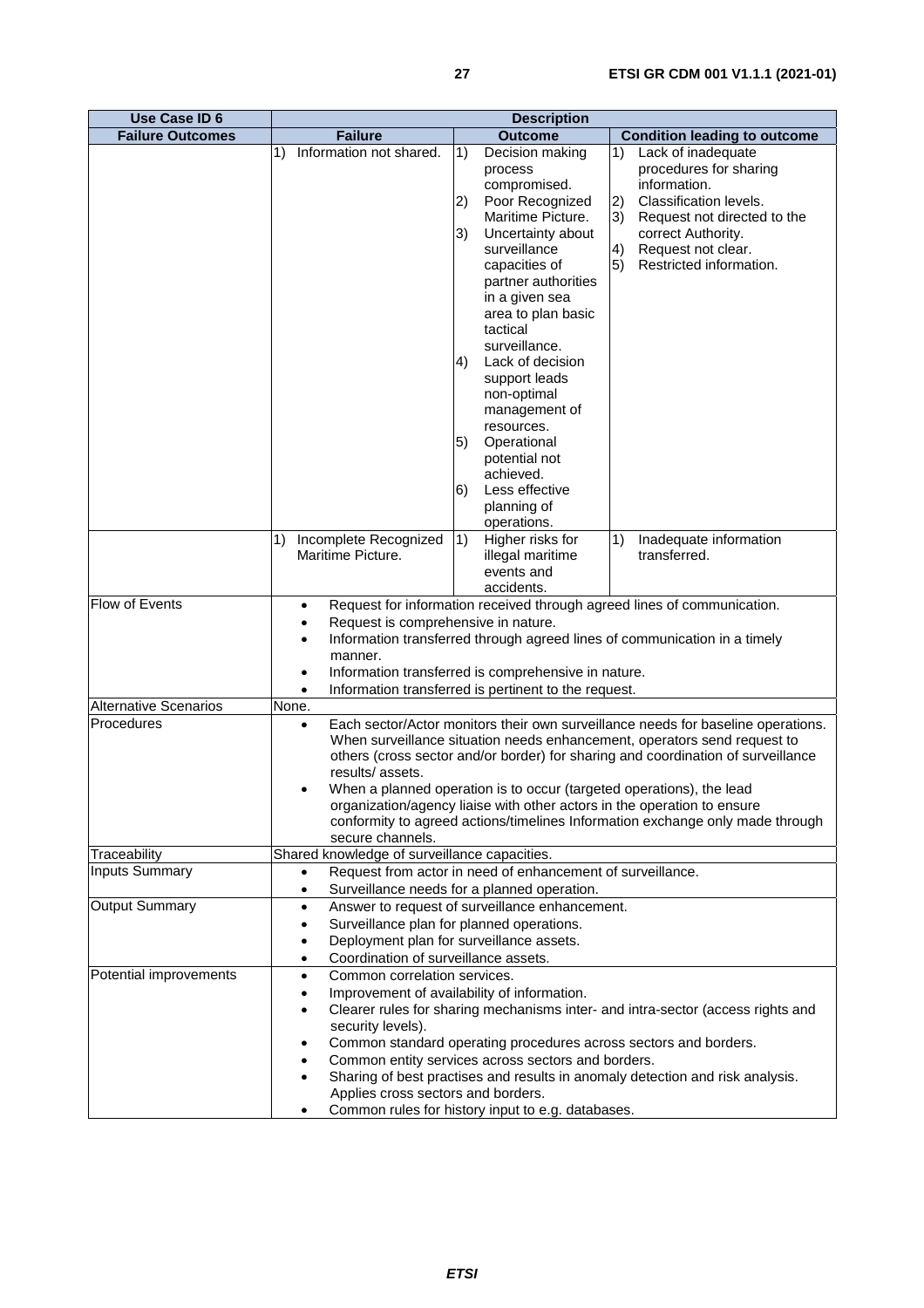# <span id="page-27-0"></span>6.8 Use Case ID 7

| <b>Use Case ID 7</b>              | <b>Description</b>                                                                                                                                                                                                                                                                                                                                                                                                                                                                                                                           |                                                                                                                                                                                     |                                                                                                                                                                                                                                                                                                                         |  |
|-----------------------------------|----------------------------------------------------------------------------------------------------------------------------------------------------------------------------------------------------------------------------------------------------------------------------------------------------------------------------------------------------------------------------------------------------------------------------------------------------------------------------------------------------------------------------------------------|-------------------------------------------------------------------------------------------------------------------------------------------------------------------------------------|-------------------------------------------------------------------------------------------------------------------------------------------------------------------------------------------------------------------------------------------------------------------------------------------------------------------------|--|
| Goal                              | Suspect Fishing vessel/ small boat is cooperating with other type of vessels.                                                                                                                                                                                                                                                                                                                                                                                                                                                                |                                                                                                                                                                                     |                                                                                                                                                                                                                                                                                                                         |  |
| Operational situation/<br>Trigger | A fishing vessel/small boat is suspected to have suspected activities with another vessel.                                                                                                                                                                                                                                                                                                                                                                                                                                                   |                                                                                                                                                                                     |                                                                                                                                                                                                                                                                                                                         |  |
| Lead Actor(s)                     | General Law enforcement, Customs, Fisheries control, Defence, Maritime Safety, Border<br>Control.                                                                                                                                                                                                                                                                                                                                                                                                                                            |                                                                                                                                                                                     |                                                                                                                                                                                                                                                                                                                         |  |
| Supporting Actor(s)               | Control.                                                                                                                                                                                                                                                                                                                                                                                                                                                                                                                                     |                                                                                                                                                                                     | General Law enforcement, Customs, Fisheries control, Defence, Maritime Safety, Border                                                                                                                                                                                                                                   |  |
| <b>Activity category</b>          | Baseline, Targeted, Response operations.                                                                                                                                                                                                                                                                                                                                                                                                                                                                                                     |                                                                                                                                                                                     |                                                                                                                                                                                                                                                                                                                         |  |
| Post-conditions                   | All available information collected.<br>$\bullet$                                                                                                                                                                                                                                                                                                                                                                                                                                                                                            |                                                                                                                                                                                     |                                                                                                                                                                                                                                                                                                                         |  |
|                                   | $\bullet$                                                                                                                                                                                                                                                                                                                                                                                                                                                                                                                                    | Support for intervention decision provided.                                                                                                                                         |                                                                                                                                                                                                                                                                                                                         |  |
|                                   | $\bullet$                                                                                                                                                                                                                                                                                                                                                                                                                                                                                                                                    | Operational assets alerted.                                                                                                                                                         |                                                                                                                                                                                                                                                                                                                         |  |
|                                   | Event recorded.<br>$\bullet$                                                                                                                                                                                                                                                                                                                                                                                                                                                                                                                 |                                                                                                                                                                                     |                                                                                                                                                                                                                                                                                                                         |  |
|                                   | $\bullet$                                                                                                                                                                                                                                                                                                                                                                                                                                                                                                                                    | Lessons learned and other information provided to databases.                                                                                                                        |                                                                                                                                                                                                                                                                                                                         |  |
| <b>Failure/Outcomes</b>           | <b>Failure</b>                                                                                                                                                                                                                                                                                                                                                                                                                                                                                                                               | <b>Outcome</b>                                                                                                                                                                      | <b>Condition leading to outcome</b>                                                                                                                                                                                                                                                                                     |  |
|                                   | Information is not<br>1)<br>provided in a timely<br>manner.<br>Information not                                                                                                                                                                                                                                                                                                                                                                                                                                                               | 1)<br>The investigation is<br>compromised.<br>2)<br><b>Relevant Authorities</b><br>not notified in a<br>timely manner<br>leading to non-<br>intervention.<br>1)<br>No Investigation | 1)<br>Request not directed to<br>correct authority.<br>Classification mismatch.<br> 2)<br>3)<br>Incomplete Recognized<br>Maritime Picture.<br>Poor SOP's.<br>4)<br>5)<br>Inexperienced operators.<br>1)<br>Failure to communicate                                                                                       |  |
|                                   | 2)<br>provided.                                                                                                                                                                                                                                                                                                                                                                                                                                                                                                                              | takes place.<br><b>Relevant Authorities</b><br> 2)<br>not notified.                                                                                                                 | through agreed lines of<br>communications.<br>Classification mismatch.<br>2)<br>3)<br>Incomplete Recognized<br>Maritime Picture.<br>Poor SOP's.<br>4)<br>5)<br>Inexperienced operators.                                                                                                                                 |  |
|                                   | Incorrect and/or not<br>3)<br>complete response.                                                                                                                                                                                                                                                                                                                                                                                                                                                                                             | 1)<br>Time delay verifying<br>requests.<br>2)<br><b>Relevant Authorities</b><br>actions<br>compromised.                                                                             | 1)<br>Failure to communicate<br>coherently.<br>Lack of sensor- or database<br>2)<br>information.<br>Lack of proper information<br>3)<br>sharing functions.<br>Lack of SOPs.<br>4)<br>Incomplete Recognized<br>5)<br>Maritime Picture.<br>Inexperienced operators.<br>6)<br>7)<br>Availability of operational<br>assets. |  |
| Flow of Events                    | Intelligence alert to the presence of a fishing vessel/small boat suspected of collaborating<br>with other suspected vessels.<br>The track of the fishing vessel is monitored and, if it is possible, an inspection should be<br>carried out.                                                                                                                                                                                                                                                                                                |                                                                                                                                                                                     |                                                                                                                                                                                                                                                                                                                         |  |
| <b>Alternative Scenarios</b>      | None.                                                                                                                                                                                                                                                                                                                                                                                                                                                                                                                                        |                                                                                                                                                                                     |                                                                                                                                                                                                                                                                                                                         |  |
| Procedures                        | Identify the origin of the fishing vessel and gather as much information as<br>$\bullet$<br>possible about the vessel, port of departure, catch, and crew details.<br>Same procedure with the other collaborative vessel if the identification is known.<br>٠<br>Draw historical and current information on the vessel for input to the decision<br>$\bullet$<br>making process.<br>Specify the type of information required and the reasons why it is required.<br>Information exchange by secure means.<br>Alert the relevant authorities. |                                                                                                                                                                                     |                                                                                                                                                                                                                                                                                                                         |  |
| Traceability                      | A database of suspicious vessels could be useful for checking vessels inside a given area<br>(territorial water/sea basin for instance).<br>Cross checking ship information per AIS signals with a register of vessels suspected<br>should alert the operator to report presence of a vessel to the relevant authorities.                                                                                                                                                                                                                    |                                                                                                                                                                                     |                                                                                                                                                                                                                                                                                                                         |  |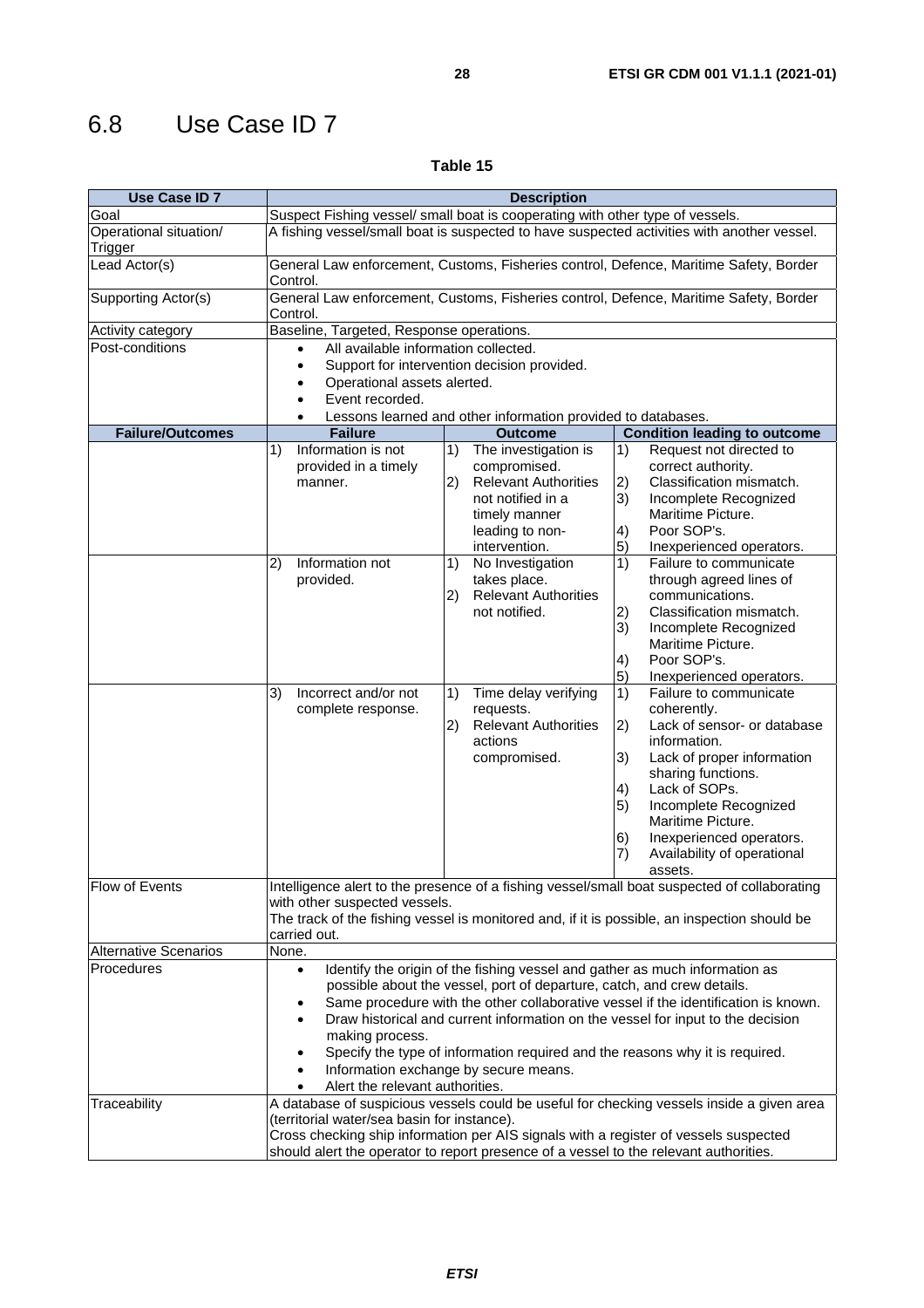<span id="page-28-0"></span>

| Use Case ID 7          | <b>Description</b>                                                                                                |  |  |
|------------------------|-------------------------------------------------------------------------------------------------------------------|--|--|
| Inputs Summary         | Basic, additional and restricted maritime traffic and additional information such as:                             |  |  |
|                        | Identification number of the fishing vessel.<br>$\bullet$                                                         |  |  |
|                        | Identification number of the collaborative vessel if possible.<br>$\bullet$                                       |  |  |
|                        | Catch.<br>٠                                                                                                       |  |  |
|                        | Flags.                                                                                                            |  |  |
|                        | Crew if possible.<br>٠                                                                                            |  |  |
|                        | Last AIS signal.<br>$\bullet$                                                                                     |  |  |
|                        | Last known verified position.<br>$\bullet$                                                                        |  |  |
|                        | History of both vessels.<br>$\bullet$                                                                             |  |  |
| <b>Output Summary</b>  | All the identification data required.<br>$\bullet$                                                                |  |  |
|                        | Tracks and other data over the event to feed databases.<br>$\bullet$                                              |  |  |
| Potential improvements | Common correlation services.<br>$\bullet$                                                                         |  |  |
|                        | Improvement of availability of information.<br>$\bullet$                                                          |  |  |
|                        | Clearer rules for sharing mechanisms inter- and intra-sector (access rights and<br>$\bullet$<br>security levels). |  |  |
|                        | Common standard operating procedures across sectors and borders.<br>$\bullet$                                     |  |  |
|                        | Common entity services (as many as possible) across sectors and borders.<br>$\bullet$                             |  |  |
|                        | Sharing of best practises and results in anomaly detection and risk analysis,                                     |  |  |
|                        | applied cross sectors and borders.                                                                                |  |  |
|                        | Common rules for history input to e.g. databases.                                                                 |  |  |

# 6.9 Use Case ID 8

| <b>Use Case ID 8</b>    | <b>Description</b>                                                                                                            |                                                                                                                                                      |                                                                                                                                                                                                                                                                                                                                                     |
|-------------------------|-------------------------------------------------------------------------------------------------------------------------------|------------------------------------------------------------------------------------------------------------------------------------------------------|-----------------------------------------------------------------------------------------------------------------------------------------------------------------------------------------------------------------------------------------------------------------------------------------------------------------------------------------------------|
| Goal                    | Anti-Piracy Maritime Surveillance and free navigation control: Merchant vessels at sea                                        |                                                                                                                                                      |                                                                                                                                                                                                                                                                                                                                                     |
|                         | (outside Territorial waters) sends an alert that it is under Piracy attack.                                                   |                                                                                                                                                      |                                                                                                                                                                                                                                                                                                                                                     |
| Operational situation/  |                                                                                                                               |                                                                                                                                                      | An alert is received by MS designated authority regarding a piracy attack of a ship entitled                                                                                                                                                                                                                                                        |
| Trigger                 | to fly its flag outside territorial waters.                                                                                   |                                                                                                                                                      |                                                                                                                                                                                                                                                                                                                                                     |
| Lead Actor(s)           | Defence/Maritime Safety/General law enforcement.                                                                              |                                                                                                                                                      |                                                                                                                                                                                                                                                                                                                                                     |
| Supporting Actor(s)     | Defence/Maritime Safety/General law enforcement.                                                                              |                                                                                                                                                      |                                                                                                                                                                                                                                                                                                                                                     |
| Activity category       | Response Operation.                                                                                                           |                                                                                                                                                      |                                                                                                                                                                                                                                                                                                                                                     |
| Post-conditions         | Pirates fail to hijack ship. Pirates seized and brought to justice.                                                           |                                                                                                                                                      |                                                                                                                                                                                                                                                                                                                                                     |
|                         | All available information collected:                                                                                          |                                                                                                                                                      |                                                                                                                                                                                                                                                                                                                                                     |
|                         | $\bullet$                                                                                                                     | Support for intervention decision provided.                                                                                                          |                                                                                                                                                                                                                                                                                                                                                     |
|                         | Operational assets alerted.<br>٠                                                                                              |                                                                                                                                                      |                                                                                                                                                                                                                                                                                                                                                     |
|                         | Event recorded.                                                                                                               |                                                                                                                                                      |                                                                                                                                                                                                                                                                                                                                                     |
|                         |                                                                                                                               | Lessons learned and other information provided to databases.                                                                                         |                                                                                                                                                                                                                                                                                                                                                     |
| <b>Failure/Outcomes</b> | <b>Failure</b>                                                                                                                | <b>Outcome</b>                                                                                                                                       | <b>Condition leading to outcome</b>                                                                                                                                                                                                                                                                                                                 |
|                         | Insufficient amount of<br>1)<br>correct information<br>available.<br>2) Difficulties to exchange<br>restricted information in | 1) Slow decision-<br>making and reaction<br>time.<br>2) Pirates board vessel.<br>3) Human lives at risk.<br>1) Slow decision-<br>making and reaction | Information sharing in real<br>$\left( \begin{matrix} 1 \end{matrix} \right)$<br>time insufficient.<br>(2)<br>Poor sensor /data availability.<br>3)<br>Improper SOPs.<br>Security levels/agreements.<br>$\vert 4 \rangle$<br>$\vert 5 \rangle$<br>Poor interagency cooperation.<br>1)<br>Improper sharing mechanisms<br>for restricted information. |
|                         | time.<br>3)<br>Slow decision-making.                                                                                          | time.<br>2) Pirates board vessel.<br>3) Human lives at risk<br>1) Slow decision-                                                                     | 2)<br>Improper SOPs.<br>Poor interagency cooperation.<br>1)                                                                                                                                                                                                                                                                                         |
|                         |                                                                                                                               | making and reaction<br>time.<br>2) Pirates board vessel.<br>3) Human lives at risk.                                                                  | Poor SOPs for interagency<br> 2)<br>decision making under time<br>pressure.<br>3)<br>Inadequate means of<br>communication and<br>interaction between<br>authorities.                                                                                                                                                                                |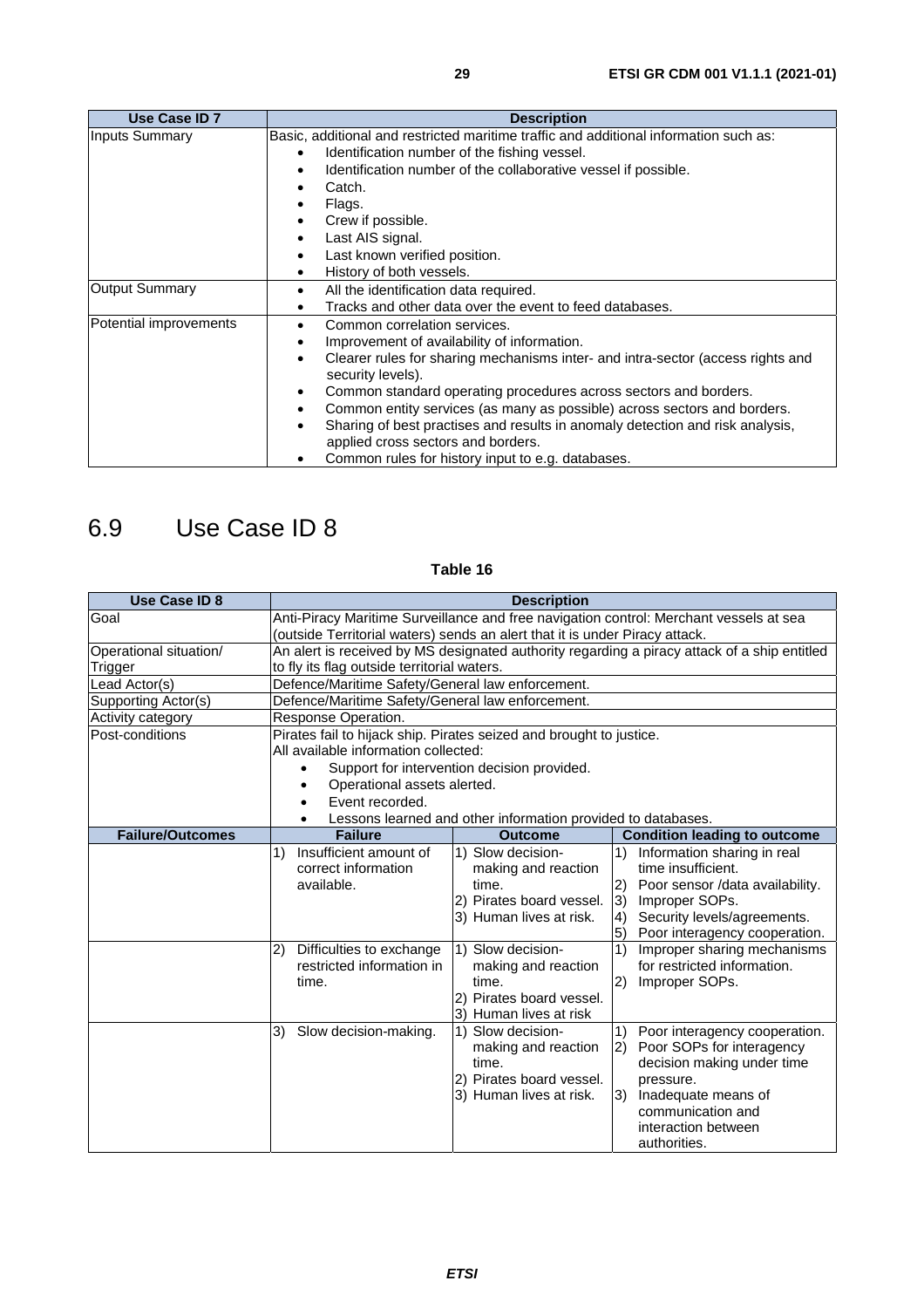<span id="page-29-0"></span>

| <b>Use Case ID 8</b>                            | <b>Description</b>                                                                                                                                                                                                                                                                                                                                                                                                                                                                                                                                                                                                                                                                                                                                                                                                                                                                                                                                                                                                                                                                                                                                                                                                                                                                                                                                                                            |
|-------------------------------------------------|-----------------------------------------------------------------------------------------------------------------------------------------------------------------------------------------------------------------------------------------------------------------------------------------------------------------------------------------------------------------------------------------------------------------------------------------------------------------------------------------------------------------------------------------------------------------------------------------------------------------------------------------------------------------------------------------------------------------------------------------------------------------------------------------------------------------------------------------------------------------------------------------------------------------------------------------------------------------------------------------------------------------------------------------------------------------------------------------------------------------------------------------------------------------------------------------------------------------------------------------------------------------------------------------------------------------------------------------------------------------------------------------------|
| Flow of Events                                  | The Alert is received and immediately an operational emergency order is<br>$\bullet$<br>activated.<br>Interagency cooperation is an immediate need - cross border and sector.<br>$\bullet$<br>Information flow to be very near real time with operations. Two-way information<br>$\bullet$<br>flow.                                                                                                                                                                                                                                                                                                                                                                                                                                                                                                                                                                                                                                                                                                                                                                                                                                                                                                                                                                                                                                                                                           |
| <b>Alternative Scenarios</b>                    | None.                                                                                                                                                                                                                                                                                                                                                                                                                                                                                                                                                                                                                                                                                                                                                                                                                                                                                                                                                                                                                                                                                                                                                                                                                                                                                                                                                                                         |
| <b>Procedures</b>                               | When a competent Administration receives notification of a ship security alert, that<br>Administration needs to immediately notify the State(s) in the vicinity of which the ship is<br>presently operating.<br>When a MS (Contracting Government) receives notification of a ship security alert from a<br>ship which is not entitled to fly its flag, that MS needs to immediately notify the relevant<br>Administration and, if appropriate, the Member State(s) in the vicinity of which the ship is<br>presently operating.<br>When the vessel that sends the security alert is located, the rest of the users of the<br>system should activate an agreed common operational rescue plan.<br>This operational plan should be similar for all members, over all in the case that the<br>vessel is out of the territorial water. The responsibility for rescuing the vessel depends on<br>the SAR (search and rescue) area in which the vessel is located. This country should<br>provide an immediate response and seek additional assistance if required.<br>If the vessel is in the SAR area of a third country. Several actions can be contemplated:<br>Communicate the situation to that third state to ensure that it is alerted to the<br>situation and has control of the situation.<br>Alert other actors to the possibility of supporting the third country in the<br>operation. |
| Traceability                                    | The Ship Alert Security System when activated, transmit a ship-to-shore security alert to<br>a MS competent authority designated by the Administration, which in these<br>circumstances may include the Company, identifying the ship, its location and indicating<br>that the security of the ship is under threat or it has been compromised.                                                                                                                                                                                                                                                                                                                                                                                                                                                                                                                                                                                                                                                                                                                                                                                                                                                                                                                                                                                                                                               |
| <b>Inputs Summary</b>                           | Security alert.<br>$\bullet$<br>Plans and SOPs.                                                                                                                                                                                                                                                                                                                                                                                                                                                                                                                                                                                                                                                                                                                                                                                                                                                                                                                                                                                                                                                                                                                                                                                                                                                                                                                                               |
| <b>Output Summary</b><br>Potential improvements | Support to decision making.<br>$\bullet$<br>Communications.<br>$\bullet$<br>Record events.<br>$\bullet$<br>Database feed for history log and lessons learned.<br>$\bullet$<br>A common system for rapid operational/ tactical planning and co-ordination of<br>$\bullet$                                                                                                                                                                                                                                                                                                                                                                                                                                                                                                                                                                                                                                                                                                                                                                                                                                                                                                                                                                                                                                                                                                                      |
|                                                 |                                                                                                                                                                                                                                                                                                                                                                                                                                                                                                                                                                                                                                                                                                                                                                                                                                                                                                                                                                                                                                                                                                                                                                                                                                                                                                                                                                                               |

|  | A common system for rapid operational/ tactical planning and co-ordination of |
|--|-------------------------------------------------------------------------------|
|  | assets reaching across sectors and borders.                                   |
|  | Common correlation services.                                                  |
|  | Improvement of ovailability of information                                    |

| Improvement of availability of information.                                     |
|---------------------------------------------------------------------------------|
| Clearer rules for sharing mechanisms inter- and intra-sector (access rights and |
| security levels).                                                               |

| Common standard operating procedures across sectors and borders. |
|------------------------------------------------------------------|

- Common entity services (as many as possible) across sectors and borders.
- Sharing of best practises and results in anomaly detection and risk analysis.
- Applies cross sectors and borders.
	- Common rules for history input to e.g. databases.

# 6.10 Use Case ID 9

| Use Case ID 9          | <b>Description</b>                                                                       |  |
|------------------------|------------------------------------------------------------------------------------------|--|
| Goal                   | Detection and behaviour monitoring of IUU listed vessels.                                |  |
| Operational situation/ | Surveillance of EU waters and ports, increased behaviour monitoring when target is found |  |
| Trigger                | Ito be listed as IUU vessel.                                                             |  |
| Lead Actor(s)          | lFisheries Control.                                                                      |  |
| Supporting Actor(s)    | Defence, General Law Enforcement, Border Control, Customs.                               |  |
| Activity category      | Baseline.                                                                                |  |
| Post-conditions        | Vessel refused port services, landing of fish, blockage of landed cargo.                 |  |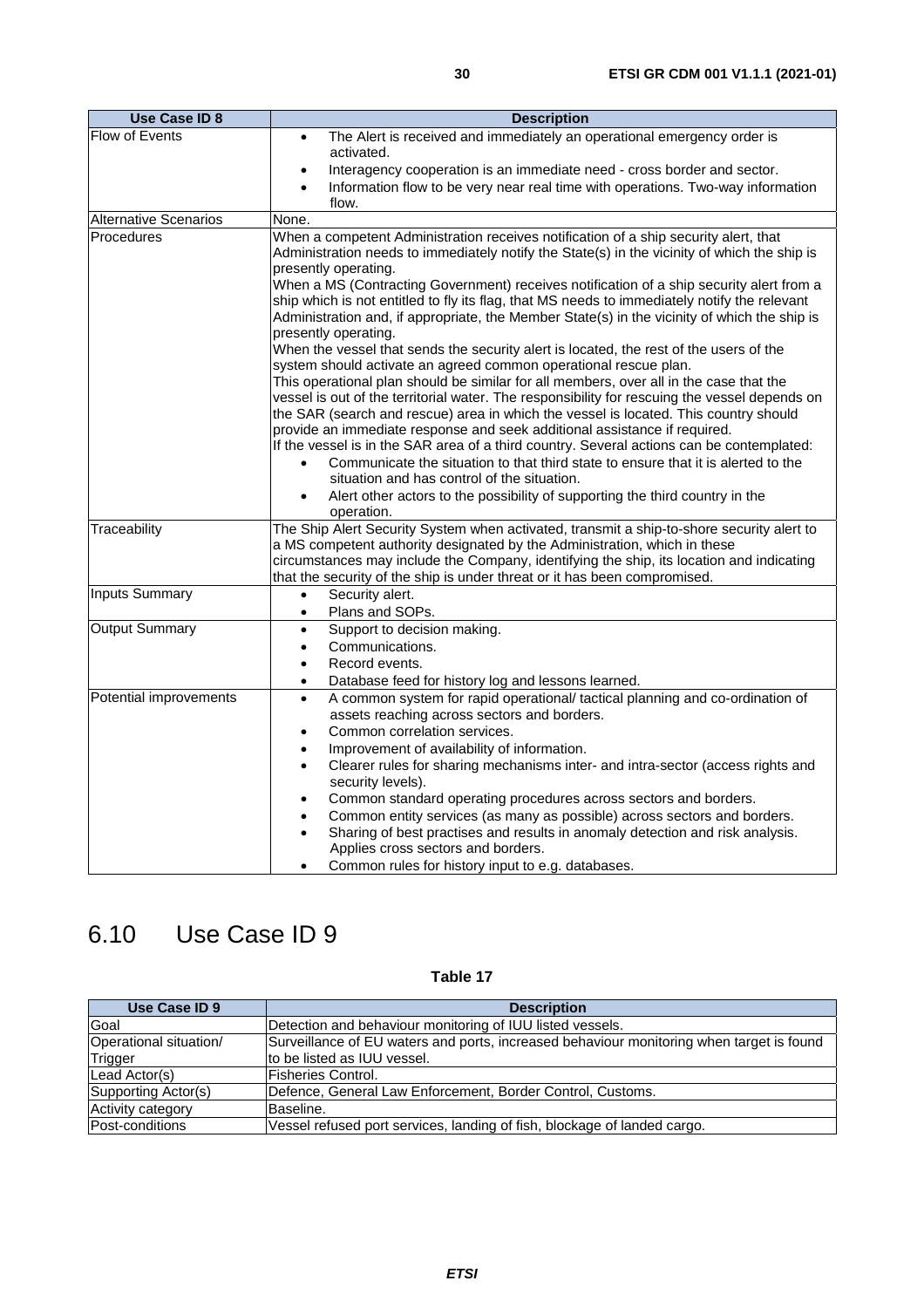<span id="page-30-0"></span>

| <b>Failure Outcomes</b>      | <b>Failure</b>                                                                                                                                                                                                                                                                                                                                                                                                                                                                                                                                                                   | <b>Outcome</b>                                                                                                                                                                                                                                                   | <b>Condition leading to outcome</b>                                                                                                                                                          |
|------------------------------|----------------------------------------------------------------------------------------------------------------------------------------------------------------------------------------------------------------------------------------------------------------------------------------------------------------------------------------------------------------------------------------------------------------------------------------------------------------------------------------------------------------------------------------------------------------------------------|------------------------------------------------------------------------------------------------------------------------------------------------------------------------------------------------------------------------------------------------------------------|----------------------------------------------------------------------------------------------------------------------------------------------------------------------------------------------|
|                              | Failure to detect presence<br>of IUU listed vessel.                                                                                                                                                                                                                                                                                                                                                                                                                                                                                                                              | 1) Illegal fishing activity<br>performed.<br>2) Weakened deterrent<br>effect for IUU<br>activities.                                                                                                                                                              | 1) Poor RMP.<br>2) Poor sharing/ knowledge of<br><b>IUU list.</b>                                                                                                                            |
|                              | Failure to detect IUU<br>vessel landing in EU port.                                                                                                                                                                                                                                                                                                                                                                                                                                                                                                                              | 1) Depletion of stock.<br>Negative Economic<br>effects.<br>Negative effect on<br>consumer rights.<br>2) Illegally caught fish will<br>be commercialized.<br>Multiplication of<br>resources needed to<br>trace illegal<br>commercialization<br>following landing. | 1) Poor information exchange<br>between actors (e.g. fisheries<br>control and general law<br>enforcement).<br>2) Poor levels of information<br>security.<br>3) Poor interagency cooperation. |
| <b>Flow of Events</b>        | Actors should be aware of the existence of the IUU list and have an updated list of IUU<br>vessels. Upon detection of vessel, the vessel is cross checked with the IUU list. Action will<br>be triggered when there is a positive cross check.<br>Action can consist of:<br>Intensified monitoring for decision making.<br>$\bullet$<br>Sea inspection to check cargo and activity.<br>$\bullet$<br>When in port, alert services and landing of cargo.<br>$\bullet$                                                                                                              |                                                                                                                                                                                                                                                                  |                                                                                                                                                                                              |
| <b>Alternative Scenarios</b> | Intelligence gathering and mapping of organized illegal import chains.<br>$\bullet$<br>Enhanced monitoring of target vessel activities.<br>$\bullet$                                                                                                                                                                                                                                                                                                                                                                                                                             |                                                                                                                                                                                                                                                                  |                                                                                                                                                                                              |
| Traceability                 | Identify work products, models or documents that this use case is traceable to, for<br>example, business rules, functional requirements, prototypes, etc.                                                                                                                                                                                                                                                                                                                                                                                                                        |                                                                                                                                                                                                                                                                  |                                                                                                                                                                                              |
| <b>Inputs Summary</b>        | Details on detection (identification) and activity of target.<br>Proposed actions and results of actions.                                                                                                                                                                                                                                                                                                                                                                                                                                                                        |                                                                                                                                                                                                                                                                  |                                                                                                                                                                                              |
| Potential improvements       | Common correlation services.<br>$\bullet$<br>Improvement of availability of information.<br>$\bullet$<br>Clearer rules for sharing mechanisms inter- and intra-sector (access rights and<br>$\bullet$<br>security levels).<br>Common standard operating procedures across sectors and borders.<br>$\bullet$<br>Common entity services (as many as possible) across sectors and borders.<br>Sharing of best practises and results in anomaly detection and risk analysis.<br>$\bullet$<br>Applies cross sectors and borders.<br>Common rules for history input to e.g. databases. |                                                                                                                                                                                                                                                                  |                                                                                                                                                                                              |

# 7 Nature of the information exchange

### 7.1 General

Clause 7 defines the nature of the information exchange by describing the maritime surveillance high level activities, the core category of information involved as well as the condition of exchange.

### 7.2 Potential cross sector information exchanged

#### 7.2.1 General

Clauses 7.2.2 to 7.2.4 below provide a list of information type managed by the different sectors identified in clause 6 and which presents an interest for cross-sector exchange using CISE. This list is not exhaustive and does not impose a structuration of the information.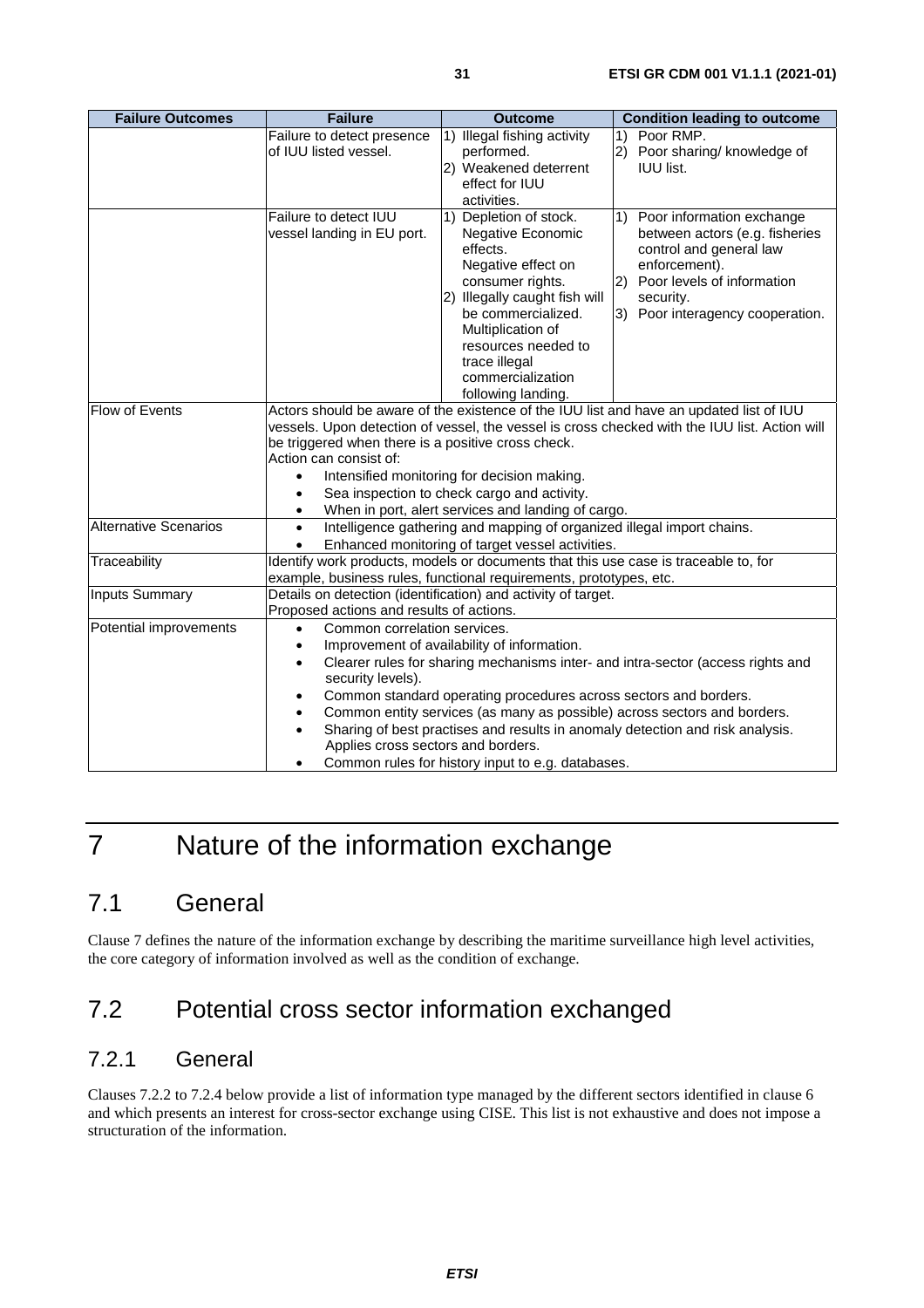# <span id="page-31-0"></span>7.2.2 Category A: Maritime Traffic Data

#### **Table 18: Identified Maritime Traffic Data for exchange**

| <b>Information type</b><br>ID | <b>Information type</b>                                                                           |  |  |
|-------------------------------|---------------------------------------------------------------------------------------------------|--|--|
| A.1                           | Ship positional data (NEAR REAL TIME)                                                             |  |  |
| A.1.1                         | Ship position reports data                                                                        |  |  |
| A.1.1.1                       | Commercial ships position reporting (including fishing vessel's AIS reports)                      |  |  |
| A.1.1.2                       | Fishing ships VMS position reporting                                                              |  |  |
| A.1.1.3                       | Military ships position reporting data                                                            |  |  |
| A.1.1.4                       | Governmental ships position reporting data (law enforcement missions)                             |  |  |
| A.1.1.5                       | Other position reporting ships (yachts, etc.)                                                     |  |  |
| A.1.2                         | Ship detection data (non-cooperative position data)                                               |  |  |
| A.1.3                         | Fishing Activity additional near real time data                                                   |  |  |
| A.2                           | Ship voyage data (actualized at every Port call or for the whole journey of goods)                |  |  |
| A.2.1                         | Voyage-related Route data                                                                         |  |  |
| A.2.2                         | Voyage-related Goods on board data                                                                |  |  |
| A.2.3                         | Cargo Logistic and Customs Data (for their whole journey, possibly several ships/port Calls)      |  |  |
| A.2.3                         | Voyage-related Persons on board data                                                              |  |  |
| A.2.4                         | Voyage-related Fishing data                                                                       |  |  |
| A.3                           | Ship data                                                                                         |  |  |
| A.3.1                         | Ship Characteristics (PERMANENT)                                                                  |  |  |
| A.3.1.1                       | Commercial ships Characteristics (PERMANENT)                                                      |  |  |
| A.3.1.2                       | Fishing ships Characteristics (PERMANENT)                                                         |  |  |
| A.3.1.3                       | Other ships (yachts, etc.) Characteristics (PERMANENT)                                            |  |  |
| A.3.2                         | Ship ownership and operation data (UP-DATED)                                                      |  |  |
| A.3.2.1                       | Commercial ships ownership and operation data                                                     |  |  |
| A.3.2.2                       | Fishing ships ownership and operation data                                                        |  |  |
| A.3.2.3                       | Other ships (yachts, etc.) ownership and operation data                                           |  |  |
| A.3.3                         | Ship identification data (UP-DATED)                                                               |  |  |
| A.3.3.1                       | Commercial ships identification data                                                              |  |  |
| A.3.3.2                       | Fishing ships identification data                                                                 |  |  |
| A.3.3.3                       | Other ships (yachts, etc.) identification data                                                    |  |  |
| A.3.4                         | Ship Historical data                                                                              |  |  |
| A.3.4.1                       | Commercial ships Historical data                                                                  |  |  |
| A.3.4.2                       | Fishing ships Historical data                                                                     |  |  |
| A.3.4.3                       | Other ships (yachts, etc.) Historical data                                                        |  |  |
| A.4                           | Other non-permanent off-shore infrastructures (Sea positioned objects)                            |  |  |
| A.4.1                         | Off-shore rigs data (position, operations, goods and persons on board, characteristics, ownership |  |  |
|                               | and operations, identification, historic, etc.)                                                   |  |  |
| A.4.2                         | Energy production plants (above or below water) idem                                              |  |  |
| A.4.3                         | Fish farms, fish cages (idem)                                                                     |  |  |
| A.4.4                         | Dredging barges, floating cranes, etc.                                                            |  |  |

### 7.2.3 Category B: Maritime Geospatial Data

#### **Table 19: Identified Maritime Geospatial Data for exchange**

| <b>Information type</b><br>ID | Information type                                                                           |  |
|-------------------------------|--------------------------------------------------------------------------------------------|--|
| B.1                           | <b>Charts and Maps (permanent data)</b>                                                    |  |
| <b>B.1.1</b>                  | Hydrographical maps (standard mandated)                                                    |  |
| B.1.2                         | Maritime infrastructures                                                                   |  |
| B.1.3                         | Meteorological maps (winds, rain, squalls, visibility, etc., per season)                   |  |
| B.1.4                         | Oceanographic maps (tides, wave height, direction, period) per season                      |  |
| <b>B.1.5</b>                  | Legal maps (SRR, EEZ, TW, ICES areas, RFMO areas, etc.)                                    |  |
| <b>B.1.6</b>                  | Marine resources (exploited)                                                               |  |
| B.1.7                         | Marine resources potential                                                                 |  |
| B.1.8                         | Remnant pollution (from shore, from wrecks, etc.)                                          |  |
| B.1.9                         | Possible seabed hazards (incl. possible ancient mines, wrecks with dangerous goods, dumped |  |
|                               | ammunitions, etc.)                                                                         |  |
| <b>B.1.10</b>                 | <b>Protected Areas</b>                                                                     |  |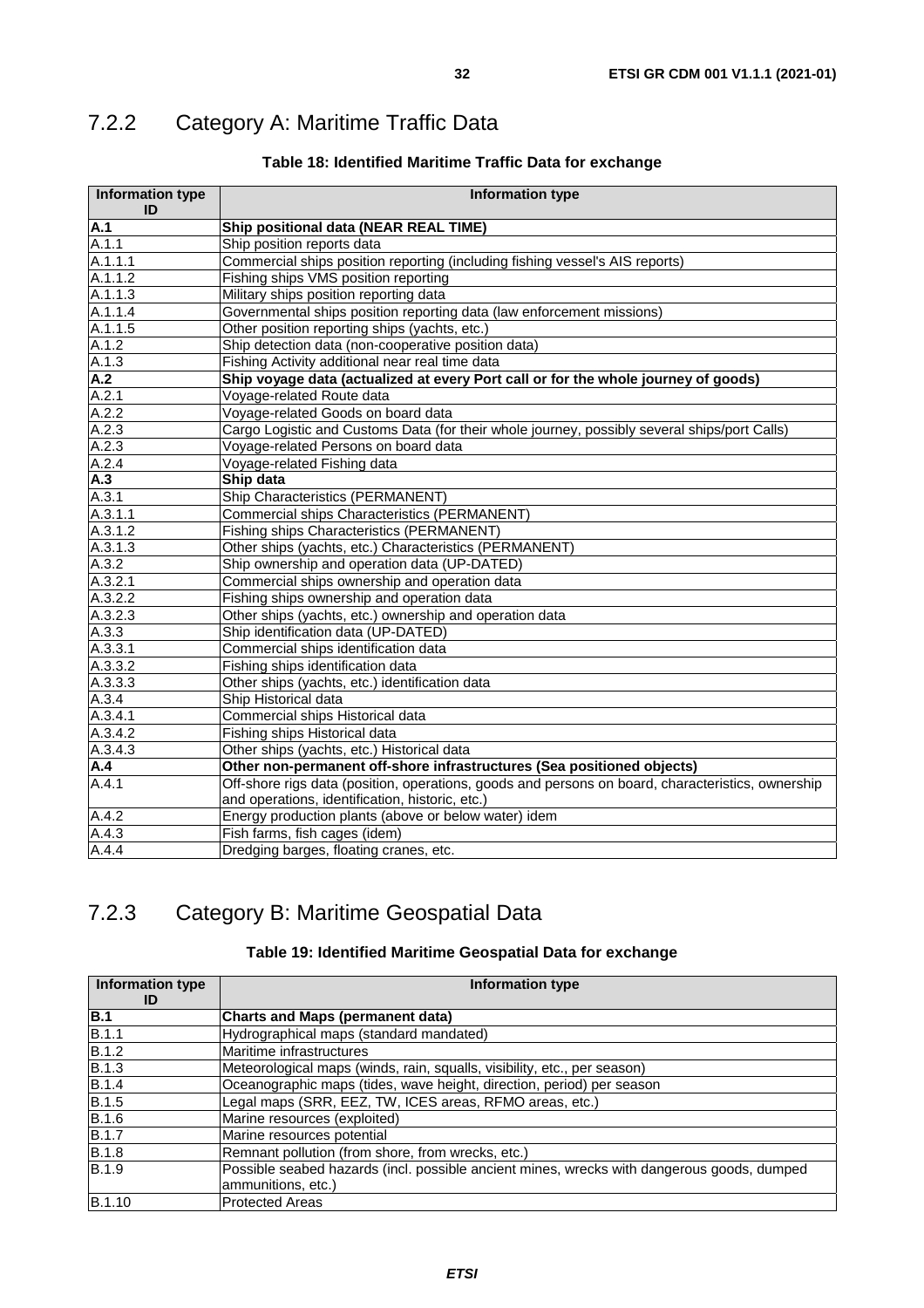### <span id="page-32-0"></span>7.2.4 Category C: Maritime Event Management

#### **Table 20: Identified Maritime Event Management Data for exchange**

| <b>Information type</b><br>ID | <b>Information type</b>                                                                               |  |  |
|-------------------------------|-------------------------------------------------------------------------------------------------------|--|--|
| $\overline{C.1}$              | <b>Resources localization for Maritime interventions</b>                                              |  |  |
| C.1.1                         | Position and tracking of assets (ships, aircrafts, etc.)                                              |  |  |
| C.1.2                         | Characteristics of assets                                                                             |  |  |
| $C.1.\overline{3}$            | Contact details of assets                                                                             |  |  |
| C.1.4                         | Ports of refuge data                                                                                  |  |  |
| C.1.5                         | Pre-established SAR Coordination Plans                                                                |  |  |
| C.2                           | Data on demand                                                                                        |  |  |
| C.2.1                         | radar tracks from coast or ships                                                                      |  |  |
| C.2.2                         | EOS pictures from coast or ships                                                                      |  |  |
| C.2.3                         | radar tracks from airplanes or drones                                                                 |  |  |
| C.2.4                         | EOS pictures from airplanes or drones                                                                 |  |  |
| C.2.5                         | Satellite Imagery - RADAR                                                                             |  |  |
| C.2.6                         | Satellite Imagery - OPTIC                                                                             |  |  |
| C.2.7                         | Acoustic signature(s), voice recordings                                                               |  |  |
| C.2.8                         | Underwater detection and tracking (sonar)                                                             |  |  |
| C.2.9                         | Electromagnetic signal localization and interception (phones, VHF, etc.)                              |  |  |
| C.2.10                        | Meteorological forecast/very specific zone                                                            |  |  |
| C.2.11                        | Samples                                                                                               |  |  |
| C.2.12                        | Intelligence                                                                                          |  |  |
| $\overline{C.3}$              | Security of commercial shipping                                                                       |  |  |
| C.3.1                         | Security alert                                                                                        |  |  |
| C.3.2                         | Security measures taken                                                                               |  |  |
| C.3.3                         | Security certification (ISSC, initial ship sec asset report, last verification report, expiring date) |  |  |
| C.3.4                         | Company security officer                                                                              |  |  |
| C.3.5                         | Ship security officer                                                                                 |  |  |
| C.3.6                         | Security level                                                                                        |  |  |
| C.3.7                         | Declaration of Security (DoS)                                                                         |  |  |
| C.3.8                         | Ship Security Plan (ISPS)                                                                             |  |  |
| C.3.9                         | Ship specific security equipment                                                                      |  |  |
| C.3.10                        | Alert/ expiry of ISSC (incl. possible grace period)                                                   |  |  |
| C.4                           | <b>Search and rescue</b>                                                                              |  |  |
| C.4.1                         | Accident/ incident report                                                                             |  |  |
| C.4.2                         | Information associated with other distress situations                                                 |  |  |
| C.4.3                         | Ship security and evacuation equipment (slides, life rafts, etc.)                                     |  |  |
| C.4.4                         | Rescue plans                                                                                          |  |  |
| C.4.5                         | Evacuation plan                                                                                       |  |  |
| C.4.6                         | Passengers and crew lists, Survivors found and rescued                                                |  |  |
| C.5                           | Ship-borne pollution response                                                                         |  |  |
| C.5.1                         | Pollutant                                                                                             |  |  |
| C.5.2                         | Anti- pollution resources                                                                             |  |  |
| $\overline{C.5.3}$            | Position and/or extent of pollution on/ above/in the sea                                              |  |  |
| C.5.4                         | Initial pollutant properties                                                                          |  |  |
| C.5.5                         | <b>Emulsion properties</b>                                                                            |  |  |
| C.5.6                         | Behaviour of pollutant (floats, sinks, evaporates, dissolves, etc.)                                   |  |  |
| C.5.7                         | Hazards related to the polluting substance                                                            |  |  |
| C.5.8                         | Characteristics of pollution                                                                          |  |  |
| C.5.9                         | Source and cause of pollution                                                                         |  |  |
| C.5.10                        | Drift of pollution (past/expected)                                                                    |  |  |
| C.5.11                        | Impact forecast                                                                                       |  |  |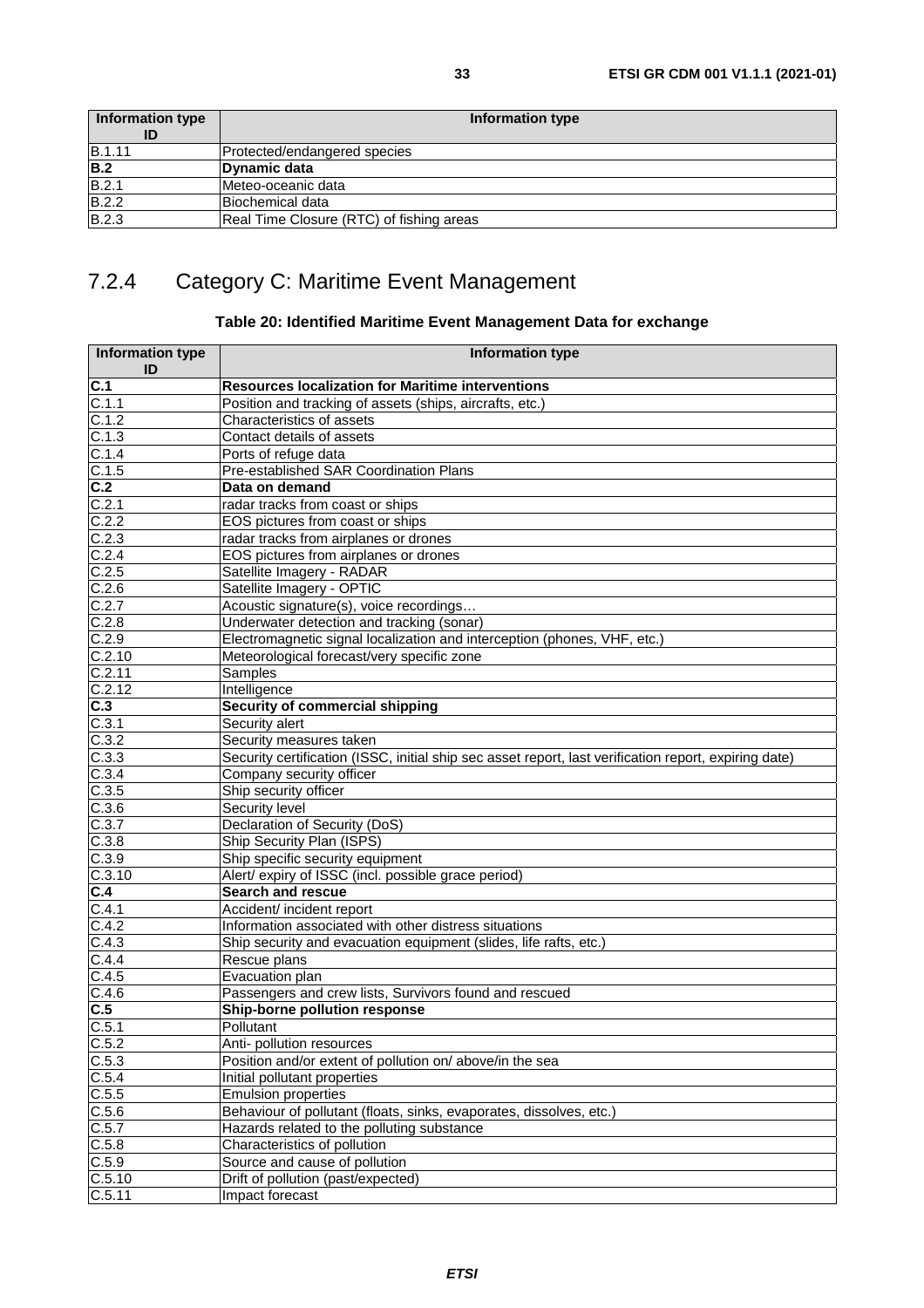| <b>Information type</b><br>ID | <b>Information type</b>                                                                                                                                                     |  |  |
|-------------------------------|-----------------------------------------------------------------------------------------------------------------------------------------------------------------------------|--|--|
| C.5.12                        | Identity of observer/reporter. Identity of ships on scene                                                                                                                   |  |  |
| C.5.13                        | Action taken                                                                                                                                                                |  |  |
| C.5.14                        | Photographs or samples                                                                                                                                                      |  |  |
| C.5.15                        | Names of other states and organizations informed                                                                                                                            |  |  |
| C.5.16                        | Pre-arrangements for the delivery of assistance                                                                                                                             |  |  |
| C.5.17                        | Intervention resources availability and location                                                                                                                            |  |  |
| C.5.18                        | To where assistance should be rendered and how                                                                                                                              |  |  |
| C.5.19                        | Interfacing with existing Sector Information portals                                                                                                                        |  |  |
| C.6                           | <b>Maritime Law Enforcement</b>                                                                                                                                             |  |  |
| C.6.1                         | Maritime Illegal migration                                                                                                                                                  |  |  |
| $\overline{C.6.2}$            | Organized crime                                                                                                                                                             |  |  |
| C.6.3                         | <b>Terrorist threat</b>                                                                                                                                                     |  |  |
| C.6.4                         | <b>IUU Fishing</b>                                                                                                                                                          |  |  |
| C.6.5                         | Maritime Customs frauds                                                                                                                                                     |  |  |
| C.6.6                         | navigation safety infringements                                                                                                                                             |  |  |
| C.7                           | <b>Anti-Piracy</b>                                                                                                                                                          |  |  |
| C.7.1                         | Initial Attack Report (IMO MSC1/circ 1333 [i.2])                                                                                                                            |  |  |
| C.7.2                         | Follow-up Attack Report (IMO MSC1/ circ 1334 [i.3])                                                                                                                         |  |  |
| C.7.3                         | Information about past piracy incidents (location, time, description of boats, what happened, etc.)                                                                         |  |  |
| C.7.4                         | Maps (annotated) of piracy incident distribution per season                                                                                                                 |  |  |
| C.7.5                         | Maps of ship traffic distribution per ship type and per season                                                                                                              |  |  |
| C.7.6                         | Shore bases of pirates and their current activity level                                                                                                                     |  |  |
| C.7.7                         | Actual locations of merchant and fishing ships                                                                                                                              |  |  |
| C.7.8                         | Actual locations of naval patrol ships and a/c                                                                                                                              |  |  |
| C.7.9                         | Pirate ships/ attacks locations                                                                                                                                             |  |  |
| C.7.10                        | Locations of bases of patrol assets                                                                                                                                         |  |  |
| C.7.11                        | Maps (annotated) of past non-piracy incidents distribution per season (trafficking, smuggling,<br>illegal fishing, terrorism, etc.), not only on sea but also on the shores |  |  |
| C.7.12                        | Data base that couples ship ID to ship description                                                                                                                          |  |  |
| C.8                           | <b>Shore-borne Pollution incident</b>                                                                                                                                       |  |  |
| C.8.1                         | Environmental INCIDENT (BASIC DATA)                                                                                                                                         |  |  |
| C.8.2                         | Oil recovery and surveillance                                                                                                                                               |  |  |
| C.8.3                         | Sample collection                                                                                                                                                           |  |  |
| C.9                           | Sea bed threat neutralization                                                                                                                                               |  |  |
| C.9.1                         | Explosive ordnance device detection/neutralization                                                                                                                          |  |  |
| C.9.2                         | Required restricted area for shipping                                                                                                                                       |  |  |
| C.10                          | <b>Coastal Evacuation (additional to C4)</b>                                                                                                                                |  |  |
| C.10.1                        | Reasons of the evacuations (tsunami, etc.)                                                                                                                                  |  |  |
| C.10.2                        | Pre-existing contingency plans                                                                                                                                              |  |  |
| C.10.3                        | Decisions done                                                                                                                                                              |  |  |
| C.10.4                        | Alarm systems                                                                                                                                                               |  |  |
| C.10.5                        | Reaction actions                                                                                                                                                            |  |  |
| C.10.6                        | Movement to an area of refuge or an assembly station means                                                                                                                  |  |  |
| C.10.7                        | Transportation systems put on place                                                                                                                                         |  |  |
| C.10.8                        | <b>Evacuation orders</b>                                                                                                                                                    |  |  |
| C.11                          | Humanitarian assistance and disaster response by sea (additional to C4)                                                                                                     |  |  |
| C.11.1                        | Pre-existing contingency plans                                                                                                                                              |  |  |
| C.11.2                        | Hazards mapping and tracking (chemical or nuclear clouds, etc.)                                                                                                             |  |  |
| C.11.3                        | Sealift planning and management                                                                                                                                             |  |  |
| $C.11.\overline{4}$           | Hospitals                                                                                                                                                                   |  |  |
| C.11.5                        | Medical care                                                                                                                                                                |  |  |
| C.11.6                        | Relief aid logistic management                                                                                                                                              |  |  |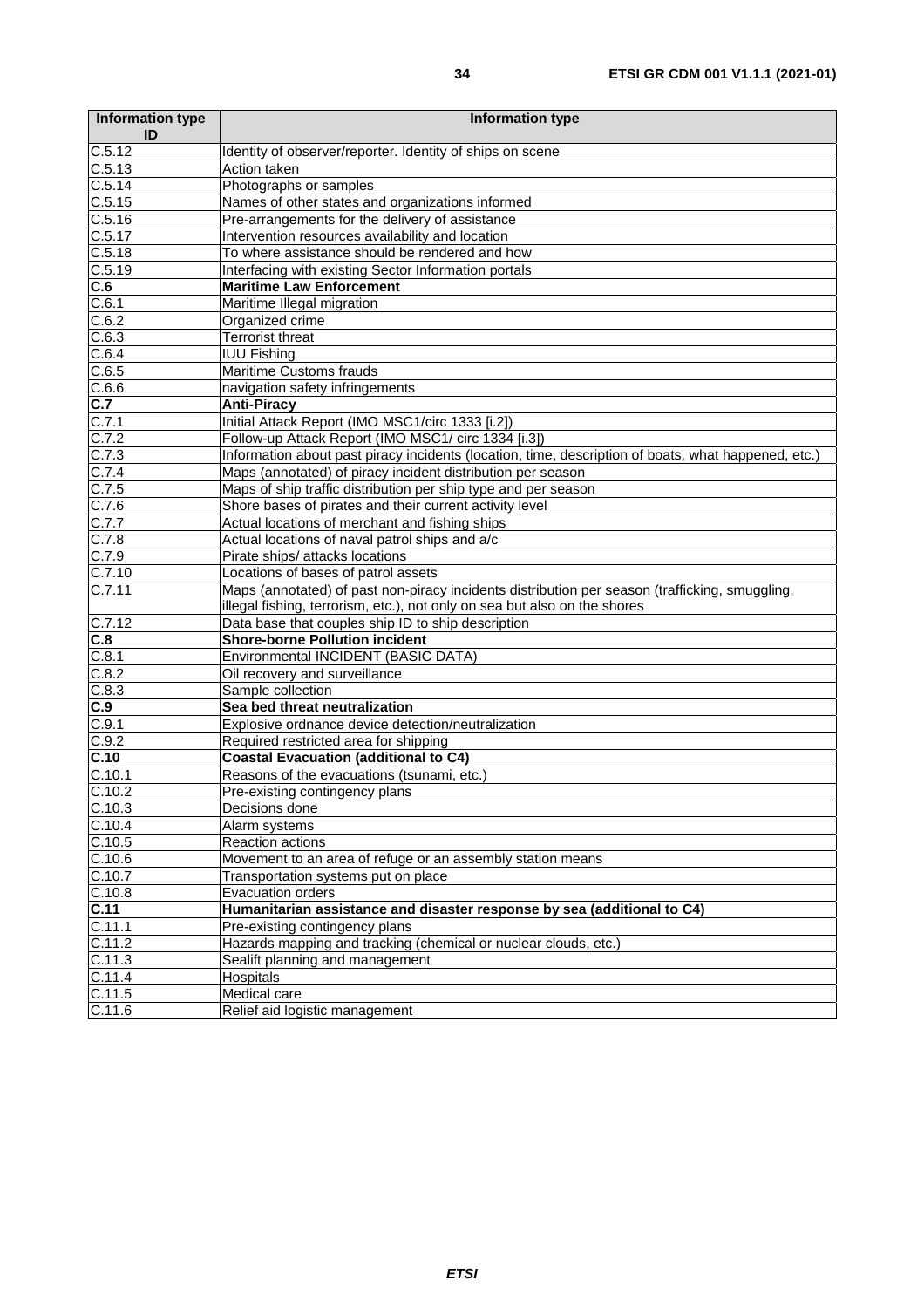### <span id="page-34-0"></span>7.3 Core information types

A high-level information categorization, or Core information types, that structures the information described in the list provided in clause 7.2 is as follows:.

- Maritime Object:
	- Vessel.
	- Operational Asset.
	- Cargo.
- Agent:
	- Person.
	- Organization.
- Event:
	- Movement.
	- Action.
	- Incident.
	- Anomaly.
- Risk.
- Meteo-Oceanographic Condition.
- Location.
- Document.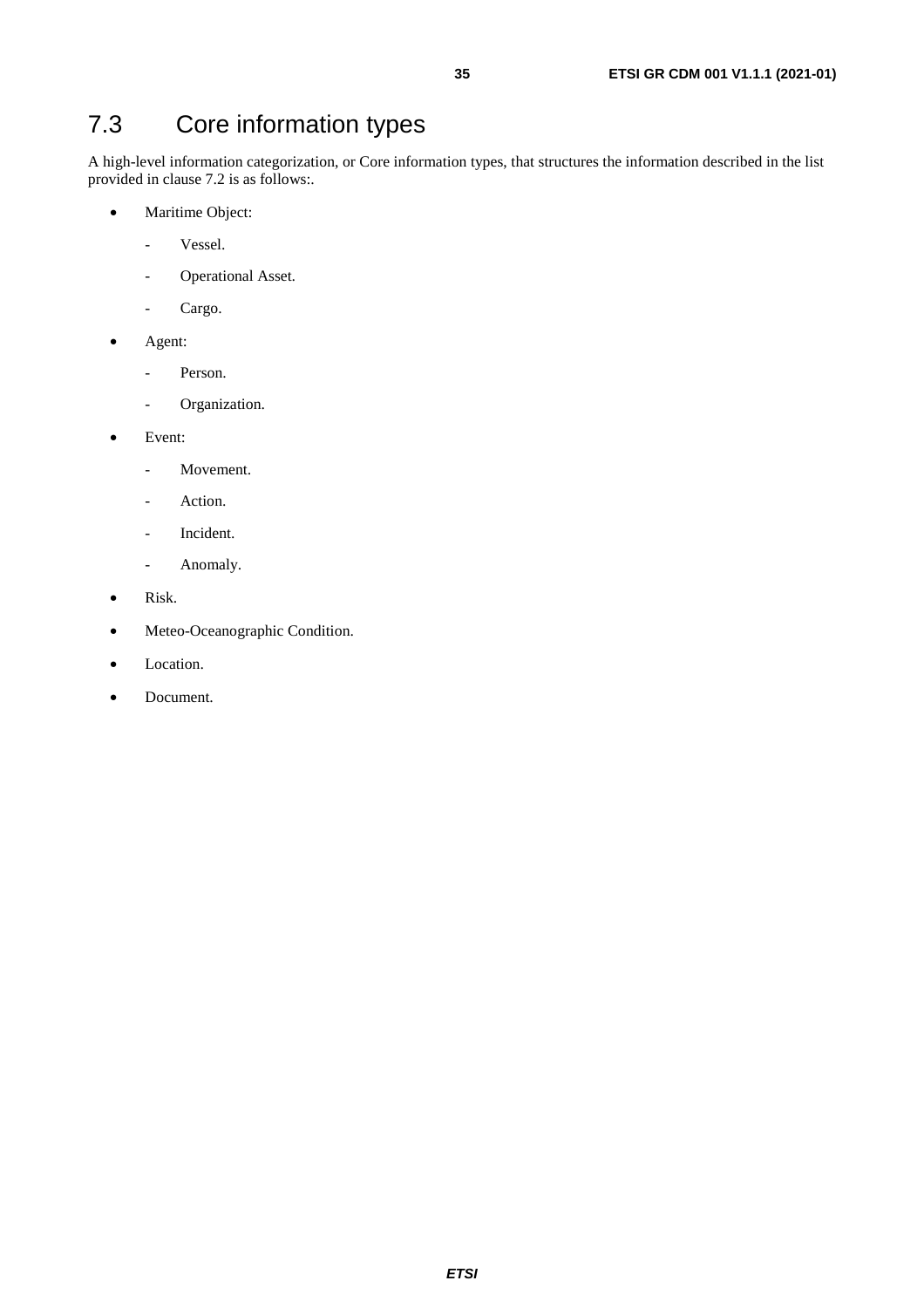# <span id="page-35-0"></span>Annex A: Relationship of Use Case ID CR CDM 001 with Use Case ID EUCISE2020/CoopP

Table A.1 below provides a mapping between the use cases described in the present document and use cases defined in the EUCISE2020 and CoopP projects.

| <b>CR CDM 001 Use Case ID</b> | EUCISE2020/CoopP Use Case ID |
|-------------------------------|------------------------------|
| Use Case ID 1                 | Use Case 13b                 |
| Use Case ID 2                 | Use Case 13c                 |
| Use Case ID 3                 | Use Case 25b                 |
| Use Case ID 4                 | Use Case 37                  |
| Use Case ID 5                 | Use Case 44                  |
| Use Case ID 6                 | Use Case 57                  |
| Use Case ID 7                 | Use Case 70                  |
| Use Case ID 8                 | Use Case 85                  |
| Use Case ID 9                 | Use Case 93                  |

#### **Table A.1**